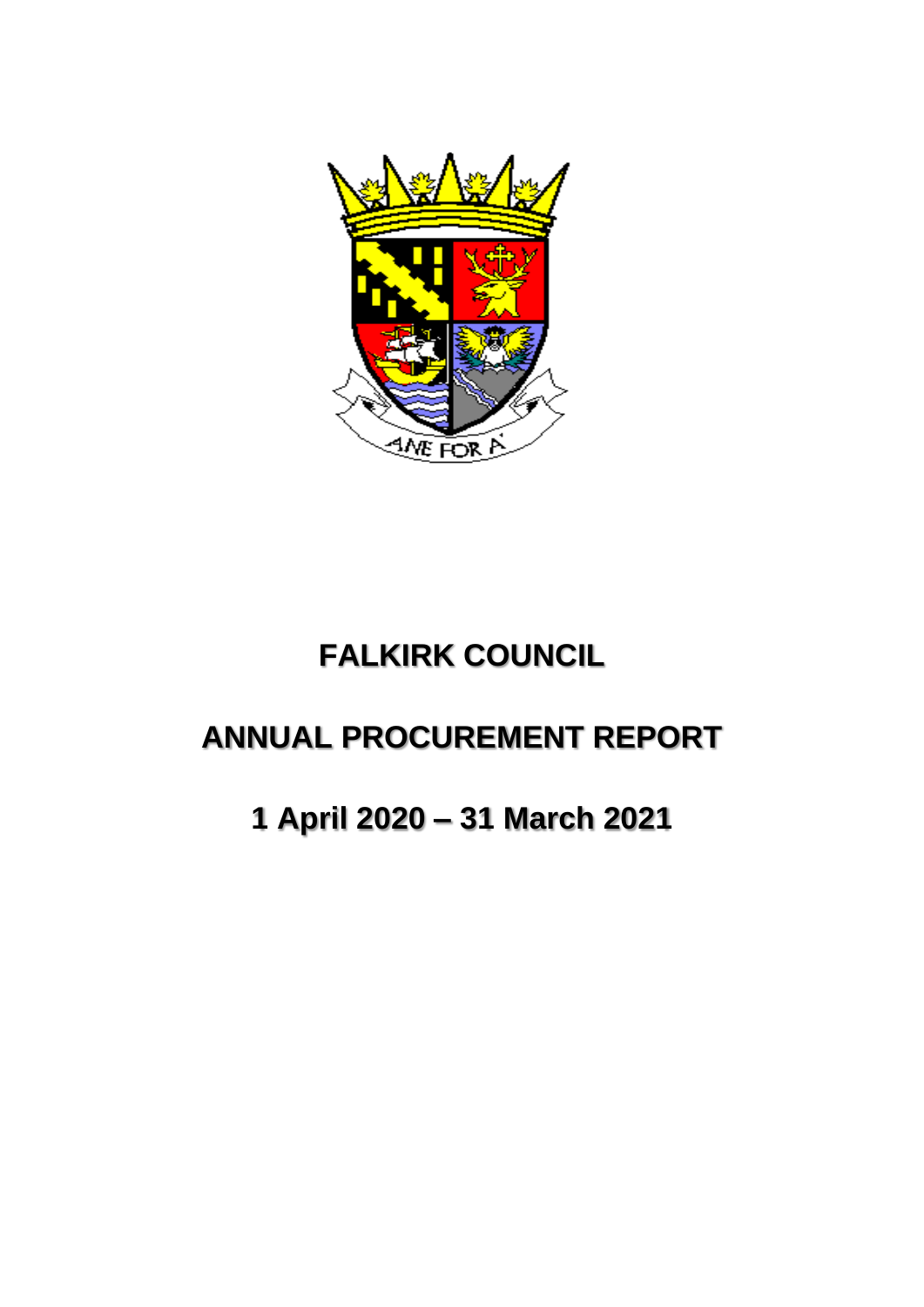# **CONTENTS**

| $\mathbf{1}$ .   |                                                                      |
|------------------|----------------------------------------------------------------------|
| 2.               |                                                                      |
| 3.               | SUMMARY OF REGULATED PROCUREMENTS COMPLETED4                         |
| 4.               | REVIEW OF REGULATED PROCUREMENT COMPLIANCE4                          |
| 5.               |                                                                      |
| 6.               |                                                                      |
| $\overline{7}$ . |                                                                      |
| 8.               |                                                                      |
| 9.               |                                                                      |
| 10.              |                                                                      |
| 11.              |                                                                      |
|                  | APPENDIX A - GLOSSARY OF PROCUREMENT TERMINOLOGY  15                 |
|                  | APPENDIX B - SUMMARY OF COMPLETED REGULATED PROCUREMENTS AND /       |
|                  |                                                                      |
|                  | <b>APPENDIX C - PROCUREMENT STRATEGY PERFORMANCE INDICATORS 31</b>   |
|                  | <b>APPENDIX D - SUMMARY OF FUTURE REGULATED PROCUREMENT ACTIVITY</b> |
|                  |                                                                      |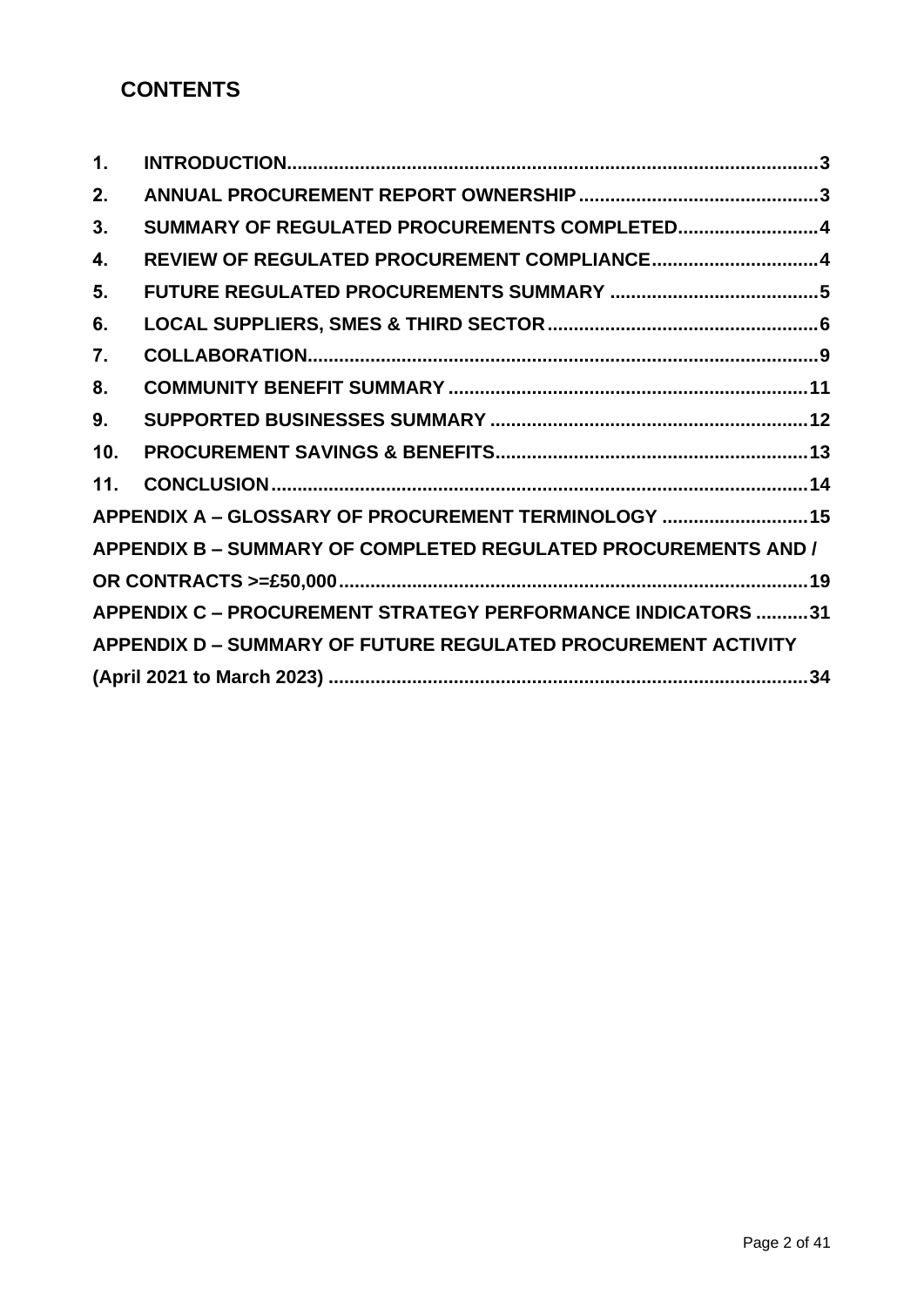## <span id="page-2-0"></span>**1. INTRODUCTION**

- 1.1 Effective and efficient procurement positively supports Falkirk Council in achieving its priorities, as set out in the Council's Corporate Plan 2017-22, the objectives of the Business Plan 2019-24 and the transformational change required through the Council of the Future programme.
- 1.2 The Council's [Procurement Strategy 2020-23](https://www.falkirk.gov.uk/services/council-democracy/policies-strategies/procurement/docs/Procurement%20Strategy%202020%20to%202023.pdf?v=202010221010) was published in September 2020 and provides a framework to meet the targets defined by the Council and Scottish Government. The Strategy's Procurement Improvement Plan details the actions necessary to support the continuous improvement in Falkirk Council's procurement capability, processes and ultimately performance.
- 1.3 In response to the Procurement Reform (Scotland) Act 2014, Falkirk Council has prepared its fourth Annual Procurement Report outlining how its procurement activity has complied with its published Procurement Strategy. Updates regarding delivery of the Strategy are also provided quarterly to the Council's Procurement Board.
- 1.4 This report provides a summary of the regulated procurement activities undertaken by Falkirk Council during the period 1 April 2020 to 31 March 2021 and provides details of the planned regulated procurement activities over the period 1 April 2021 to 31 March 2023.
- 1.5 In summary, Falkirk Council's Annual Procurement Report provides the opportunity for the Council to demonstrate that its procurement spend is being used to best effect to deliver:
	- Better public services
	- Improved social, economic and environmental outcomes in the Falkirk Council area
	- A range of local and national policies e.g. those relating to tackling inequality and meeting climate change obligations.
- 1.6 A glossary of procurement terms is included within [Appendix](#page-13-1) A to the report.

### <span id="page-2-1"></span>**2. ANNUAL PROCUREMENT REPORT OWNERSHIP**

2.1 Falkirk Council's Chief Governance Officer is responsible for establishing the strategic framework and direction of procurement across the Council.

Colin Moodie Chief Governance Officer Falkirk Council Municipal Buildings West Bridge Street Falkirk FK1 5RS

Email: [pcu@falkirk.gov.uk](mailto:pcu@falkirk.gov.uk) Telephone: 01324 506566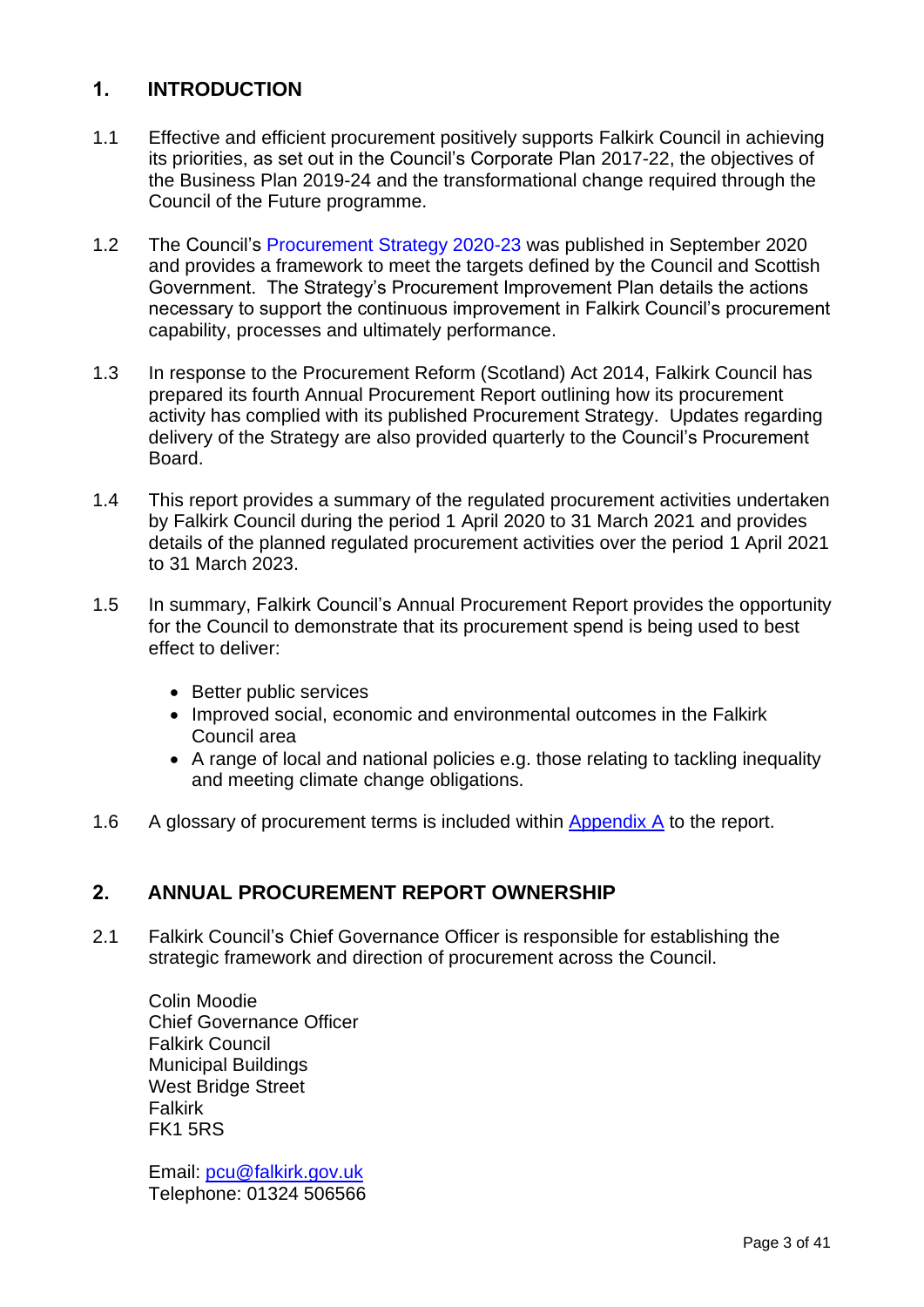### <span id="page-3-0"></span>**3. SUMMARY OF REGULATED PROCUREMENTS COMPLETED**

- 3.1 The procurement of supplies, services and works are regulated by the Council's Contract Standing Orders and Financial Regulations. Procurement Procedures and a range of procurement guides also support and direct compliant and effective procurement.
- 3.2 In accordance with the Council's Contract Standing Orders (CSOs), any supplies, services or works contracts with an estimated aggregate purchase value of £50,000 and over should be subject to competition and authorised by a Chief Officer. For the period of this annual procurement report, the Procurement Procedures and CSOs recommended that Public Contracts Scotland (PCS) Quick Quotes be used for Supplies and Service contracts with an estimated aggregate purchase value greater than or equal to £1,000 but less than £50,000 and for Works contracts with an estimated aggregate purchase value greater than or equal to £1,000 but less than £250,000.
- 3.3 The Council maintains a [Contract Register](https://www.falkirk.gov.uk/services/council-democracy/policies-strategies/procurement/contracts-register.aspx) listing all contracts awarded which is published both internally and [externally.](http://www.falkirk.gov.uk/services/council-democracy/policies-strategies/procurement/contracts-register.aspx) A summary of the 73 regulated procurements and / or contracts valued at £50,000 and above completed during the period 1 April 2020 to 31 March 2021 is provided in [Appendix B.](#page-18-0)

### <span id="page-3-1"></span>**4. REVIEW OF REGULATED PROCUREMENT COMPLIANCE**

4.1 Analysis has been undertaken of Falkirk Council's total spend during 2020/21. The total net value of payments during 2020/21 was £370m. Analysis of the spend shows that £226m (61%) is considered as influenceable by procurement activity. The non-influenceable spend equated to £144m (39%) and relates to payments out with the scope of the Council's Contract Standing Orders, e.g. payments to individuals, payments to other government bodies and Local Authorities, property rentals and grant funding to external organisations to operate on their own account.



4.2 The Contracts Register contains details of all contracts awarded by Falkirk Council. During 2020/21, the value of spend on contract was £222m (98.4% of influenceable spend) which is comparable with 2019/20 and an increase on contracted spend from each of the other three years.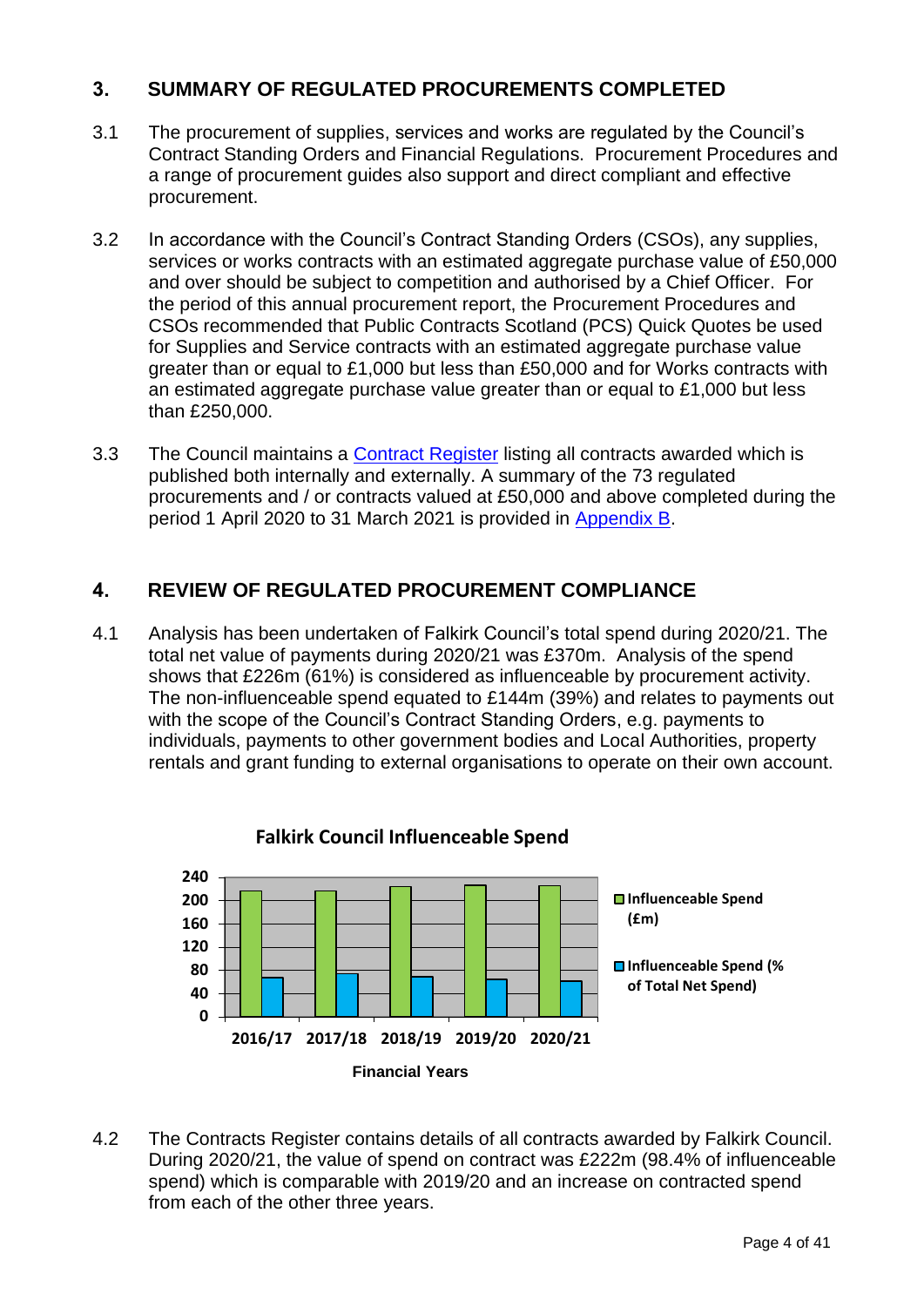

- 4.3 Falkirk Council's Procurement Strategy 2020-23 relates to the period covered within this report and provides a clear and consistent framework to ensure that all procurement activities support services to meet national and Falkirk Council priorities, as set out in the Council's Corporate Plan 2017- 2022. This includes the approach to matters such as environmental sustainability, social sustainability, including workforce matters and local economic/employment development.
- 4.4 The Strategy identifies the outcomes that the Council aims to achieve, explains how the Council shall deliver the outcomes and sets out the main challenges that it faces across the period.
- 4.5 The Council is committed to enhancing its procurement capabilities and seeks to achieve year on year improvement in procurement performance. To maximise scrutiny, progress and performance is reported to the Council's Procurement Board on a quarterly basis.
- 4.6 There are 22 performance indicators (PIs) within the Procurement Strategy which are used to monitor progress. [Appendix C](#page-30-0) provides details of the performance achieved during the period 2019/20 and 2020/21, along with the targets for 2021/22 and 2022/23.
- 4.7 There is a total of 32 actions within the Procurement Strategy which relate to the delivery of the required outcomes. To date, delivery of the Strategy is 27% complete and has progressed as follows:
	- Actions completed 1
	- Actions in progress: 26
	- Actions not yet started: 5

### <span id="page-4-0"></span>**5. FUTURE REGULATED PROCUREMENTS SUMMARY**

- 5.1 Falkirk Council operates a Category Management approach to procurement. Based on the priorities within the Procurement Strategy, Category Strategies are being developed covering the period 2021/22 to 2022/23.
- 5.2 The Council's spend can be segmented into 8 key categories. A Category Strategy is being developed for each spend area with the following strategic priorities: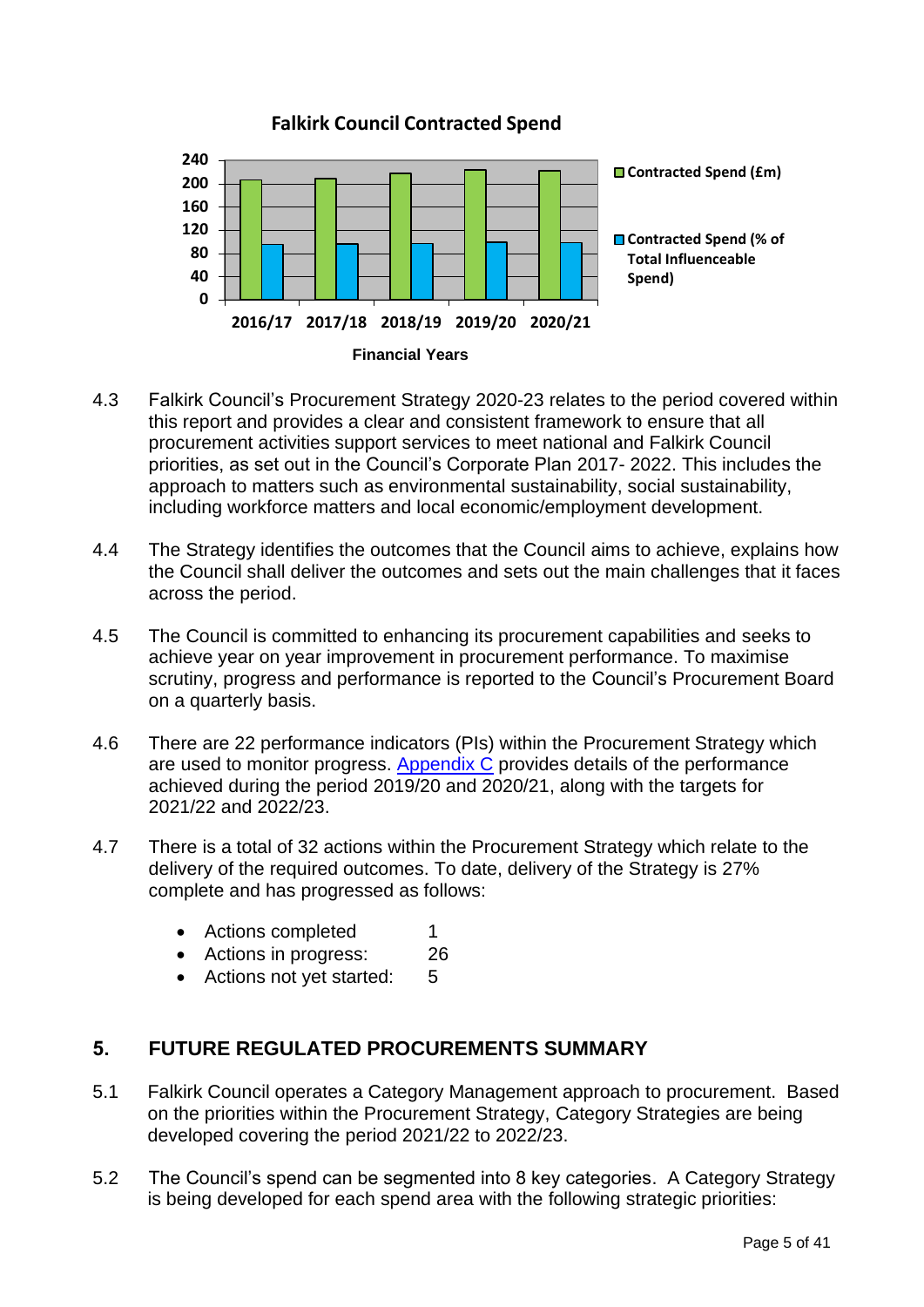- Identification of current contracts and opportunities to reduce noncontracted spend to improve compliance.
- Allocation of procurement savings targets and opportunities for future savings.
- Identification of current procurement collaboration and opportunities for increased collaboration.
- Increased sustainable procurement activity.
- Improved access to procurement opportunities for local suppliers, Small and Medium Enterprises (SMEs), supported businesses and the third sector.
- Enhanced training and procurement competencies.
- Improved consultation and engagement for existing and future procurement activities.
- Identification of contract management responsibilities.
- 5.3 The 8 procurement categories cover supplies, services and works. Categorising procurement spend in this manner leads to better engagement and more effective planning of procurement activity. It also offers opportunities for internal and external collaboration and increases the achievement of best value.
- 5.4 The influenceable spend of £50,000 or more per supplier has been assessed against the current list of contracts and a list of new contract opportunities has been developed. In addition, a list of existing contracts which require to be retendered during 2021/22 and 2022/23 has also been established. Requests for new contract requirements from Services have also been gathered.
- 5.5 Appendix D provides a summary Falkirk Council's future planned regulated procurement activity during 2021/22 and 2022/23.

### <span id="page-5-0"></span>**6. LOCAL SUPPLIERS, SMES & THIRD SECTOR**

- 6.1 Using procurement strategically to support local economic development is crucial to ensuring the Council makes best use of its procurement spend. This involves close working with Services, Falkirk Business Gateway, the third / voluntary sector, SMEs and local businesses.
- 6.2 During 2020/21, the Council spent £77m with local providers equating to 34% of all influenceable spend, a year-on-year increase in spend over the previous four years.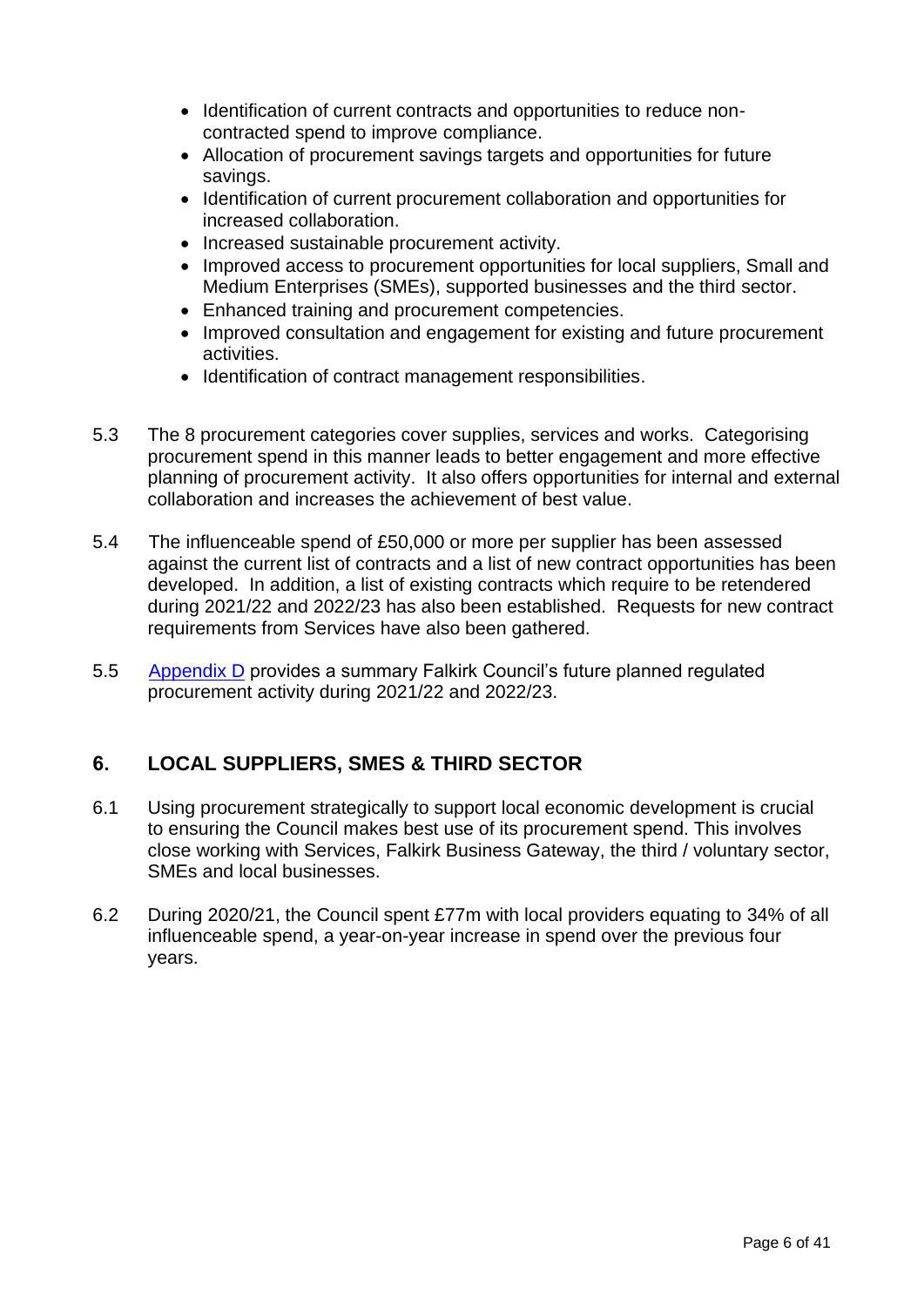



6.3 Spend through SMEs in 2020/21 was over £140m which equated to 62.1% of the Council's influenceable spend. Spend with SMEs has dropped slightly compared with 2019/20 and is attributed to the need to satisfy the Council's procurement requirements during the COVID-19 pandemic.



6.4 The third sector (charities, community groups and social enterprises) received spend of £29m in 2020/21, which equates to 12.8% of influenceable spend. The Council's spend with third sector organisations has increased for the fifth consecutive year.



#### **Third Sector Spend**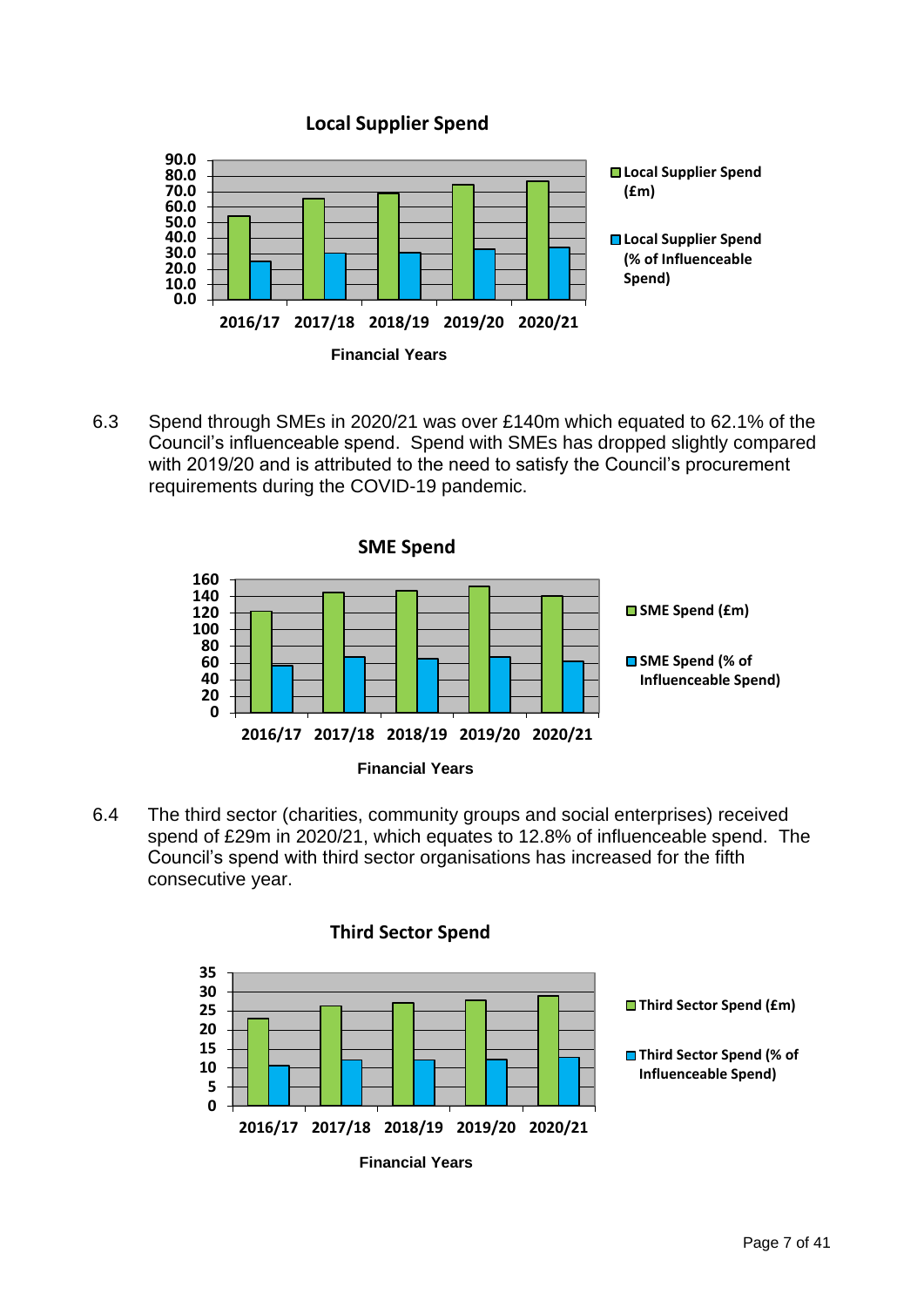- 6.5 Supporting local businesses access and compete for public service contracts plays a key role in generating an effective supply chain and builds resilience into the Council's supply arrangements. The Procurement and Commissioning Unit (PCU) host monthly Procurement Clinics for local SMEs. Eight businesses attended Procurement Clinics during 2020/21 which is a drop from the 19 businesses attending clinics during 2019/20.
- 6.6 The COVID-19 pandemic has impacted local and SME businesses and as such Falkirk Council have been working with the Supplier Development Programme to promote public sector procurement processes and opportunities. The Council hosted a stand at the national Meet the Buyer online event on 8 June 2021 with representatives supporting from the Construction, Care and General Supplies and Services contracting areas of the Council. With 1,161 individual sign ins and over 800 suppliers attending, Falkirk Council were the 13th most engaging organisation out of the 56 participating.
- 6.7 Furthermore, a Meet the Buyer online event with dedicated resources from the Forth Valley Councils of Falkirk, Stirling and Clackmannanshire took place on 30 June 2021. The Forth Valley event gave an opportunity for the Leader of Falkirk Council to present information relating to the Council's plans for achieving Net Zero emissions by 2045, its partnership working with the Supplier Development Programme and how the Council supports and promotes a culture of Fair Work Practices in procurement processes. The Council also gave a presentation and hosted a Q&A session on the Falkirk Growth Deal, where £90m of proposed projects and potential pipeline contract opportunities were shared which shall help boost the economy around Falkirk. Again, virtual stands were hosted by Council representatives focussing on Construction, Care and General Supplies and Services contracts.
- 6.8 Falkirk Council uses Quick Quotes to improve opportunities for local SMEs. The Council's Procurement Procedures mandate the use of PCS Quick Quote for all supplies and services procurement exercises valued between £10,000 and £49,999 and for all works procurement exercises valued between £10,000 and £249,999. Quick Quote training was delivered to 34 Council officers during 2020/21, resulting in 139 members of Falkirk Council staff trained and registered to use the PCS Quick Quote facility.
- 6.9 Falkirk Council's Contract Standing Orders require that local suppliers need to be invited to quote (where a suitable supplier exists), and as such this also helps to improve the opportunities for local supplies to bid and win Council business.
- 6.10 The Procurement and Commissioning Unit are working with the Scottish Government to improve spend within the Falkirk Council area. Through access to their Procurement Information Hub's Grow Local facility the Council are now analysing management information to assess the potential to increase our economic activity within the Falkirk area.
- 6.11 The Council's intranet has a list of suppliers registered on PCS that are based within the Falkirk Council area as well as a list of Falkirk Council area postcodes. This has been promoted to staff and can be used when researching which suppliers to invite to quote in support of local businesses and third sector organisations competing for public sector contracts.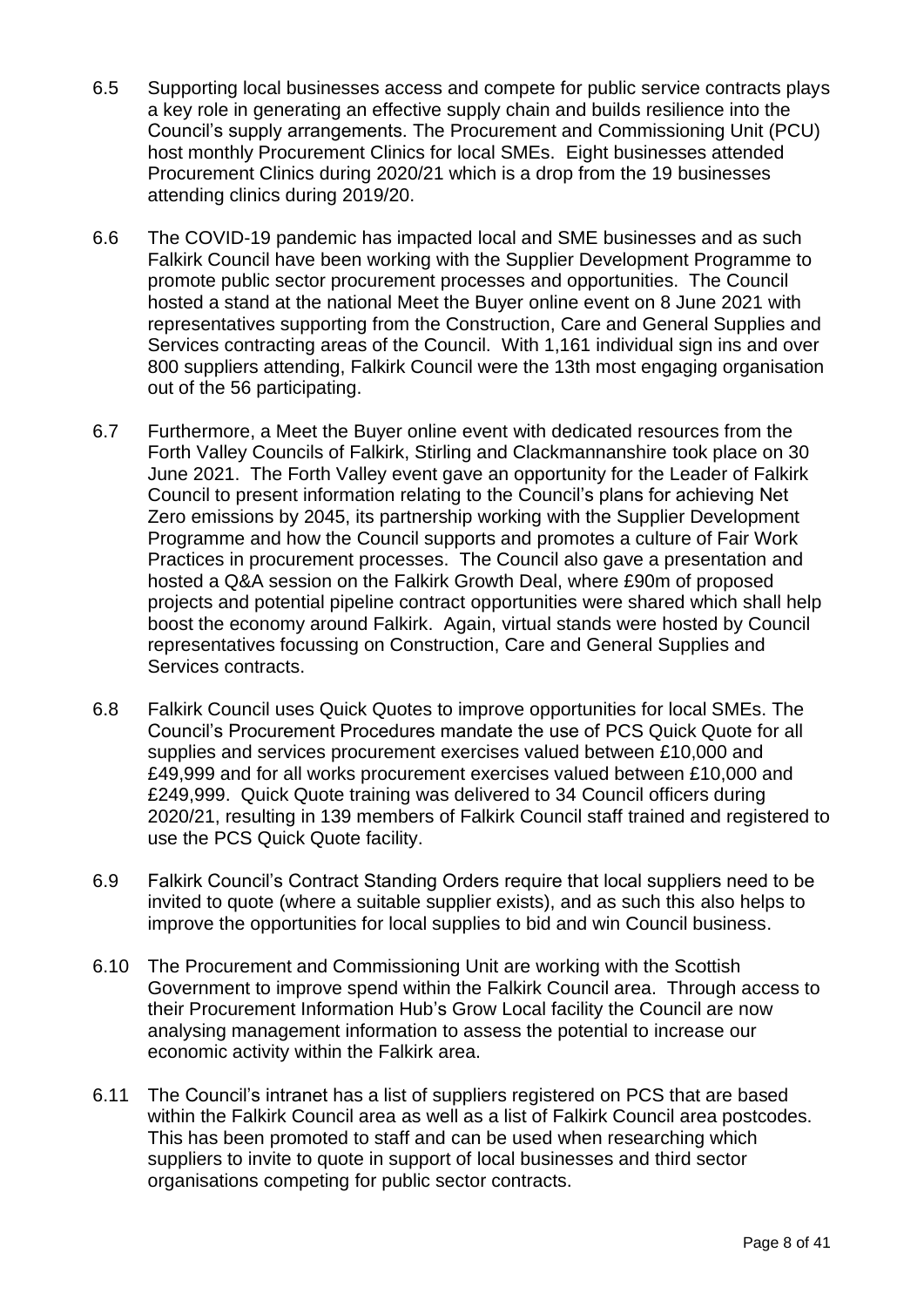- 6.12 Although targeting increases in local sourcing and increasing the proportion of Council spend with locally based business is a priority, it is equally important that the Council develops initiatives and actions that build local capacity to compete for wider public service business.
- 6.13 Ongoing communications from the Falkirk Business Gateway continue to promote Supplier Development Programme events, PCU clinic appointments, Falkirk Council contact lists and the significance of PCS registration and appropriate profile set up.
- 6.14 In 2019/20, Falkirk based businesses generated some £189m of income from supplying to the 32 Scottish Councils. The figure for 2020/21 is not yet available. The Procurement and Commissioning Unit is committed to increasing the value of public sector spend in the local economic area and will continue to work with the Supplier Development Programme and Falkirk Business Gateway to further support local businesses bid for future public sector procurement exercises within and out with the Falkirk area.

## <span id="page-8-0"></span>**7. COLLABORATION**

7.1 Increased collaboration is important to drive efficiency in the procurement process. The Procurement Strategy specifies that opportunities for external collaborative procurement require to be maximised to enable delivery of lasting savings and benefits through procurement activity. The Council had a strategic performance target for 2020/21 of being able to process 35% of influenceable spend annually through collaborative contracts. The actual annual spend through collaborative contracts during 2020/21 was £88m which equates to over 39.2% and demonstrates a significant performance improvement for Falkirk Council. This is the highest collaborative spend value out of each of the last five years.



7.2 Table 1 provides a breakdown of the £222m contracted spend during 2020/21 across each collaborative area.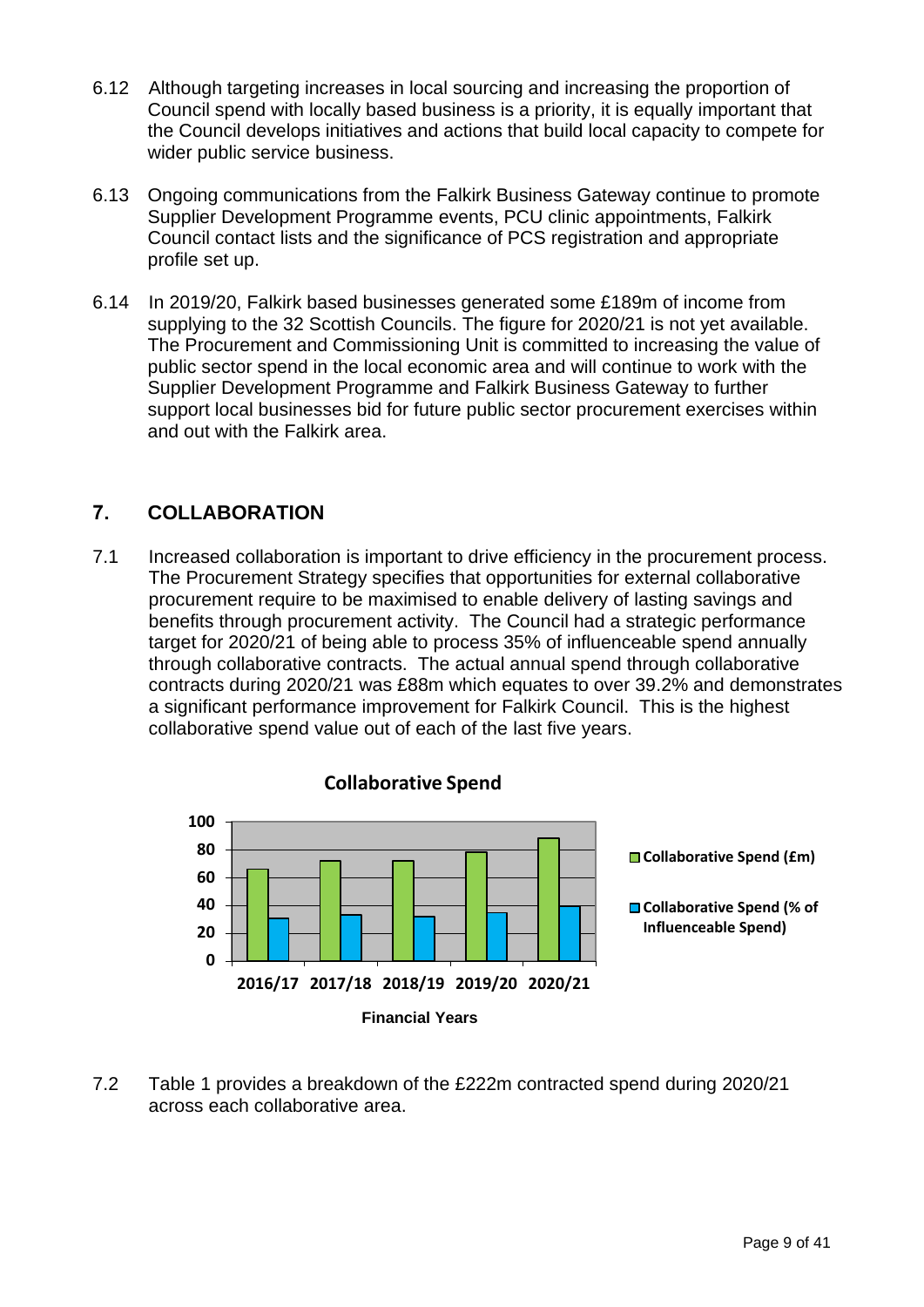| Category<br><b>Type</b> | <b>Category Description</b>                                                                                                                                                              | 2020/21<br><b>Contracted</b><br><b>Spend</b> | % of Total<br><b>Contracted</b><br><b>Spend</b><br>2020/21 |
|-------------------------|------------------------------------------------------------------------------------------------------------------------------------------------------------------------------------------|----------------------------------------------|------------------------------------------------------------|
| $\mathbf{A}$            | Contracts arranged by the Scottish<br><b>Procurement and Commercial Directorate</b><br>for commodities that are standard or of a<br>similar nature across the Scottish public<br>sector. | £25,400,169                                  | 11.4%                                                      |
| <sub>R</sub>            | Contracts for commodities that tend to be<br>unique to a specific sector yet common<br>within that sector, e.g. contracts arranged<br>for Scottish Local Authorities                     | £58,521,083                                  | 26.3%                                                      |
| C <sub>1</sub>          | <b>Contracts established by Falkirk Council</b><br>or another regional organisation for use<br>by Falkirk Council and one or more of the<br>regional organisation partners.              | £4,421,718                                   | 2.0%                                                       |
| C                       | <b>Contracts established by Falkirk Council</b><br>for use by Falkirk Council                                                                                                            | £133,828,339                                 | 60.3%                                                      |
|                         | <b>Total Contracted Spend</b>                                                                                                                                                            | £222,171,309                                 | 100%                                                       |

#### **Table 1 – Collaborative Contract Types and Values**

- 7.3 The use of the Contract Strategy encourages officers responsible for procurement to engage with the marketplace, identifying, assessing and delivering the most effective and efficient procurement solution, and as part of the contract development, it encourages investigation into possibilities for collaborative procurement. Regional collaboration opportunities must also be examined as part of the contract strategy development. New procurement exercises shall seek to utilise collaborative contract opportunities where they are available. Falkirk Council is currently participating in 67 out of the possible 72 Scotland Excel frameworks (93%).
- 7.4 The Council intends to ensure that collaborative procurement opportunities are seized, not only with Scotland Excel and the Scottish Procurement and Commercial Directorate, but with other Councils and Public Sector Bodies. To explore potential for increased collaborative procurement, the PCU will share future procurement plans in Appendix D with colleagues in other public sector organisations.
- 7.5 It is acknowledged that collaboration though the aggregation of supply may favour larger businesses that are better placed to compete for higher value contracts with more complex and potentially national distribution needs. The Council therefore intends to ensure that the needs of SMEs and locally based businesses are also considered when developing contract strategies to maximise the local economic benefit and opportunities for SMEs from its procurement activities.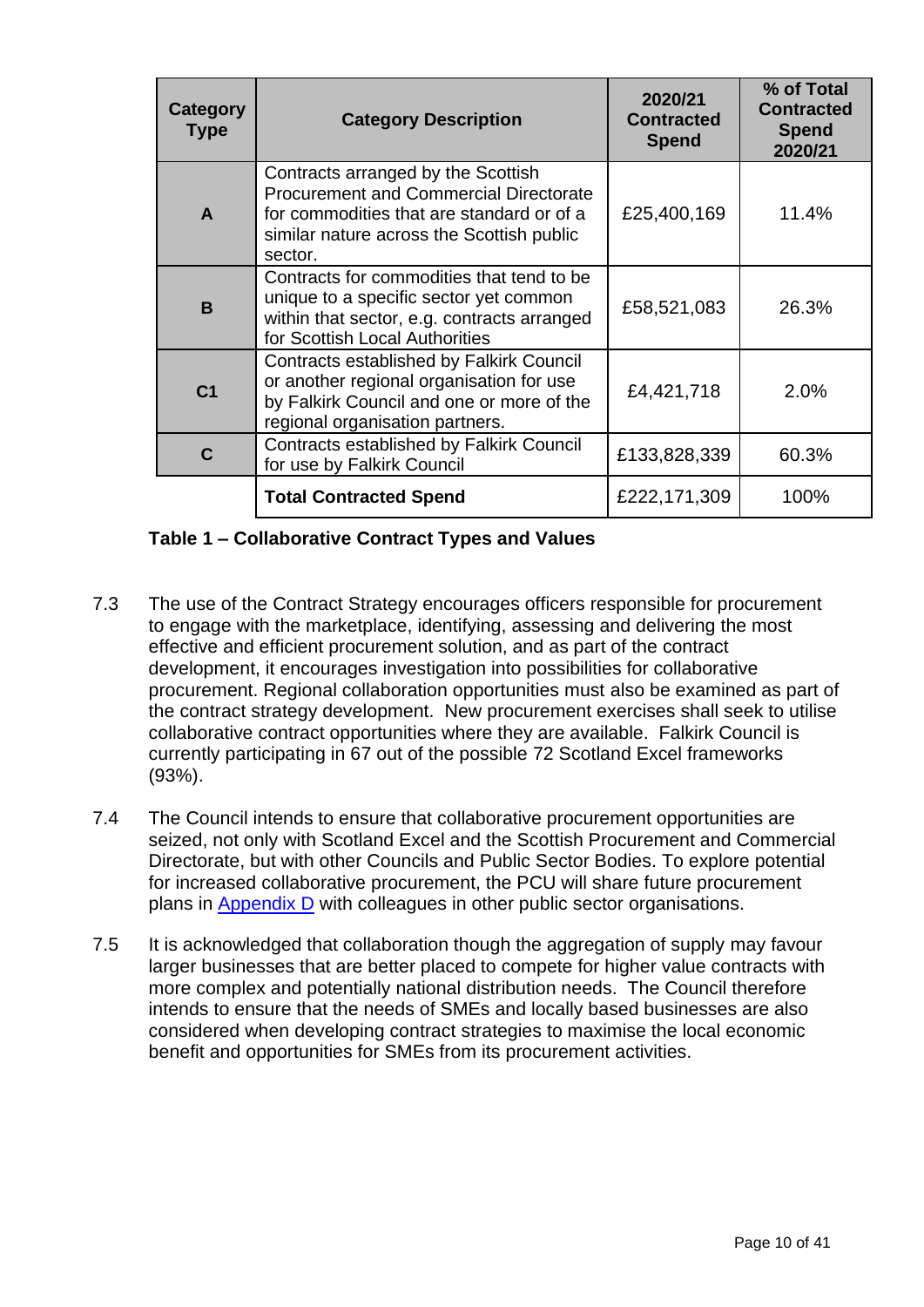### <span id="page-10-0"></span>**8. COMMUNITY BENEFIT SUMMARY**

8.1 Regulation 25(2) of the Procurement Reform Act 2014 requires Contracting Authorities to consider, before carrying out the procurement, whether to impose community benefit requirements as part of the procurement for all contracts with a Value of >£4m. Falkirk Council awarded four contracts with a value greater than £4m. Two were led by Falkirk Council and included community benefit requirements. A summary of the contracts awarded can be seen in Table 2.

|                                                                    | 01/01/2020 |
|--------------------------------------------------------------------|------------|
|                                                                    | to         |
|                                                                    | 31/03/2021 |
| No of Contracts Awarded >=£4m                                      |            |
| No of Contracts Awarded >=£4m led by Falkirk Council               |            |
| No of Contracts awarded >= £4m with Community Benefit requirements |            |

#### **Table 2 - Summary of contracts >=£4m awarded with Community Benefits**

- 8.2 Falkirk Council considers the inclusion of community benefit requirements for procurement exercises valued at £50,000 and above, considering the nature of the contract, its duration and other local factors.
- 8.3 A community benefits toolkit is published on the Council's intranet to assist Officers to implement the Community Benefit in Procurement approach by providing model procurement procedures that should be used where targeted recruitment and training actions are to be part of the supplier's requirements for a contract.
- 8.4 There were 74 regulated procurements and / or contracts valued £50,000 and above awarded by Falkirk Council during the period 1 April 2020 to 31 March 2021. Of this 74, there were 50 contracts led by Falkirk Council with the remainder being contracts awarded through sectoral and national frameworks.
- 8.5 Out of the 74 contract awards, 29 contained Community Benefit clauses, with 14 of those being led by Falkirk Council. The other contracts were either of a low annual value, sporadic/ad hoc requirements, of a specialist nature or delivered in a very short timescale. Work is currently progressing to increase the number and type of community benefits which can be delivered in the future for similar Falkirk Council led contracts. A summary of the contracts awarded >=£50,000 can be seen in Table 3.

|                                                                                                      | 01/01/2020<br>to<br>31/03/2021 |
|------------------------------------------------------------------------------------------------------|--------------------------------|
| No of Contracts Awarded >= £50k                                                                      | 74                             |
| No of Contracts Awarded >= £50k led by Falkirk Council                                               | 50                             |
| No of Contracts Awarded >= £50k with Community Benefit<br><b>Requirements</b>                        | 29                             |
| No of Contracts Awarded >= £50k led by Falkirk Council with<br><b>Community Benefit Requirements</b> | 14                             |

**Table 3 - Summary of contracts awarded >=£50k with Community Benefits**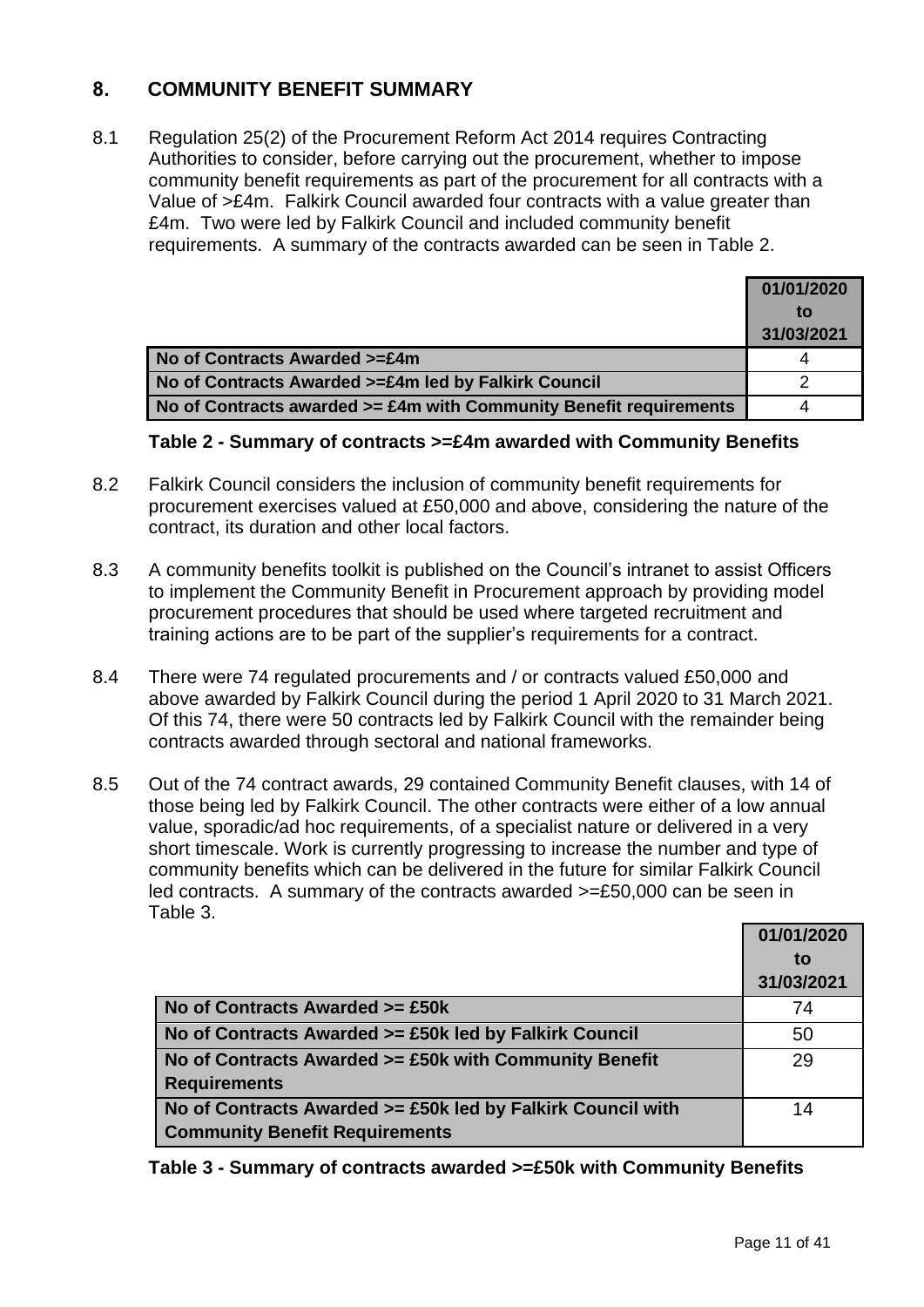- 8.6 The COVID-19 pandemic has impacted upon the ability to implement the delivery of community benefits linked to employment and training. Although 29 contracts awarded during 1 April 2020 to 31 March 2021 had agreed community benefits, the majority of those delivered have been linked to supplementary benefits.
- 8.7 The 29 contracts awarded during 1 April 2020 to 31 March 2021 had the following agreed community benefits:
	- 17 apprenticeships
	- 39 work placements equating to 628 weeks
	- 8 training placements equating to 6 days
	- Financial benefits to be spent on appropriate, accredited training within relevant sectors.
	- £750 donation of materials
	- Online workshops to upskill community groups
	- Charity donation of £620 to local foodbank
	- Community involvement initiatives
- 8.8 During the period 1 April 2020 to 31 March 2021 the following community benefits were delivered:
	- £620 foodbank donation
	- £5,372 financial benefit spent on accredited training for adult returner(s) to the labour market who would be ineligible for any other national funding
	- £8,665 financial benefit spent on appropriate, accredited training within hospitality and/or food and beverage sectors.

#### <span id="page-11-0"></span>**9. SUPPORTED BUSINESSES SUMMARY**

- 9.1 Article 19 of the EU public procurement directive allows public bodies to make the decision to reserve public contracts for supported businesses. This is enacted in Scotland by Regulation 7 of the Public Contracts (Scotland) Regulation 2012.
- 9.2 Supported businesses provide essential job opportunities for disabled and disadvantaged people within our communities which enables them to become more independent, while also delivering a range of excellent goods and services.
- 9.3 Falkirk Council is committed to maximising contracting opportunities for supported businesses and has several contracts with Supported Businesses. Table 4 notes Falkirk Council's spend with Supported Businesses over the period 1 April 2020 to 31 March 2021.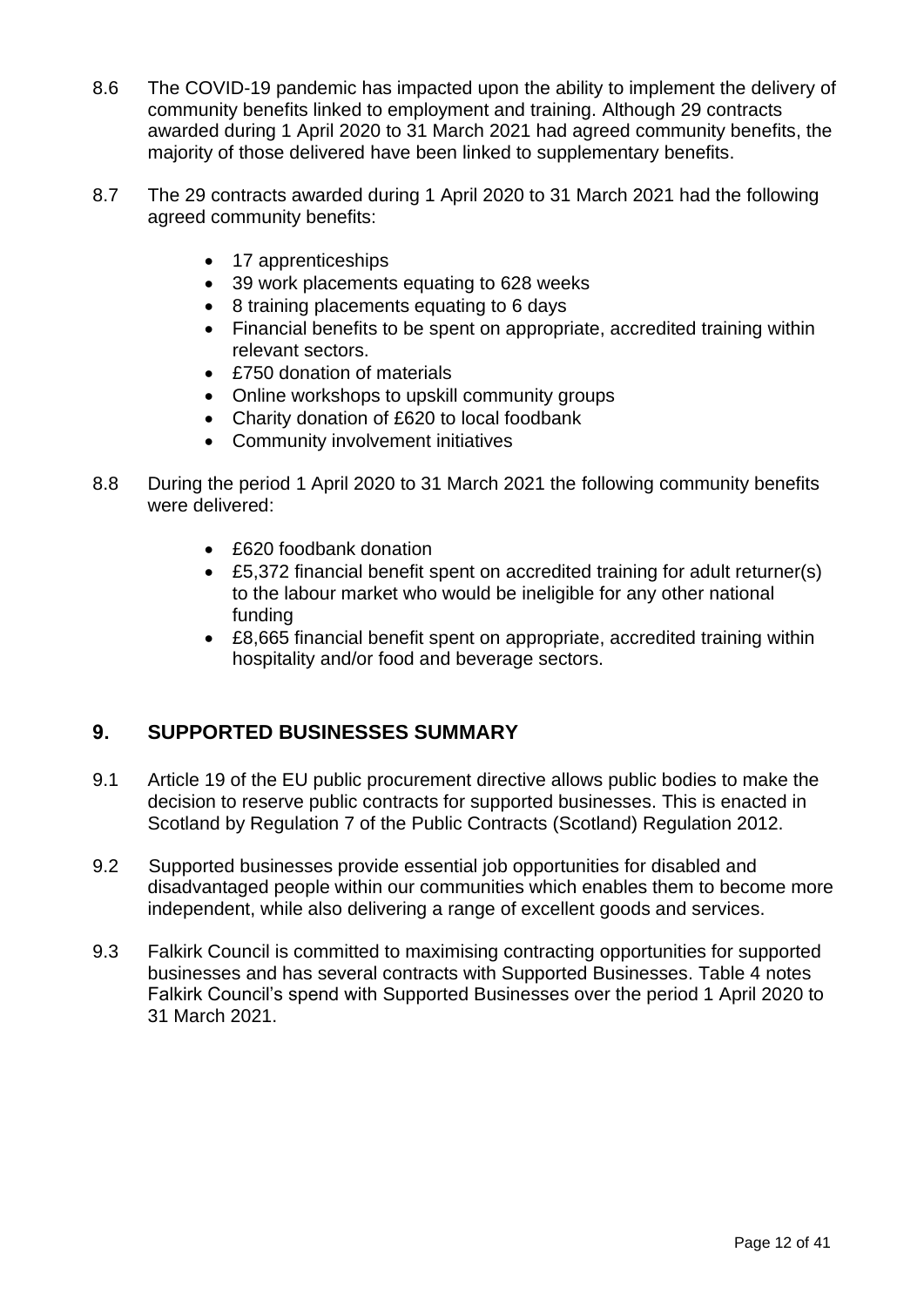| <b>Contract</b>  | <b>Contract Title</b>                                                                | <b>Supplier</b>                              | <b>Spend</b> |
|------------------|--------------------------------------------------------------------------------------|----------------------------------------------|--------------|
| <b>Reference</b> |                                                                                      |                                              |              |
| <b>SXL/0517</b>  | <b>Children's Residential Care</b><br>and Education including<br><b>Short Breaks</b> | <b>Royal Blind</b>                           | £211,655     |
|                  | <b>National Reserved</b><br>Commodities for                                          | <b>City Building</b><br><b>Contracts LLP</b> | £337,288     |
| SP-18-11         | <b>Supported Businesses</b><br>Framework                                             | Capture All                                  | £16,164      |
|                  |                                                                                      | <b>Haven Products Ltd</b>                    | £47          |
|                  | Best value spend                                                                     | <b>RNIB Enterprises Ltd</b>                  | £9,713       |
|                  |                                                                                      | <b>RNIB Scotland</b>                         | £1,342       |
|                  |                                                                                      | Lady Haig's Poppy<br>Factory                 | £1,362       |
|                  |                                                                                      | Direct Signs (UK)<br>LIMI                    | £125         |
|                  |                                                                                      |                                              | £577,696     |

#### **Table 4 – Spend with Supported Businesses during 2020/21**

9.4 In 2020/21, Supported Businesses received spend of nearly £580k, which equates to 0.3% of influenceable spend. This is a reduction on the usual spend within this area and is less than the target of 0.6% of influenceable spend. The decreased spend is predominantly due to the COVID-19 pandemic and the inability for contractors to perform services within Council properties. It is anticipated that the value of spend through Supported Businesses shall increase during 2021/22.



#### <span id="page-12-0"></span>**10. PROCUREMENT SAVINGS & BENEFITS**

10.1 Effective procurement has delivered nearly £8m of savings to the Council within the last five years, with over £499k of savings and income being achieved during 2020/21. The savings and income target for Falkirk Council has been significantly affected by COVID-19 and as such the target assigned for 2021/22 has been set at c£600k. The procurement wave plans agreed with Services identify if contracts have been targeted for savings and if appropriate, the value of the anticipated savings from the resulting procurement exercise.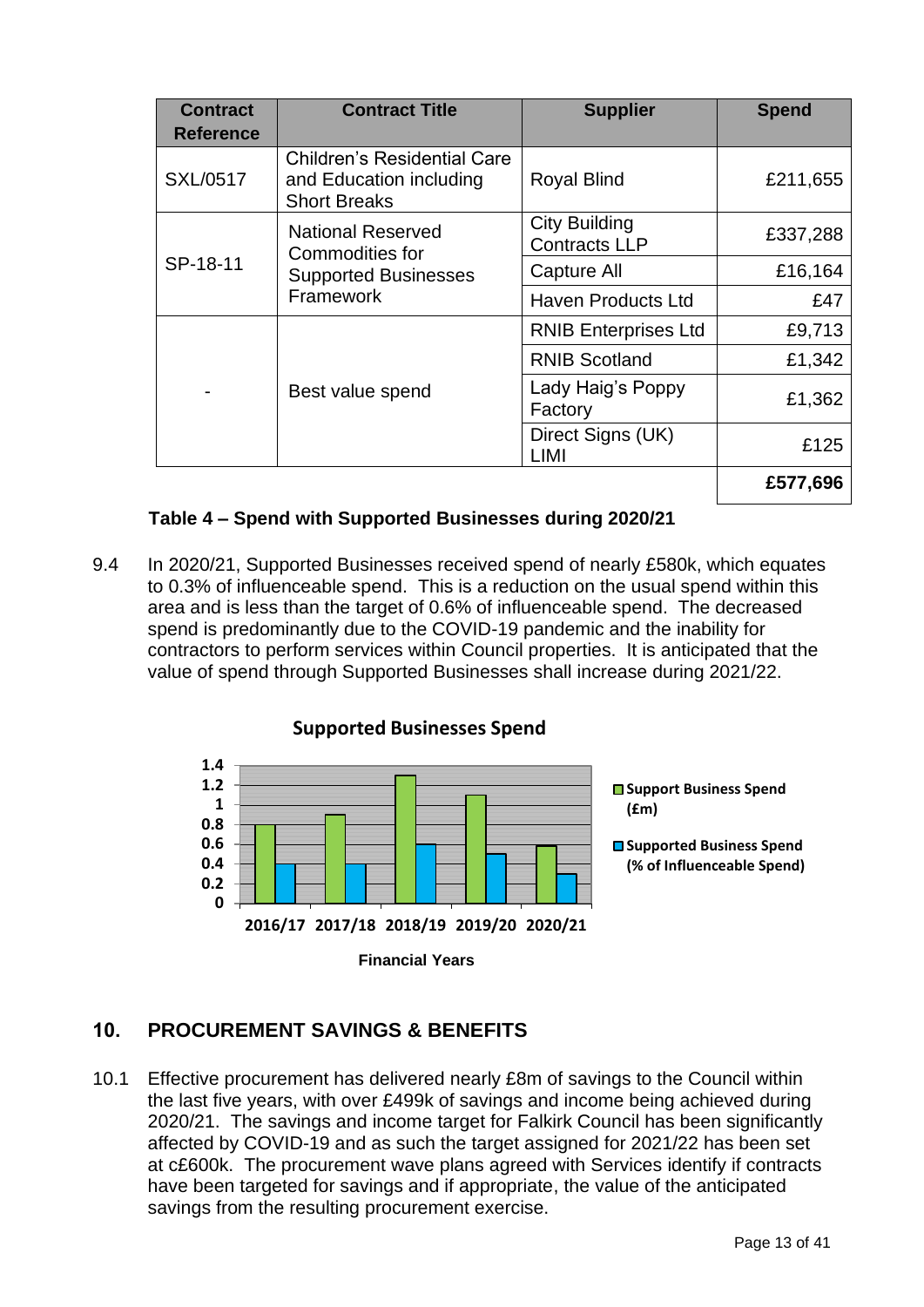- 10.2 Improved compliance with Contract Standing Orders and Financial Regulations is also required to drive spend through contracted suppliers and ensure maximum savings are delivered. Savings can also be achieved through aggregating spend with partner organisations at a regional or national level. The [Collaboration](#page-8-0) section of this report describes how savings and benefits can be maximised through collaborative procurement activity.
- 10.3 Workplans for the PCU include the continued scrutiny of all live contracts. Effective contract management and control of consumption ensures that savings and benefits are being realised and maximised.

### <span id="page-13-0"></span>**11. CONCLUSION**

<span id="page-13-1"></span>11.1 This Annual Procurement Report demonstrates the progress in meeting the objectives of the Council's Procurement Strategy and delivering continuous improvement in procurement performance. Details of future procurement activities outline the Council requirements in procurement terms going forward and demonstrate proactive medium-term planning of procurement which shall bring about benefits to the Council and its stakeholders.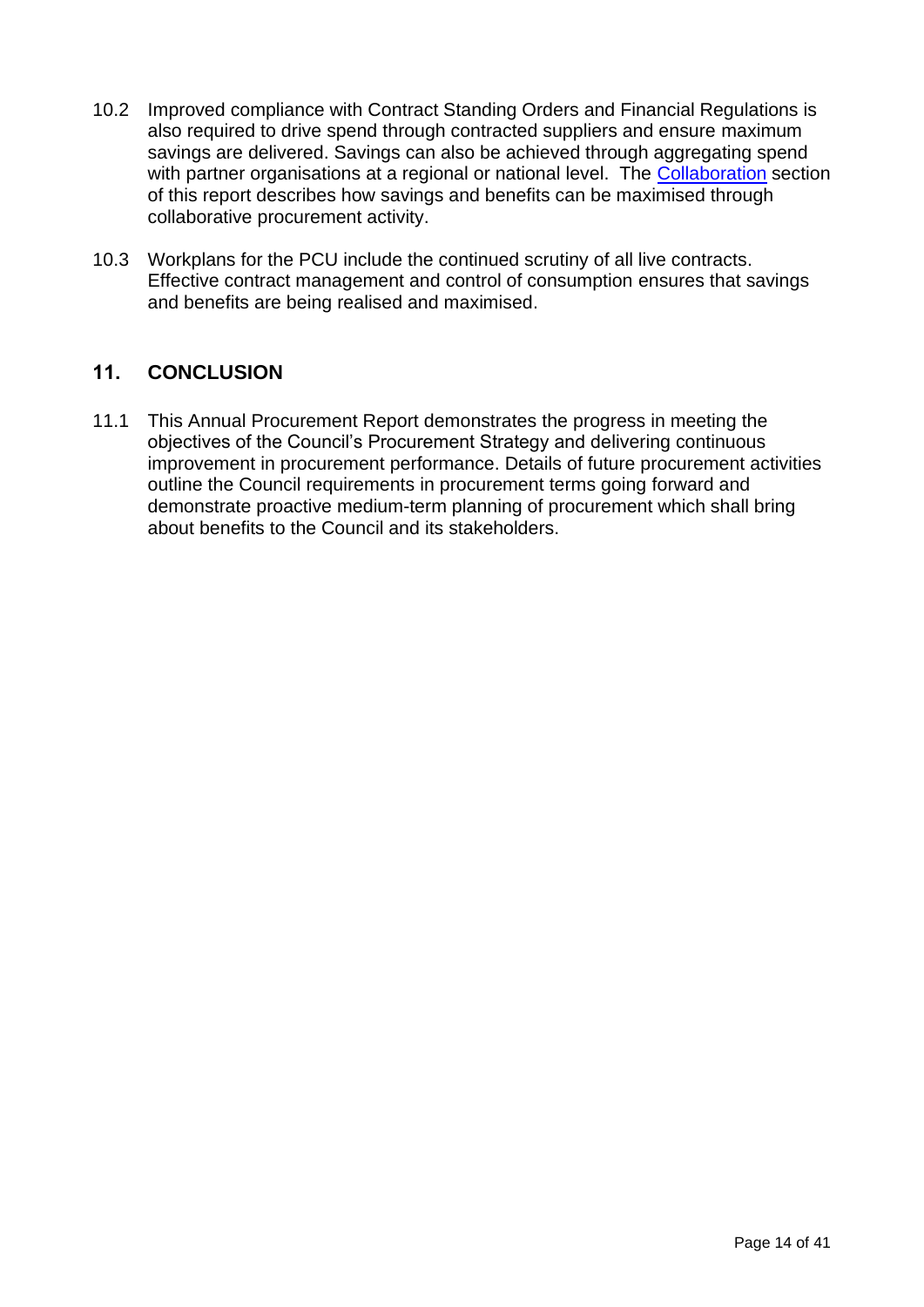# <span id="page-14-0"></span>**APPENDIX A – GLOSSARY OF PROCUREMENT TERMINOLOGY**

| <b>TERM</b>                                         | <b>DESCRIPTION</b>                                                                                                                                                                                                                                                                                                                                                                                                                                                                                                                                                                                                                                                                         |
|-----------------------------------------------------|--------------------------------------------------------------------------------------------------------------------------------------------------------------------------------------------------------------------------------------------------------------------------------------------------------------------------------------------------------------------------------------------------------------------------------------------------------------------------------------------------------------------------------------------------------------------------------------------------------------------------------------------------------------------------------------------|
| <b>Best Value</b>                                   | Best value is a trade-off between price and performance that provides<br>the greatest overall benefit under the specified selection criteria. The<br>term is closely associated with value for money. Seeking best value<br>involves considering the quality of the solution proposed, the total life<br>costs, service and support issues, sustainability etc.                                                                                                                                                                                                                                                                                                                            |
| Category                                            | A collection of commodities or services sourced from the same or<br>similar supply base, which meet a similar consumer need, or which<br>are inter-related or substitutable.                                                                                                                                                                                                                                                                                                                                                                                                                                                                                                               |
| Category<br><b>Strategy</b>                         | A Category Strategy is based upon an analysis of spend and<br>contracting activity so as to establish the following:<br>Key contracting activity and segmentation of spend<br>$\bullet$<br>Non-contract spend and actions required to improve compliance<br>Category savings targets & future opportunities<br>Current levels of procurement collaboration and opportunities for<br>$\bullet$<br>increasing<br>Maximised sustainable procurement activity<br>$\bullet$<br>Maximised accessibility for local suppliers, SMEs, supported<br>businesses and the third sector<br>Proposed consultations and engagement, and what has been<br>learned<br>• Contract management responsibilities |
| <b>Collaboration</b>                                | When two or more groups of people or organisations engage in<br>procurement work together for mutual benefit. Collaboration delivers<br>procurement exercises with shared priorities, drives national policies<br>and champions local benefits, all for the greater good of public<br>services.                                                                                                                                                                                                                                                                                                                                                                                            |
| <b>Community</b><br><b>Benefits</b>                 | Community Benefits are contractual requirements which deliver a<br>wider social benefit in addition to the core purpose of the contract. In<br>particular, requirements in relation to targeted training and<br>employment outcomes.                                                                                                                                                                                                                                                                                                                                                                                                                                                       |
| <b>Contract</b>                                     | An agreement between two or more parties to perform specific acts<br>and is enforceable by law.                                                                                                                                                                                                                                                                                                                                                                                                                                                                                                                                                                                            |
| <b>Contract</b><br><b>Management</b>                | The process of monitoring the performance of a supplier to contract.                                                                                                                                                                                                                                                                                                                                                                                                                                                                                                                                                                                                                       |
| <b>Contract</b><br><b>Standing</b><br><b>Orders</b> | Contract Standing Orders are a requirement of Section 81 of the<br>Local Government (Scotland) Act 1973. They exist to ensure that<br>uniform contracting procedures are laid down for use throughout the<br>Council.                                                                                                                                                                                                                                                                                                                                                                                                                                                                      |
| <b>Contract</b><br><b>Strategy</b>                  | A Contract Strategy is used to document the appraisal of a<br>procurement exercise including:<br>Contract objective<br>• Funding arrangements                                                                                                                                                                                                                                                                                                                                                                                                                                                                                                                                              |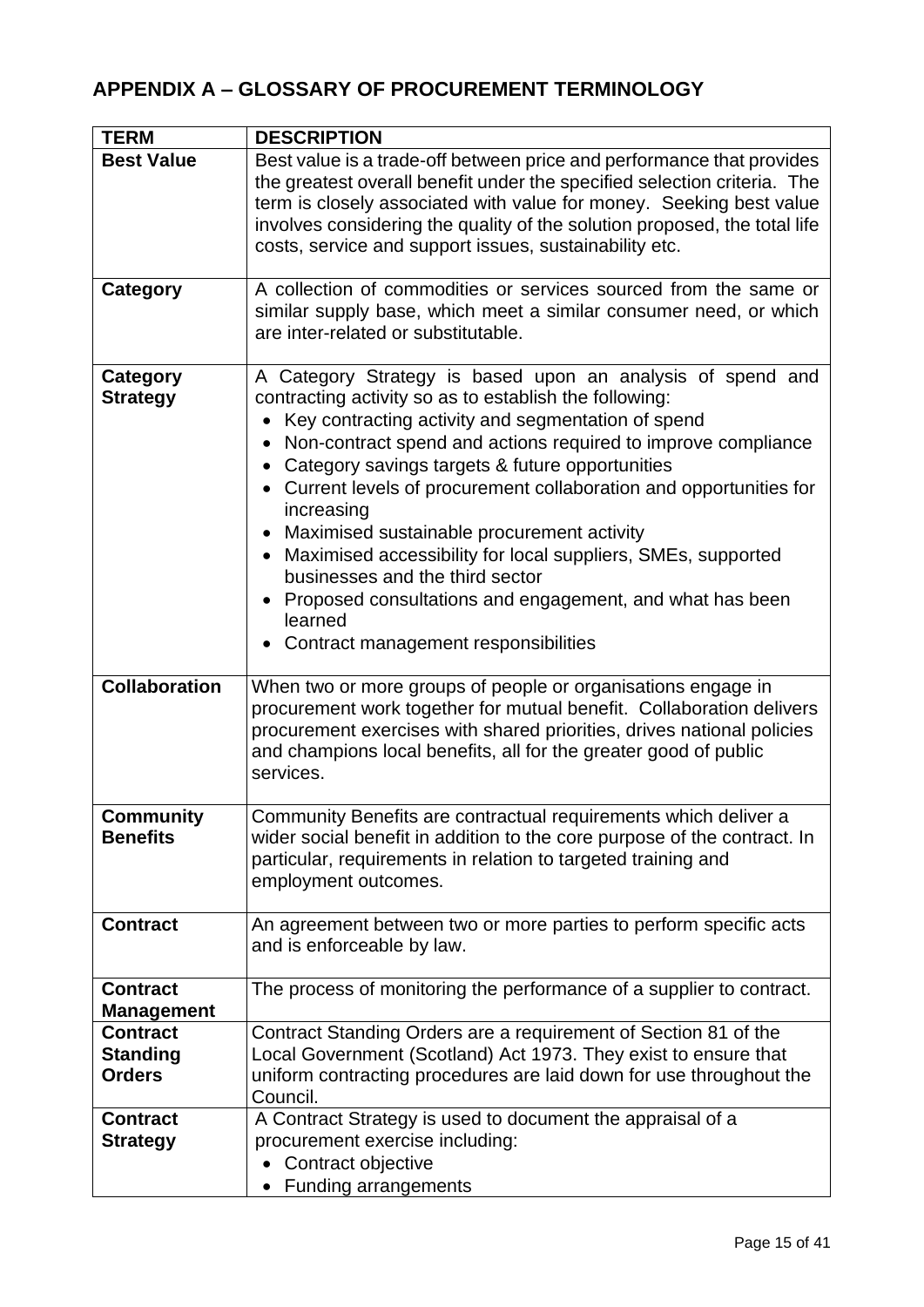|                    | Current contract status<br>$\bullet$                                                                                                      |
|--------------------|-------------------------------------------------------------------------------------------------------------------------------------------|
|                    | Historical spend information<br>$\bullet$                                                                                                 |
|                    | Market analysis<br>$\bullet$                                                                                                              |
|                    | <b>Collaboration considerations</b>                                                                                                       |
|                    | Sustainability considerations                                                                                                             |
|                    | Procurement procedure to be followed                                                                                                      |
|                    | Proposed contract benefits<br>$\bullet$                                                                                                   |
|                    | <b>Risk Assessment</b>                                                                                                                    |
|                    |                                                                                                                                           |
| <b>Financial</b>   | Financial Regulations form part of the Standing Orders approved by<br>the Council. They set down guidelines for Officers and Members      |
| <b>Regulations</b> | that require to be followed. They are designed to ensure the highest                                                                      |
|                    | standards of probity in dealing with public money and to assist and                                                                       |
|                    | protect staff in such dealings.                                                                                                           |
|                    |                                                                                                                                           |
| <b>Flexible</b>    | A tool which helps organisations to assess where their current level                                                                      |
| <b>Framework</b>   | of performance lies with regard to sustainable procurement and the                                                                        |
| <b>Assessment</b>  | actions required to improve their performance.                                                                                            |
|                    |                                                                                                                                           |
| <b>Framework</b>   | An agreement or other arrangement between one or more                                                                                     |
| <b>Agreement</b>   | contracting authorities and one or more economic operators which<br>establishes the terms (in particular the terms as to price and, where |
|                    | appropriate, quantity) under which the economic operator will enter                                                                       |
|                    | into one or more contracts with a contracting authority in the period                                                                     |
|                    | during which the framework agreement applies.                                                                                             |
|                    |                                                                                                                                           |
| Influenceable      | The value of Procurement relevant spend which was actually                                                                                |
| <b>Spend</b>       | influenced by Procurement.                                                                                                                |
|                    |                                                                                                                                           |
| <b>Market</b>      | When developing a contract strategy, most procurement processes                                                                           |
| <b>Analysis</b>    | ascertain the demand for the category with the attributes of the                                                                          |
|                    | supply market. A review of the characteristics, capacity and<br>capability of the supply market is performed to understand the            |
|                    | extent to which the market meets the needs of the buying                                                                                  |
|                    | organisation.                                                                                                                             |
|                    |                                                                                                                                           |
| Non-               | The value of Procurement relevant spend which cannot be                                                                                   |
| Influenceable      | influenced by Procurement.                                                                                                                |
| Spend              |                                                                                                                                           |
| <b>OJEU</b>        | OJEU stands for the Official Journal of the European Union. This is                                                                       |
|                    | the publication in which all tenders from the public sector which are<br>valued above a certain financial threshold according to EU       |
|                    | legislation must be published.                                                                                                            |
|                    |                                                                                                                                           |
| <b>Procurement</b> | A function that ensures identification, sourcing, access and                                                                              |
|                    | management of the external resources that an organisation needs                                                                           |
|                    | or may need to fulfil its strategic objectives.                                                                                           |
|                    |                                                                                                                                           |
| <b>Procurement</b> | Full end to end procurement exercise documentation from strategy                                                                          |
| <b>Exercise</b>    | development to contract & supplier management.                                                                                            |
|                    |                                                                                                                                           |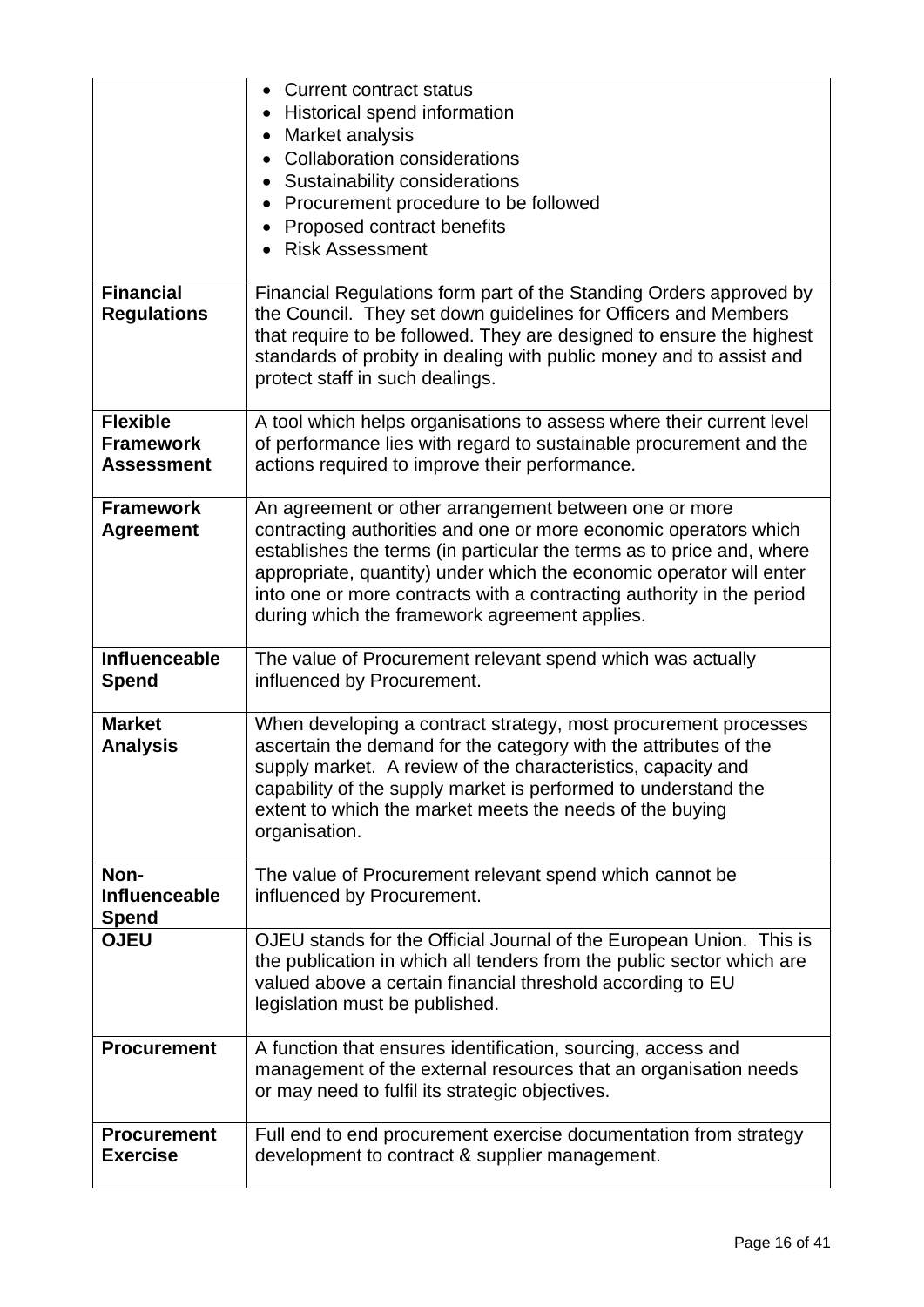| <b>Public</b><br><b>Contracts</b><br><b>Scotland (PCS)</b>      | Public Contracts Scotland is the national advertising website where<br>Scottish public sector organisations:<br>• post Official Journal of the European Union (OJEU) contract<br>notices (contracts over the EU thresholds)<br>post below-threshold contract notices<br>invite suppliers to submit quotations for low value/risk supplies<br>$\bullet$<br>and services through the online 'Quick Quote' system<br>publish contract award notices<br>$\bullet$<br>• can reserve suitable contracts for supported businesses<br>Public Contract Scotland also contains links to other UK and Ireland<br>national public sector procurement portals where details of contract<br>opportunities from elsewhere in the UK may be found. |
|-----------------------------------------------------------------|------------------------------------------------------------------------------------------------------------------------------------------------------------------------------------------------------------------------------------------------------------------------------------------------------------------------------------------------------------------------------------------------------------------------------------------------------------------------------------------------------------------------------------------------------------------------------------------------------------------------------------------------------------------------------------------------------------------------------------|
| <b>PCU</b>                                                      | <b>Procurement and Commissioning Unit</b>                                                                                                                                                                                                                                                                                                                                                                                                                                                                                                                                                                                                                                                                                          |
| <b>Quick Quote</b>                                              | Quick Quote is an online quotation facility within PCS which allows<br>Contracting Authorities to obtain competitive quotes electronically<br>for low value requirements.                                                                                                                                                                                                                                                                                                                                                                                                                                                                                                                                                          |
| <b>Regulated</b><br><b>Procurements</b>                         | For the purposes of the Procurement Reform (Scotland) Act 2014<br>regulated procurements have a contract threshold of £50,000 and<br>above for supplies and services contracts and £2 million and above<br>for works contracts.                                                                                                                                                                                                                                                                                                                                                                                                                                                                                                    |
| <b>Segmentation</b>                                             | Division and grouping of suppliers or contracts in relation to spend<br>and its criticality to business.                                                                                                                                                                                                                                                                                                                                                                                                                                                                                                                                                                                                                           |
| <b>Small and</b><br><b>Medium</b><br><b>Enterprise</b><br>(SME) | Micro Enterprise = staff headcount $<$ 10<br>$\bullet$<br>Small Enterprise = staff headcount <50<br>$\bullet$<br>Medium Enterprise = staff headcount <250<br>$\bullet$                                                                                                                                                                                                                                                                                                                                                                                                                                                                                                                                                             |
| <b>Services</b><br>Contract /<br><b>Framework</b>               | An agreement to provide a specific task including (but not restricted<br>to) installation of goods in connection with any such services.                                                                                                                                                                                                                                                                                                                                                                                                                                                                                                                                                                                           |
| <b>Specification</b>                                            | The description of the requirement that needs to be<br>met. Specifications fulfil two basic purposes: to communicate what<br>is needed to the supplier, and to allow measurement as to whether<br>the goods or services delivered meet the required standard.                                                                                                                                                                                                                                                                                                                                                                                                                                                                      |
| <b>Supplies</b><br>Contract /<br><b>Framework</b>               | An agreement for goods to be supplied to the Purchaser by the<br>Supplier (or by any of the Supplier's Sub-contractors).                                                                                                                                                                                                                                                                                                                                                                                                                                                                                                                                                                                                           |
| <b>Supply Chain</b>                                             | All activities, resources, products etc. involved in creating and<br>moving a product or service from the supplier to the procurer.                                                                                                                                                                                                                                                                                                                                                                                                                                                                                                                                                                                                |
| <b>Supported</b><br><b>Business</b>                             | A business whose primary aim is the social and professional<br>integration of disabled or disadvantaged persons, and at least 30%<br>of the employees of those businesses should be disabled or<br>disadvantaged.                                                                                                                                                                                                                                                                                                                                                                                                                                                                                                                  |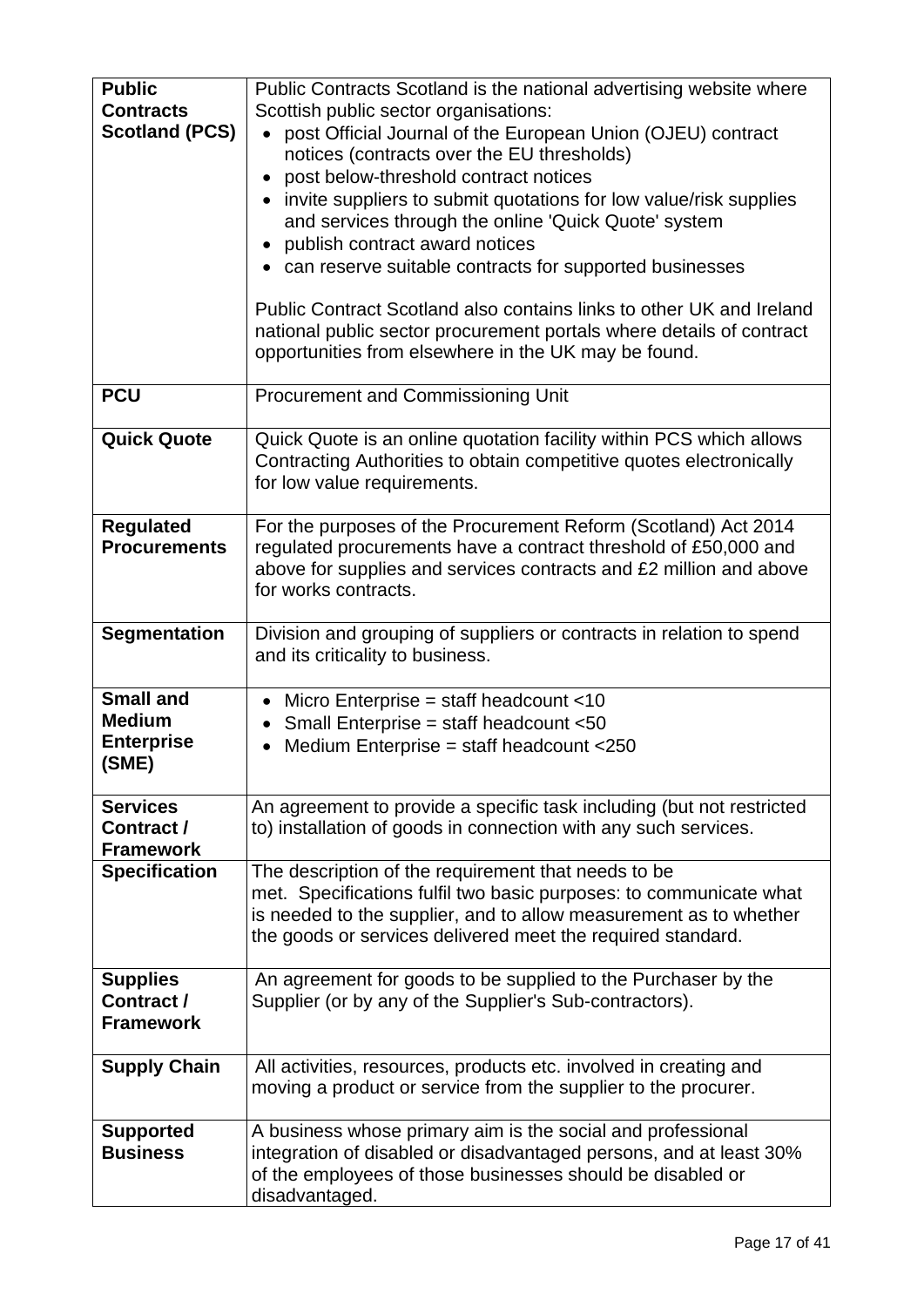| <b>Sustainability</b>                          | Sustainability is about meeting the needs of the present, without<br>compromising the ability of future generations to meet their needs.                                                                                                                                                                                                                                                                                                                        |
|------------------------------------------------|-----------------------------------------------------------------------------------------------------------------------------------------------------------------------------------------------------------------------------------------------------------------------------------------------------------------------------------------------------------------------------------------------------------------------------------------------------------------|
| <b>Sustainable</b><br><b>Procurement</b>       | A process whereby organisations meet their needs for goods,<br>services, works and utilities in a way that achieves value for money<br>on a whole life basis and generates benefits, not only for the<br>organisation but also to society, the economy and the environment.                                                                                                                                                                                     |
| <b>Terms and</b><br><b>Conditions</b>          | General and special arrangements, provisions, requirements, rules,<br>specifications, and standards that form an integral part of an<br>agreement or contract.                                                                                                                                                                                                                                                                                                  |
| <b>Third Sector</b>                            | The third sector includes charities, social enterprises and voluntary<br>groups which delivers essential services, helps to improve people's<br>wellbeing and contributes to economic growth. It plays a vital role in<br>supporting communities at a local level.                                                                                                                                                                                              |
| <b>Whole Life</b><br><b>Costing</b>            | The costs of acquiring goods or services (including consultancy,<br>design and construction costs, and equipment), the costs of<br>operating it and the costs of maintaining it over its whole life through<br>to its disposal – that is, the total ownership costs. These costs<br>include internal resources and overheads.                                                                                                                                   |
| <b>Works</b><br>Contract /<br><b>Framework</b> | This is an agreement which is a mixture of service / labour and the<br>transfer of supplies. Under a works contract the contractor agrees to<br>do certain job and in the execution of that job, certain supplies are<br>transferred to the customer. Therefore an agreement of building<br>construction, manufacture, processing, fabrication, erection,<br>installation, repair or commissioning of any movable or immovable<br>property is a works contract. |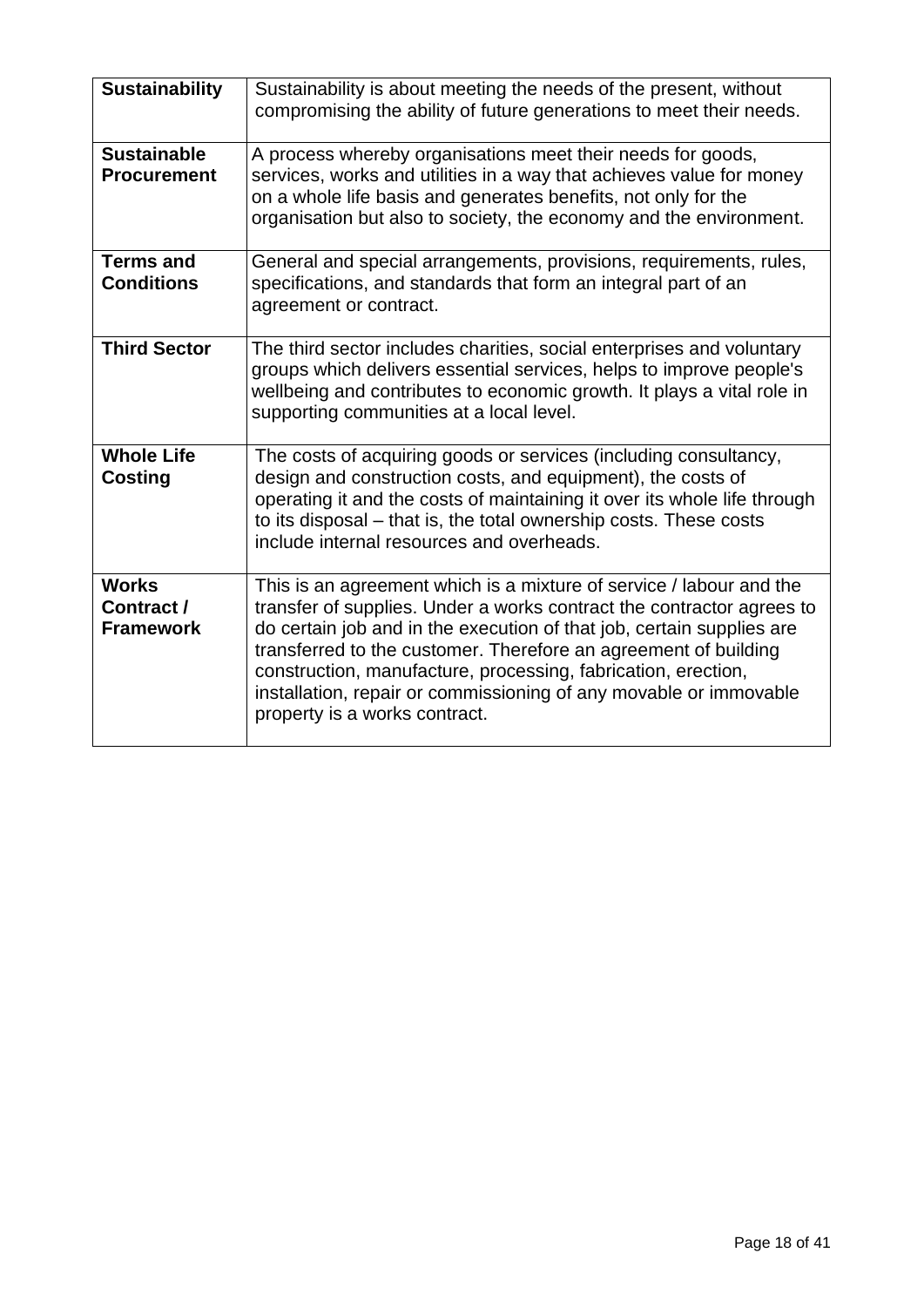# **APPENDIX B – SUMMARY OF COMPLETED REGULATED PROCUREMENTS AND / OR CONTRACTS >=£50,000**

<span id="page-18-0"></span>

| <b>Supplier Name</b>                                                                                                                                                                                                                                                                                                                                                                                                                                                                                                                                                                                                                                                                                                                                                                                                                                                 | <b>Contract Title</b>                                              | <b>Est'd Contract</b><br>Value (ENET<br>excl. extension) | Contract<br><b>Start Date</b> | Contract<br><b>End Date</b> |
|----------------------------------------------------------------------------------------------------------------------------------------------------------------------------------------------------------------------------------------------------------------------------------------------------------------------------------------------------------------------------------------------------------------------------------------------------------------------------------------------------------------------------------------------------------------------------------------------------------------------------------------------------------------------------------------------------------------------------------------------------------------------------------------------------------------------------------------------------------------------|--------------------------------------------------------------------|----------------------------------------------------------|-------------------------------|-----------------------------|
| AAT (GB) Limited<br>Accora Limited<br>Aidapt Bathrooms Limited<br>Allardyce Healthcare<br>Arjo Huntleigh International Limited<br><b>Bartram Associates Limited</b><br>Broadberry Care (Insignis) Limited<br>Caledonian Care Systems Limited<br>Caltech Lifts Limited<br>Careflex Limited<br>Denbighshire County Council t/a Cefndy Healthcare &<br>Manufacturing<br>CLH Healthcare (Hampshire) Limited now Oiiocare Limited<br>Concept Northern now Computercare 2000 Limited<br>Drive Devilbiss Sidhil Limited<br><b>Evolution Healthcare Limited</b><br><b>Fast-Aid Products Limited</b><br>Harvest Healthcare Limited<br>Hill-Rom Limited<br><b>Invacare Limited</b><br>James Leckey design Limited<br>James (Jim) Cuthbertson t/a Jim Cuthbertson Electronic<br>Services<br>The Kirton Healthcare Group Limited<br>Langham Products Limited<br>Lisclare Limited | Community Equipment (Specialist Products) - Supply and<br>Delivery | £240,000.00                                              | 01/04/2020                    | 31/03/2021                  |
| <b>Medstrom Limited</b><br>Millbrook Healthcare Limited<br>A & J Law (Mobility Matters) Limited<br>Mobility (Scotland) Limited                                                                                                                                                                                                                                                                                                                                                                                                                                                                                                                                                                                                                                                                                                                                       |                                                                    |                                                          |                               |                             |
|                                                                                                                                                                                                                                                                                                                                                                                                                                                                                                                                                                                                                                                                                                                                                                                                                                                                      | Nottingham Rehab Limited t/a NRS Healthcare                        |                                                          |                               |                             |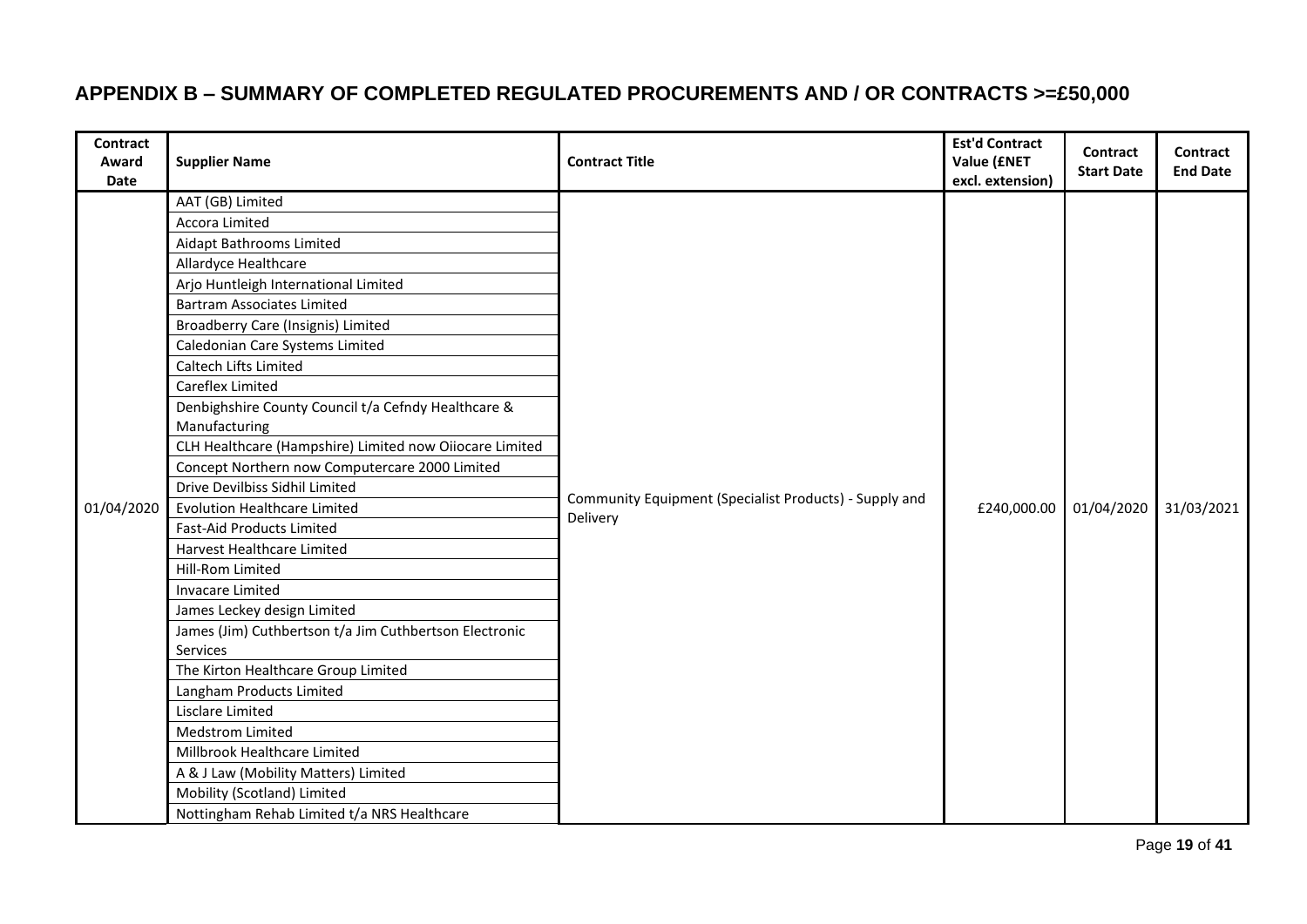| <b>Contract</b><br>Award<br>Date | <b>Supplier Name</b>                                                 | <b>Contract Title</b>                         | <b>Est'd Contract</b><br>Value (£NET<br>excl. extension) | Contract<br><b>Start Date</b> | Contract<br><b>End Date</b> |
|----------------------------------|----------------------------------------------------------------------|-----------------------------------------------|----------------------------------------------------------|-------------------------------|-----------------------------|
|                                  | Prism UK Medical Limited                                             |                                               |                                                          |                               |                             |
|                                  | R82 UK Limited                                                       |                                               |                                                          |                               |                             |
|                                  | Roma Medical Aids Limited                                            |                                               |                                                          |                               |                             |
|                                  | Safe and Sound Products now Gordon Ellis & Co                        |                                               |                                                          |                               |                             |
|                                  | Sarabec Limited                                                      |                                               |                                                          |                               |                             |
|                                  | Stairlifts (Scotland) Limited                                        |                                               |                                                          |                               |                             |
|                                  | The Helping Hand Company (Ledbury) Limited                           |                                               |                                                          |                               |                             |
|                                  | Closomat Limited                                                     |                                               |                                                          |                               |                             |
|                                  | W Munro (Rehab) Limited                                              |                                               |                                                          |                               |                             |
|                                  | Moorings Mediquip Limited t/a Wheelchair Care Limited                |                                               |                                                          |                               |                             |
| 20/04/2020                       | <b>HAS Technology Limited</b>                                        | Homecare Monitoring and Scheduling Solution   | £240,000.00                                              | 01/08/2020                    | 31/07/2023                  |
| 24/04/2020                       | Work Stress Management Limited t/a Wellbeing Solutions<br>Management | <b>Occupational Health Services</b>           | £80,000.00                                               | 01/05/2020                    | 30/04/2022                  |
|                                  | Hillhouse Quarry Group Limited T/A MacAsphalt                        |                                               |                                                          |                               |                             |
|                                  | J H Civil Engineering Limited                                        |                                               | £1,500,000.00                                            | 01/05/2020                    | 31/03/2022                  |
|                                  | John McGeady Limited                                                 |                                               |                                                          |                               |                             |
|                                  | Hillhouse Quarry Group Limited T/A MacAsphalt                        |                                               |                                                          |                               |                             |
|                                  | Kiely Bros Limited                                                   |                                               |                                                          |                               |                             |
|                                  | <b>Tayside Contracts</b>                                             |                                               |                                                          |                               |                             |
| 26/04/2020                       | <b>HBS Limited</b>                                                   | Roads Maintenance and Improvement             |                                                          |                               |                             |
|                                  | Highland Fencing & Barriers Contractors Limited                      |                                               |                                                          |                               |                             |
|                                  | H C Munton                                                           |                                               |                                                          |                               |                             |
|                                  | Colas Limited                                                        |                                               |                                                          |                               |                             |
|                                  | <b>Stabilised Pavements Limited</b>                                  |                                               |                                                          |                               |                             |
|                                  | Kiely Bros Limited                                                   |                                               |                                                          |                               |                             |
|                                  | Colas Limited                                                        |                                               |                                                          |                               |                             |
|                                  | Bestway UK Holdco Limited                                            |                                               |                                                          |                               |                             |
|                                  | <b>Brake Bros Limited</b>                                            |                                               |                                                          |                               | 30/04/2022                  |
|                                  | <b>BFS Group Limited</b>                                             |                                               | £1,182,500.00                                            | 01/05/2020                    |                             |
| 01/05/2020                       | Bestway UK Holdco Limited                                            | Groceries & Provisions (Supply & Delivery of) |                                                          |                               |                             |
|                                  | <b>Brake Bros Limited</b>                                            |                                               |                                                          |                               |                             |
|                                  | <b>BFS Group Limited</b>                                             |                                               |                                                          |                               |                             |
|                                  | <b>GSR Distributions Limited</b>                                     |                                               |                                                          |                               |                             |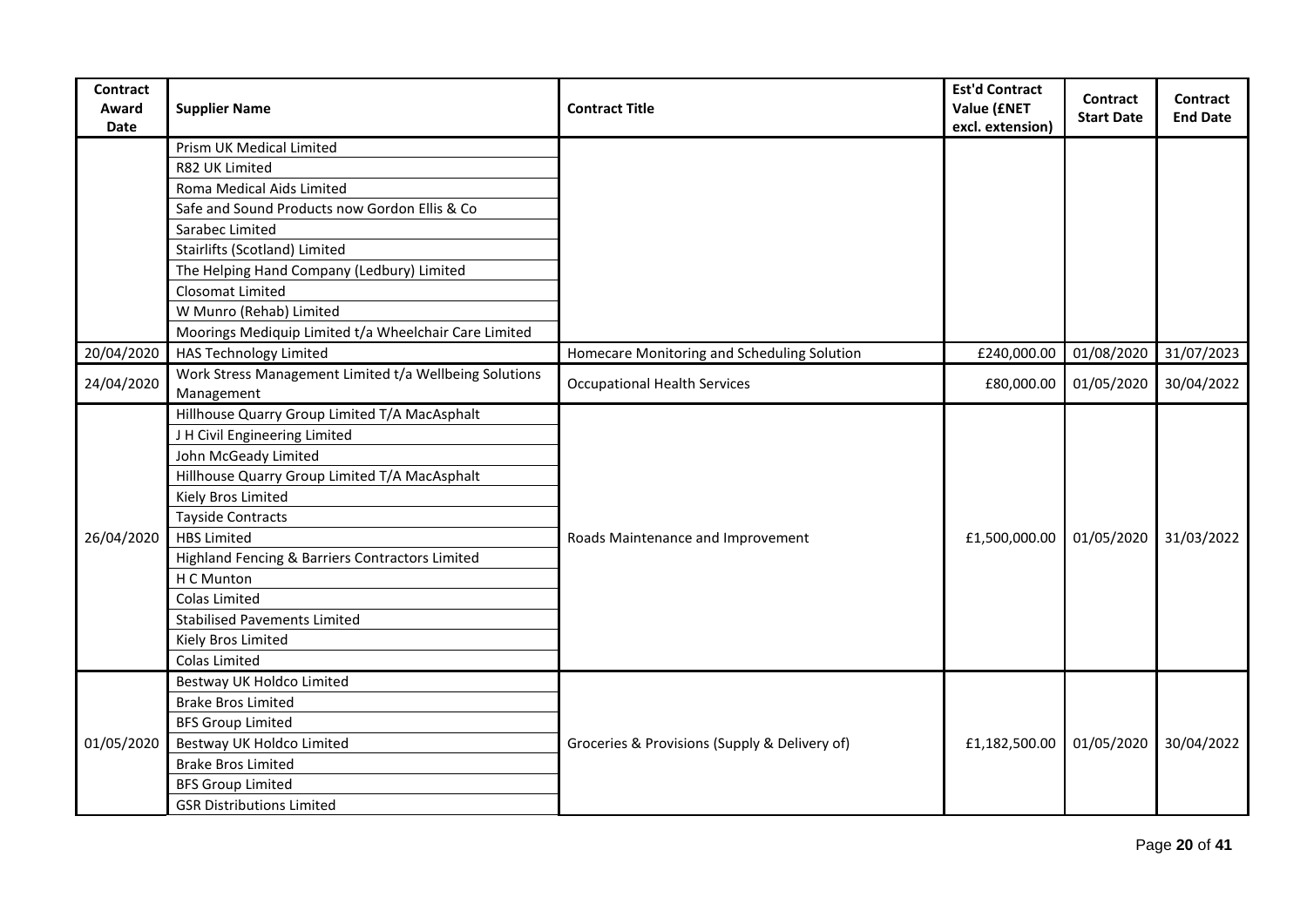| <b>Contract</b><br>Award<br>Date | <b>Supplier Name</b>                            | <b>Contract Title</b>                                                                            | <b>Est'd Contract</b><br>Value (£NET<br>excl. extension) | <b>Contract</b><br><b>Start Date</b> | <b>Contract</b><br><b>End Date</b> |
|----------------------------------|-------------------------------------------------|--------------------------------------------------------------------------------------------------|----------------------------------------------------------|--------------------------------------|------------------------------------|
|                                  | Bestway UK Holdco Limited                       |                                                                                                  |                                                          |                                      |                                    |
|                                  | <b>Brake Bros Limited</b>                       |                                                                                                  |                                                          |                                      |                                    |
|                                  | Davidson Cash and Carry Limited                 |                                                                                                  |                                                          |                                      |                                    |
|                                  | <b>BFS Group Limited</b>                        |                                                                                                  |                                                          |                                      |                                    |
|                                  | <b>Adamsons Drinks Limited</b>                  |                                                                                                  |                                                          |                                      |                                    |
|                                  | Easy Heat Systems Limited                       |                                                                                                  |                                                          |                                      | 28/02/2021                         |
|                                  | <b>McGill Scotland Limited</b>                  |                                                                                                  |                                                          |                                      |                                    |
| 04/05/2020                       | R B Grant Limited                               | Safety Alarms - Supply and Installation                                                          | £1,562,500.00                                            | 01/05/2020                           |                                    |
|                                  | Magnus Electrical Services Limited              |                                                                                                  |                                                          |                                      |                                    |
|                                  | <b>Belac Group Limited</b>                      |                                                                                                  |                                                          |                                      |                                    |
|                                  | Bofa Plumbing & Heating Limited                 |                                                                                                  |                                                          |                                      | 31/03/2024                         |
| 04/05/2020                       | City Technical Services (UK) Limited            | Gas Heating Replacement & Related Gas Services                                                   | £3,000,000.00                                            | 01/05/2020                           |                                    |
|                                  | British Gas Social Housing Limited t/a PH Jones |                                                                                                  |                                                          |                                      |                                    |
| 11/05/2020                       | <b>AON UK Limited</b>                           | Tenants Contents & Right to Buy Insurance                                                        | £435,000.00                                              | 15/05/2020                           | 14/05/2023                         |
|                                  | Marsh Limited                                   |                                                                                                  |                                                          |                                      |                                    |
| 21/05/2020                       | <b>SWK Construction Limited</b>                 | Proposed Modular Nursery Extension at Shieldhill PS -<br>Reissue                                 | £590,265.90                                              | 27/06/2020                           | 31/07/2021                         |
| 26/05/2020                       | LPS Building Services t/a LP Services           | Proposed Internal Alterations to Increase Nursery<br>Capacity at Comely Park Primary School      | £51,201.41                                               | 09/06/2020                           | 31/07/2021                         |
| 30/05/2020                       | <b>XMA Limited</b>                              | Nutanix (Provision of)                                                                           | £175,000.00                                              | 27/02/2020                           | 26/02/2023                         |
| 01/06/2020                       | LPS Building Services t/a LP Services           | Proposed Conversion of Woodwork Area to Classroom at<br>Carrongrange Primary School, Grangemouth | £54,442.18                                               | 01/06/2020                           | 31/07/2021                         |
| 01/06/2020                       | Bell Contracts & Co Limited                     | Former Torwood School, Larbert - New Build Council<br>Housing                                    | £3,436,406.26                                            | 27/07/2020                           | 13/01/2022                         |
| 02/06/2020                       | Sibcas Limited                                  | St Margaret's PS - Nursery Extension                                                             | £508,493.28                                              | 02/06/2020                           | 31/07/2021                         |
| 04/06/2020                       | LPS Building Services t/a LP Services           | Proposed Internal Alterations to Nursery at Wallacestone<br>PS, Falkirk                          | £58,873.31                                               | 04/06/2020                           | 31/07/2021                         |
| 09/06/2020                       | Capita Business Services Limited                | Integrated Housing Management Software Solution                                                  | £125,000.00                                              | 01/04/2020                           | 31/03/2022                         |
|                                  | <b>City Electrical Factors Limited</b>          |                                                                                                  |                                                          |                                      |                                    |
|                                  | Cleveland Cable Company Limited                 |                                                                                                  |                                                          |                                      |                                    |
| 18/06/2020                       | <b>Edmundson Electrical Limited</b>             | Electrical Materials (Supply and Delivery of)                                                    | £1,520,000.00                                            | 01/04/2020                           | 31/03/2022                         |
|                                  | <b>Grafton Merchanting GB Limited</b>           |                                                                                                  |                                                          |                                      |                                    |
|                                  | Holland House Electrical Company Limited        |                                                                                                  |                                                          |                                      |                                    |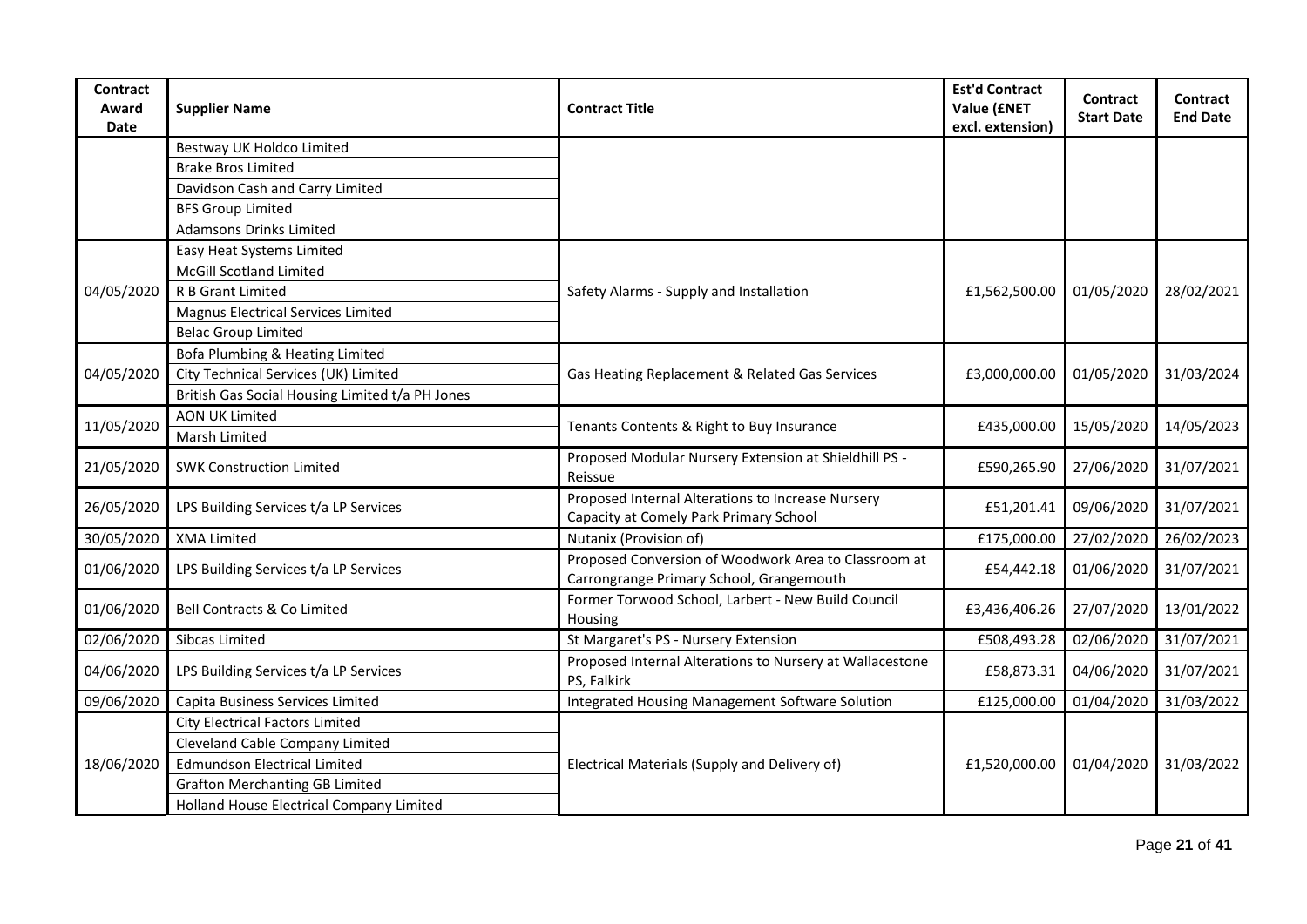| Contract    |                                                        |                       | <b>Est'd Contract</b> | <b>Contract</b>   | Contract        |
|-------------|--------------------------------------------------------|-----------------------|-----------------------|-------------------|-----------------|
| Award       | <b>Supplier Name</b>                                   | <b>Contract Title</b> | Value (£NET           | <b>Start Date</b> | <b>End Date</b> |
| <b>Date</b> |                                                        |                       | excl. extension)      |                   |                 |
|             | R & M Distribution Limited                             |                       |                       |                   |                 |
|             | Rexel UK Limited                                       |                       |                       |                   |                 |
|             | SM Electrical Supplies Limited                         |                       |                       |                   |                 |
|             | The British Electrical & Manufacturing Company Limited |                       |                       |                   |                 |
|             | Yesss (A) Electrical Limited                           |                       |                       |                   |                 |
|             | <b>City Electrical Factors Limited</b>                 |                       |                       |                   |                 |
|             | <b>Edmundson Electrical Limited</b>                    |                       |                       |                   |                 |
|             | <b>Grafton Merchanting GB Limited</b>                  |                       |                       |                   |                 |
|             | Holland House Electrical Company Limited               |                       |                       |                   |                 |
|             | R & M Distribution Limited                             |                       |                       |                   |                 |
|             | Rexel UK Limited                                       |                       |                       |                   |                 |
|             | SM Electrical Supplies Limited                         |                       |                       |                   |                 |
|             | The British Electrical & Manufacturing Company Limited |                       |                       |                   |                 |
|             | Yesss (A) Electrical Limited                           |                       |                       |                   |                 |
|             | <b>City Electrical Factors Limited</b>                 |                       |                       |                   |                 |
|             | <b>Edmundson Electrical Limited</b>                    |                       |                       |                   |                 |
|             | <b>Grafton Merchanting GB Limited</b>                  |                       |                       |                   |                 |
|             | Holland House Electrical Company Limited               |                       |                       |                   |                 |
|             | R & M Distribution Limited                             |                       |                       |                   |                 |
|             | Rexel UK Limited                                       |                       |                       |                   |                 |
|             | SM Electrical Supplies Limited                         |                       |                       |                   |                 |
|             | Stearn Electric Company Limited                        |                       |                       |                   |                 |
|             | The British Electrical & Manufacturing Company Limited |                       |                       |                   |                 |
|             | Yesss (A) Electrical Limited                           |                       |                       |                   |                 |
|             | <b>City Electrical Factors Limited</b>                 |                       |                       |                   |                 |
|             | <b>Edmundson Electrical Limited</b>                    |                       |                       |                   |                 |
|             | <b>Grafton Merchanting GB Limited</b>                  |                       |                       |                   |                 |
|             | Holland House Electrical Company Limited               |                       |                       |                   |                 |
|             | R & M Distribution Limited                             |                       |                       |                   |                 |
|             | Rexel UK Limited                                       |                       |                       |                   |                 |
|             | SM Electrical Supplies Limited                         |                       |                       |                   |                 |
|             | <b>Stearn Electric Company Limited</b>                 |                       |                       |                   |                 |
|             | The British Electrical & Manufacturing Company Limited |                       |                       |                   |                 |
|             | Yesss (A) Electrical Limited                           |                       |                       |                   |                 |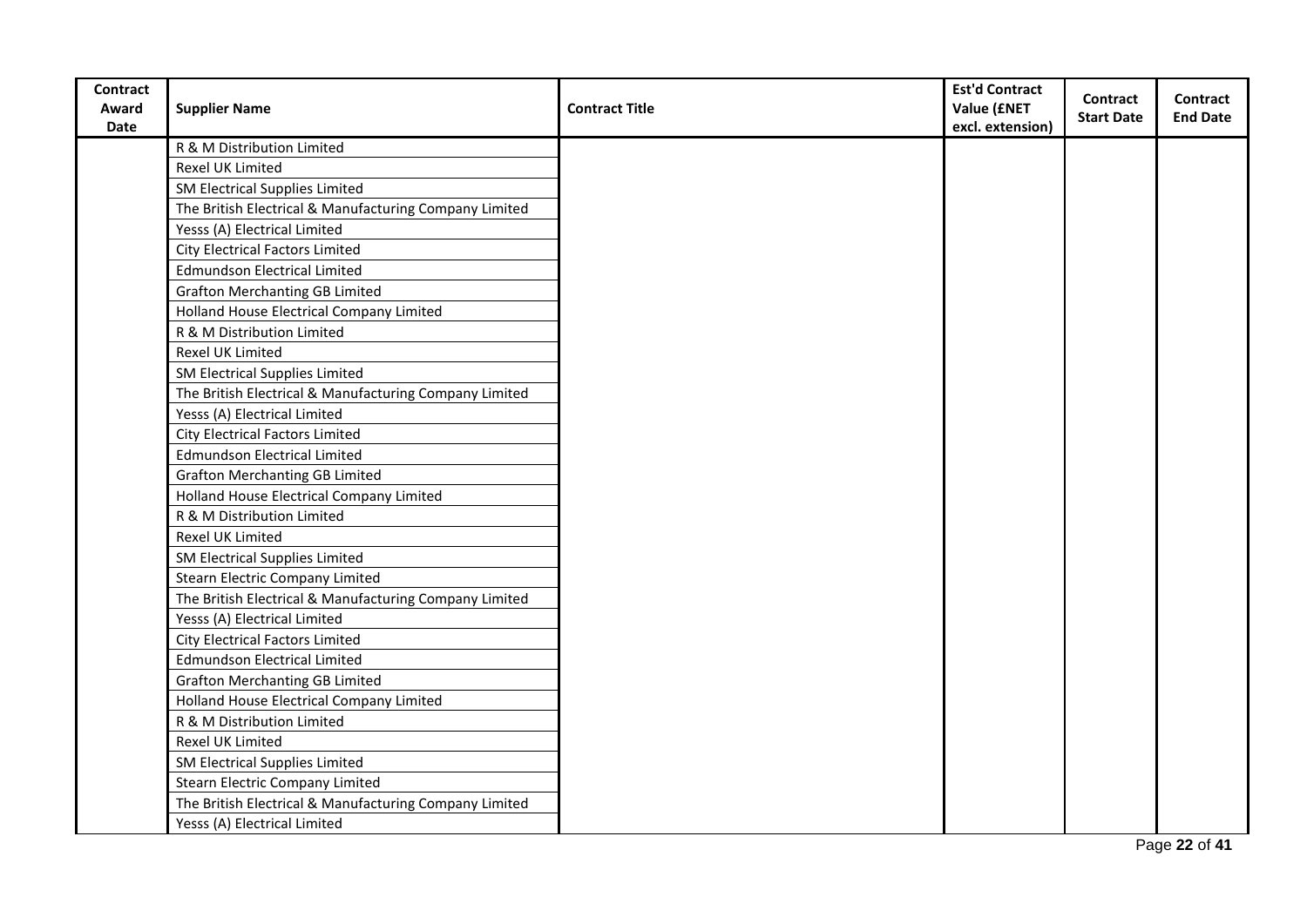| Contract             |                                                        |                                                                                 | <b>Est'd Contract</b>           | Contract          | Contract        |
|----------------------|--------------------------------------------------------|---------------------------------------------------------------------------------|---------------------------------|-------------------|-----------------|
| Award<br><b>Date</b> | <b>Supplier Name</b>                                   | <b>Contract Title</b>                                                           | Value (£NET<br>excl. extension) | <b>Start Date</b> | <b>End Date</b> |
|                      | <b>City Electrical Factors Limited</b>                 |                                                                                 |                                 |                   |                 |
|                      | <b>Edmundson Electrical Limited</b>                    |                                                                                 |                                 |                   |                 |
|                      | <b>Grafton Merchanting GB Limited</b>                  |                                                                                 |                                 |                   |                 |
|                      | Holland House Electrical Company Limited               |                                                                                 |                                 |                   |                 |
|                      | R & M Distribution Limited                             |                                                                                 |                                 |                   |                 |
|                      | Rexel UK Limited                                       |                                                                                 |                                 |                   |                 |
|                      | SM Electrical Supplies Limited                         |                                                                                 |                                 |                   |                 |
|                      | <b>Stearn Electric Company Limited</b>                 |                                                                                 |                                 |                   |                 |
|                      | The British Electrical & Manufacturing Company Limited |                                                                                 |                                 |                   |                 |
|                      | Yesss (A) Electrical Limited                           |                                                                                 |                                 |                   |                 |
|                      | <b>City Electrical Factors Limited</b>                 |                                                                                 |                                 |                   |                 |
|                      | <b>Edmundson Electrical Limited</b>                    |                                                                                 |                                 |                   |                 |
|                      | <b>Grafton Merchanting GB Limited</b>                  |                                                                                 |                                 |                   |                 |
|                      | Holland House Electrical Company Limited               |                                                                                 |                                 |                   |                 |
|                      | R & M Distribution Limited                             |                                                                                 |                                 |                   |                 |
|                      | Rexel UK Limited                                       |                                                                                 |                                 |                   |                 |
|                      | SM Electrical Supplies Limited                         |                                                                                 |                                 |                   |                 |
|                      | <b>Stearn Electric Company Limited</b>                 |                                                                                 |                                 |                   |                 |
|                      | The British Electrical & Manufacturing Company Limited |                                                                                 |                                 |                   |                 |
|                      | Yesss (A) Electrical Limited                           |                                                                                 |                                 |                   |                 |
|                      | <b>City Electrical Factors Limited</b>                 |                                                                                 |                                 |                   |                 |
|                      | <b>Edmundson Electrical Limited</b>                    |                                                                                 |                                 |                   |                 |
|                      | Holland House Electrical Company Limited               |                                                                                 |                                 |                   |                 |
|                      | R & M Distribution Limited                             |                                                                                 |                                 |                   |                 |
|                      | Rexel UK Limited                                       |                                                                                 |                                 |                   |                 |
|                      | SM Electrical Supplies Limited                         |                                                                                 |                                 |                   |                 |
|                      | <b>Stearn Electric Company Limited</b>                 |                                                                                 |                                 |                   |                 |
|                      | The British Electrical & Manufacturing Company Limited |                                                                                 |                                 |                   |                 |
|                      | Yesss (A) Electrical Limited                           |                                                                                 |                                 |                   |                 |
| 23/06/2020           | Northgate Public Services (UK) Limited                 | Integrated Housing Management System (Mini Comp for<br>the Framework Agreement) | £1,189,285.70                   | 03/08/2020        | 02/08/2025      |
|                      | Landscape and Forestry Services Scotland Limited       |                                                                                 |                                 |                   |                 |
| 24/06/2020           | Ayrshire Tree Surgeons Limited                         | <b>Ground Maintenance Services</b>                                              | £420,000.00                     | 01/07/2020        | 30/04/2024      |
|                      | <b>Taylor Trees Limited</b>                            |                                                                                 |                                 |                   |                 |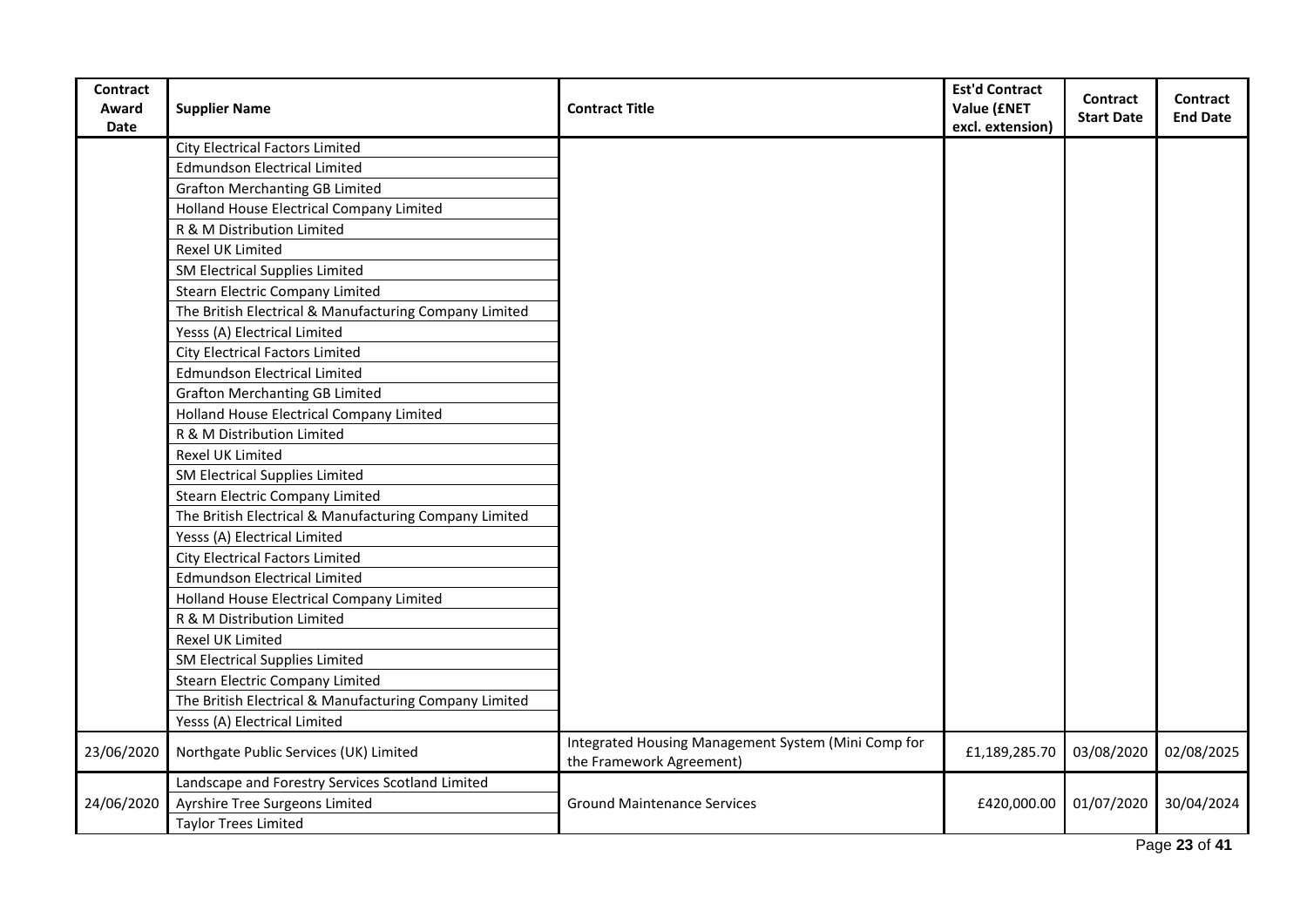| <b>Contract</b><br>Award<br><b>Date</b> | <b>Supplier Name</b>                                | <b>Contract Title</b>                                                                       | <b>Est'd Contract</b><br>Value (£NET<br>excl. extension) | Contract<br><b>Start Date</b> | <b>Contract</b><br><b>End Date</b> |
|-----------------------------------------|-----------------------------------------------------|---------------------------------------------------------------------------------------------|----------------------------------------------------------|-------------------------------|------------------------------------|
|                                         | Complete Weed Control (Scotland South East) Limited |                                                                                             |                                                          |                               |                                    |
|                                         | George Steel Contract Services Limited              |                                                                                             |                                                          |                               |                                    |
|                                         | Complete Weed Control (Scotland South East) Limited |                                                                                             |                                                          |                               |                                    |
|                                         | Complete Weed Control (Scotland South East) Limited |                                                                                             |                                                          |                               |                                    |
| 02/07/2020                              | Dunelm Geotechnical & Environmental Limited         | Ground Investigation works relating to the Grangemouth<br><b>Flood Protection Scheme</b>    | £721,370.10                                              | 17/08/2020                    | 31/07/2021                         |
| 09/07/2020                              | MetDesk Limited                                     | Weather Forecasting Service (Provision of)                                                  | £100,000.00                                              | 01/10/2020                    | 30/09/2024                         |
| 09/07/2020                              | <b>Primext Limited</b>                              | Proposed Internal Alterations to Increase Nursery<br>Capacity at Dunipace Primary School, D | £58,826.55                                               | 09/07/2020                    | 30/07/2021                         |
| 14/07/2020                              | <b>XMA Limited</b>                                  | Web Based and Proprietary Devices - Connected Falkirk                                       | £6,400,000.00                                            | 03/08/2020                    | 02/08/2024                         |
| 27/07/2020                              | <b>JNC Trowel Trades Limited</b>                    | Roughcasting Works (Labour Only) in Bo'ness BNS-8059                                        | £89,718.00                                               | 27/07/2020                    | 27/07/2020                         |
|                                         | Alliance Disposables Limited                        |                                                                                             |                                                          |                               |                                    |
|                                         | <b>Brake Bros Limited</b>                           |                                                                                             |                                                          | 01/08/2020                    | 31/07/2022                         |
|                                         | Bunzl UK Limited (t/a Bunzl Catering Supplies)      |                                                                                             |                                                          |                               |                                    |
|                                         | <b>GMC Corsehill Limited</b>                        |                                                                                             |                                                          |                               |                                    |
|                                         | <b>Instock Disposables Limited</b>                  |                                                                                             |                                                          |                               |                                    |
|                                         | Unico Limited                                       |                                                                                             | £240,000.00                                              |                               |                                    |
| 30/07/2020                              | Alliance Disposables Limited                        | Catering Sundries (Supply and Delivery of)                                                  |                                                          |                               |                                    |
|                                         | <b>BFS Group Limited</b>                            |                                                                                             |                                                          |                               |                                    |
|                                         | <b>Brake Bros Limited</b>                           |                                                                                             |                                                          |                               |                                    |
|                                         | Bunzl UK Limited (T/A Lockhart Catering Equipment)  |                                                                                             |                                                          |                               |                                    |
|                                         | <b>GMC Corsehill Limited</b>                        |                                                                                             |                                                          |                               |                                    |
|                                         | Instock Disposables Limited                         |                                                                                             |                                                          |                               |                                    |
|                                         | Nisbets Plc                                         |                                                                                             |                                                          |                               |                                    |
| 30/07/2020                              | GB Contractors (Scotland) Limited                   | Tar Works to Inchyra Depot                                                                  | £99,361.57                                               | 01/07/2020                    | 30/06/2021                         |
| 31/07/2020                              | Everwarm Limited                                    | Replacement ASHP heating at Glenfuir, Glenbrae and<br>Parkfoot Court, Falkirk               | £4,322,177.04                                            | 05/10/2020                    | 26/07/2021                         |
| 03/08/2020                              | Special Stars Homecare Limited                      | Children's Complex Care at Home Service                                                     | £100,000.00                                              | 01/04/2020                    | 31/03/2021                         |
|                                         | <b>Bruce Taxis Limited</b>                          | Falkirk to Windsor Park School                                                              | £7,600.00                                                |                               |                                    |
|                                         | <b>Bruce Taxis Limited</b>                          | Denny/Bonnybridge to St Patrick's RC Primary School                                         | £6,080.00                                                | 12/08/2020                    | 31/07/2021                         |
| 12/08/2020                              | <b>Bruce Taxis Limited</b>                          | Bonnybridge to Northfield Unit, Denny High School                                           | £3,040.00                                                |                               |                                    |
|                                         | <b>Bruce Taxis Limited</b>                          | Denny to Northfield Unit, Denny High School                                                 | £4,560.00                                                |                               |                                    |
|                                         | Express / Flemings / Munro Taxis                    | Braesview/Corrie Ave - Larbert High School                                                  | £3,800.00                                                |                               |                                    |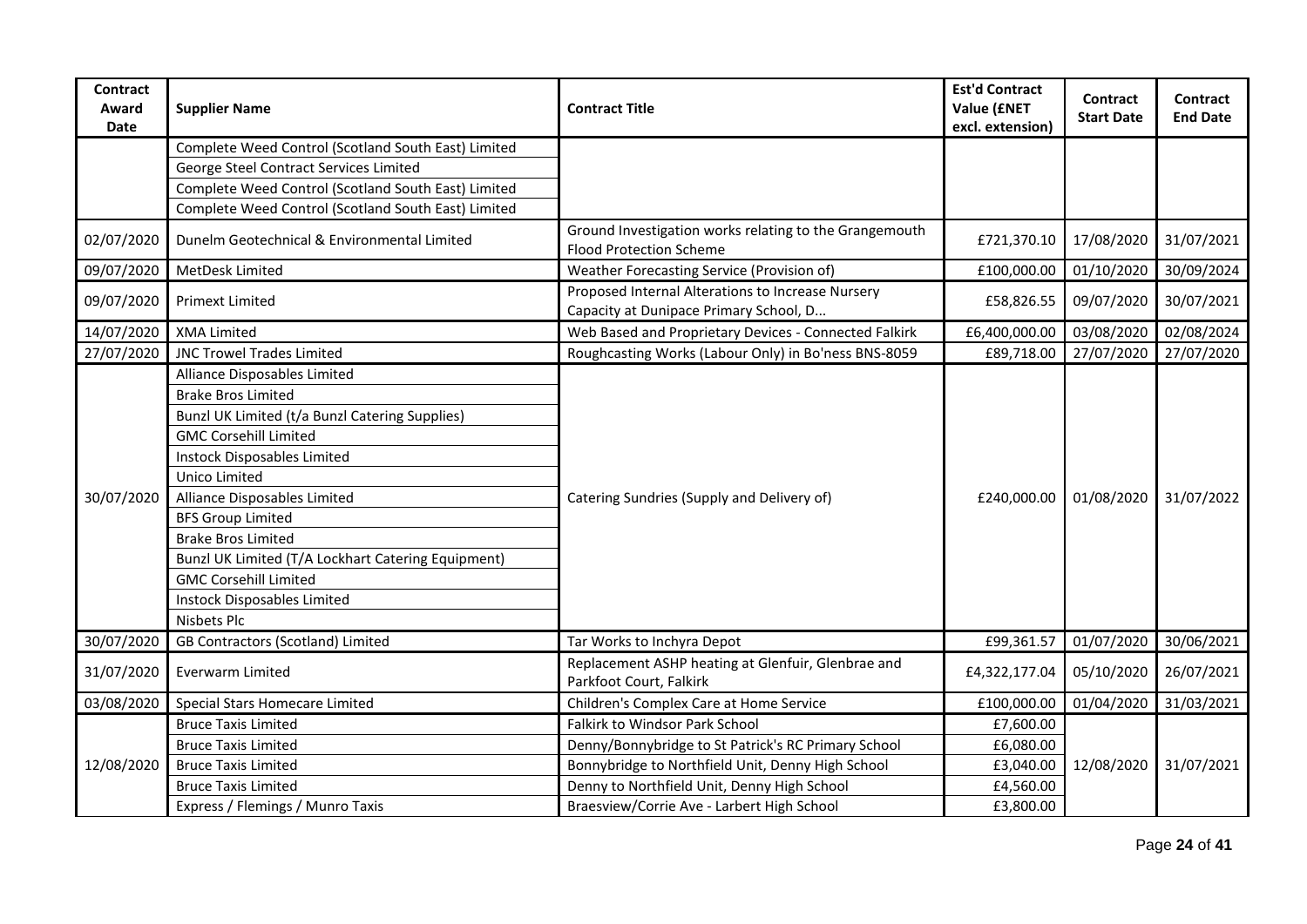| <b>Contract</b><br>Award<br><b>Date</b> | <b>Supplier Name</b>                                                              | <b>Contract Title</b>                                                        | <b>Est'd Contract</b><br>Value (£NET<br>excl. extension) | <b>Contract</b><br><b>Start Date</b> | Contract<br><b>End Date</b> |
|-----------------------------------------|-----------------------------------------------------------------------------------|------------------------------------------------------------------------------|----------------------------------------------------------|--------------------------------------|-----------------------------|
|                                         | Deborah Gentleman                                                                 | Stenhousemuir - St Mungo's High School                                       | £1,900.00                                                |                                      |                             |
|                                         | Express / Flemings / Munro Taxis                                                  | Maddiston - Braes High School                                                | £1,900.00                                                |                                      |                             |
|                                         | David Mackay                                                                      | Stenhousemuir to IWBS Laurieston                                             | £3,420.00                                                |                                      |                             |
|                                         | Express / Flemings / Munro Taxis                                                  | Bo'ness to IWBS Primary - Laurieston                                         | £6,650.00                                                |                                      |                             |
|                                         | Express / Flemings / Munro Taxis                                                  | Larbert to Larbert Village Primary School                                    | £2,660.00                                                |                                      |                             |
|                                         | Express / Flemings / Munro Taxis                                                  | Denny to Northfield, Denny High School                                       | £2,660.00                                                |                                      |                             |
|                                         | <b>Bruce Taxis Limited</b>                                                        | Dunmore - Airth Primary School                                               | £5,700.00                                                |                                      |                             |
|                                         | <b>Bruce Taxis Limited</b>                                                        | New Carron - Langlees Primary School                                         | £3,420.00                                                |                                      |                             |
|                                         | <b>Bruce Taxis Limited</b>                                                        | Station Road - Braes High School                                             | £6,460.00                                                |                                      |                             |
|                                         | <b>Bruce Taxis Limited</b>                                                        | Lionthorn - Greenfaulds High School                                          | £9,880.00                                                |                                      |                             |
|                                         | Deborah Gentleman                                                                 | Lionthorn - Greenfaulds High School                                          | £7,600.00                                                |                                      |                             |
|                                         | Express / Flemings / Munro Taxis                                                  | Banknock to Grangemouth Primary School ASC                                   | £12,160.00                                               |                                      |                             |
|                                         | Russel Leitch t/a RL Taxis                                                        | Larbert/Falkirk to Grangemouth Primary School ASC                            | £11,400.00                                               |                                      |                             |
|                                         | Russel Leitch t/a RL Taxis                                                        | Denny - Denny High School                                                    | £15,960.00                                               |                                      |                             |
|                                         | Bo'ness Community Bus SCIO                                                        | Denny/Falkirk to Carrongrange School                                         | £31,312.00                                               |                                      |                             |
| 12/08/2020                              | Fourways Taxis & Minibuses                                                        | Falkirk/Grangemouth - Maddiston Primary School                               | £26,410.00                                               | 12/08/2020                           | 31/07/2021                  |
|                                         | Max Myles                                                                         | Torwood - Larbert High School                                                | £15,200.00                                               |                                      |                             |
|                                         | E & M Horsburgh Limited                                                           | Larbert/Stenhousemuir to Carrongrange School                                 | £35,102.50                                               |                                      |                             |
| 13/08/2020                              | Scottish Families Affected by Alchohol and Drugs                                  | Family Support Service - Families Affected by Substance<br>Misuse in FV Area | £82,320.00                                               | 01/09/2020                           | 31/08/2022                  |
| 20/08/2020                              | Step Up Limited (Housing, Employability and Community<br><b>Support Services)</b> | Supported Accommodation for Care Experienced Young<br>People (Provision of)  | £627,200.00                                              | 01/09/2020                           | 28/09/2021                  |
|                                         | Burnfield Builders & Demolishers Limited                                          |                                                                              |                                                          |                                      |                             |
|                                         | Caskie Limited                                                                    |                                                                              |                                                          |                                      |                             |
|                                         | <b>Central Demolition Limited</b>                                                 |                                                                              |                                                          |                                      |                             |
|                                         | <b>Daltons Demolitions Limited</b>                                                |                                                                              |                                                          |                                      |                             |
|                                         | Damada (Asbestos Removals) Limited                                                |                                                                              |                                                          |                                      |                             |
|                                         | David Morton (Larbert) Limited                                                    | Demolition and Deconstruction Works                                          |                                                          | 14/09/2020                           | 31/07/2022                  |
| 28/08/2020                              | Dem-Master Demolition Limited                                                     |                                                                              | £230,000.00                                              |                                      |                             |
|                                         | George Beattie & Sons Limited                                                     |                                                                              |                                                          |                                      |                             |
|                                         | <b>Gowrie Contracts Limited</b>                                                   |                                                                              |                                                          |                                      |                             |
|                                         | JCH Plant Hire Limited                                                            |                                                                              |                                                          |                                      |                             |
|                                         | JCJ (Demolition & Construction) Limited                                           |                                                                              |                                                          |                                      |                             |
|                                         | John Graham (Metals)                                                              |                                                                              |                                                          |                                      |                             |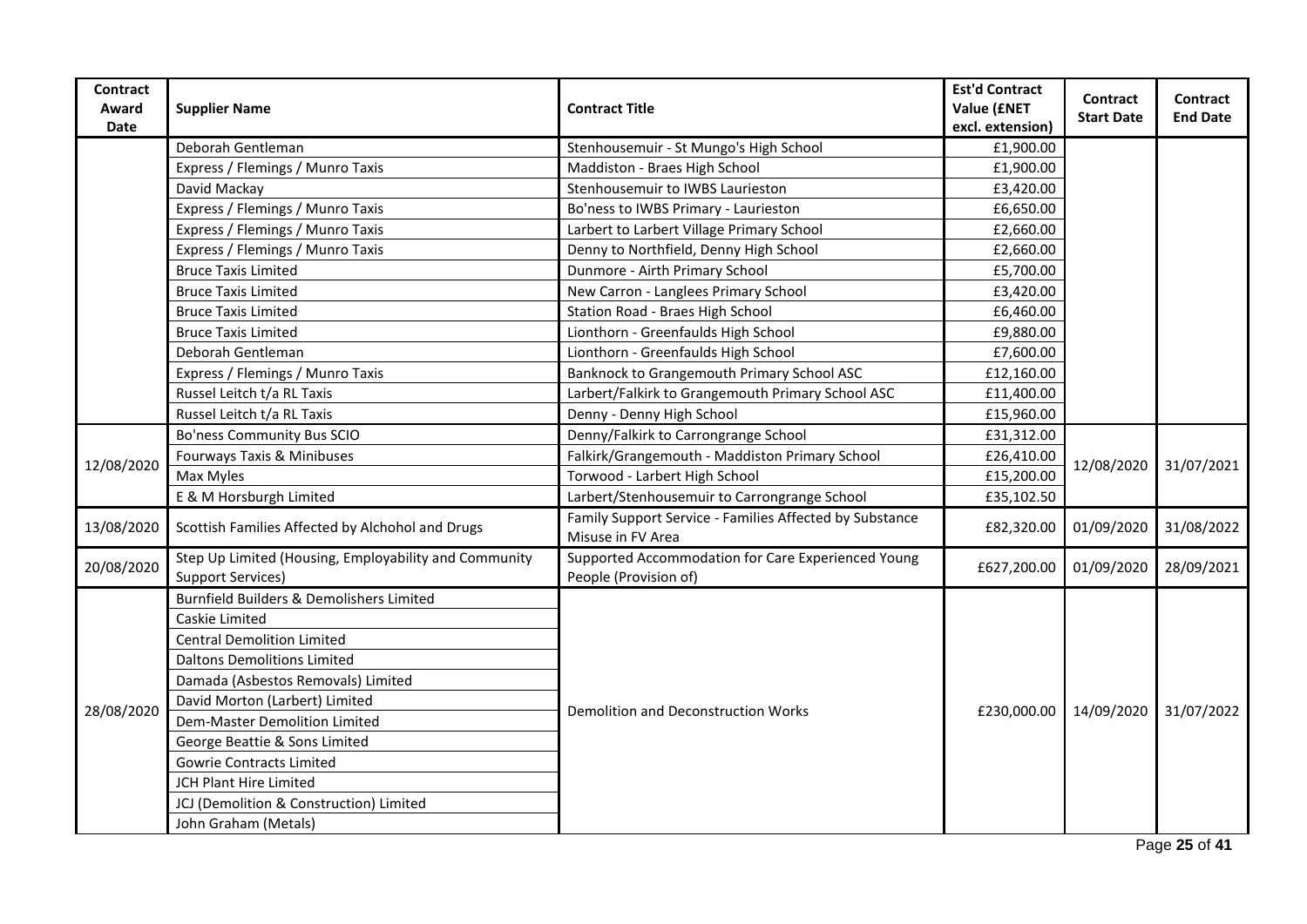| Contract    |                                                  |                       | <b>Est'd Contract</b> | <b>Contract</b>   | Contract        |
|-------------|--------------------------------------------------|-----------------------|-----------------------|-------------------|-----------------|
| Award       | <b>Supplier Name</b>                             | <b>Contract Title</b> | Value (£NET           | <b>Start Date</b> | <b>End Date</b> |
| <b>Date</b> |                                                  |                       | excl. extension)      |                   |                 |
|             | MGR Industrial Services Limited                  |                       |                       |                   |                 |
|             | <b>Reigart Contracts Limited</b>                 |                       |                       |                   |                 |
|             | Safedem Limited                                  |                       |                       |                   |                 |
|             | William Goodfellow (Contractors) Limited         |                       |                       |                   |                 |
|             | <b>Bardem Limited</b>                            |                       |                       |                   |                 |
|             | Burnfield Builders & Demolishers Limited         |                       |                       |                   |                 |
|             | Caskie Limited                                   |                       |                       |                   |                 |
|             | <b>Central Demolition Limited</b>                |                       |                       |                   |                 |
|             | Chris Wright & Sons Limited                      |                       |                       |                   |                 |
|             | CNC Group Holdings Limited t/a The Coleman Group |                       |                       |                   |                 |
|             | <b>Daltons Demolitions Limited</b>               |                       |                       |                   |                 |
|             | Damada (Asbestos Removals) Limited               |                       |                       |                   |                 |
|             | David Morton (Larbert) Limited                   |                       |                       |                   |                 |
|             | David Smith Contractors Limited                  |                       |                       |                   |                 |
|             | <b>Dem-Master Demolition Limited</b>             |                       |                       |                   |                 |
|             | Dundee Plant Company Limited                     |                       |                       |                   |                 |
|             | <b>GCM Services Scotland Limited</b>             |                       |                       |                   |                 |
|             | George Beattie & Sons Limited                    |                       |                       |                   |                 |
|             | <b>Gowrie Contracts Limited</b>                  |                       |                       |                   |                 |
|             | JCH Plant Hire Limited                           |                       |                       |                   |                 |
|             | JCJ (Demolition & Construction) Ltd              |                       |                       |                   |                 |
|             | MacWilliam Demolition Limited                    |                       |                       |                   |                 |
|             | MGR Industrial Services Limited                  |                       |                       |                   |                 |
|             | <b>Reigart Contracts Limited</b>                 |                       |                       |                   |                 |
|             | Safedem Limited                                  |                       |                       |                   |                 |
|             | <b>Technical Demolition Services Limited</b>     |                       |                       |                   |                 |
|             | William Goodfellow (Contractors) Limited         |                       |                       |                   |                 |
|             | Burnfield Builders & Demolishers Limited         |                       |                       |                   |                 |
|             | Caskie Limited                                   |                       |                       |                   |                 |
|             | <b>Central Demolition Limited</b>                |                       |                       |                   |                 |
|             | <b>Daltons Demolitions Limited</b>               |                       |                       |                   |                 |
|             | David Morton (Larbert) Limited                   |                       |                       |                   |                 |
|             | Dem-Master Demolition Limited                    |                       |                       |                   |                 |
|             | George Beattie & Sons Limited                    |                       |                       |                   |                 |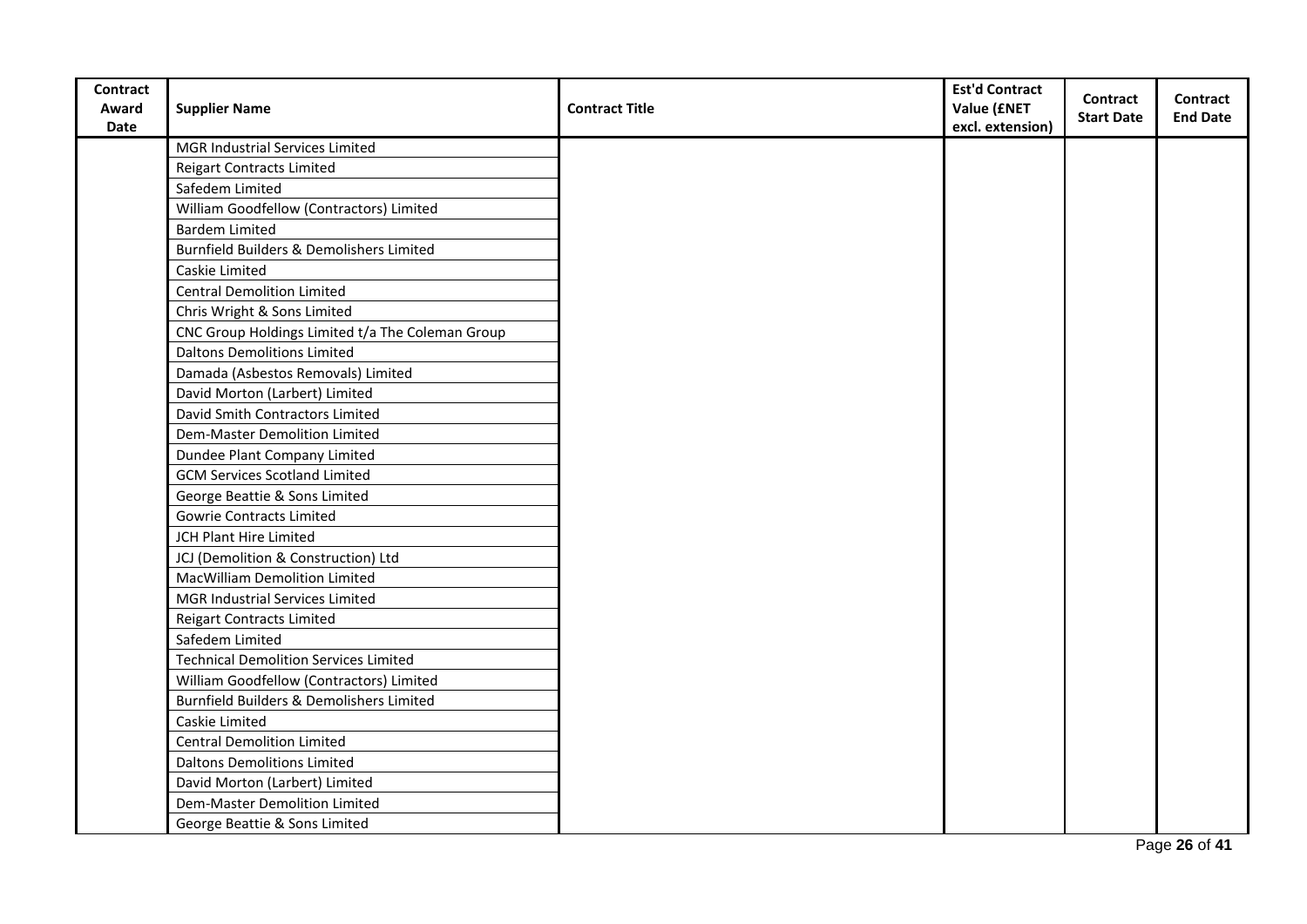| <b>Contract</b><br>Award<br>Date | <b>Supplier Name</b>                             | <b>Contract Title</b>                                                     | <b>Est'd Contract</b><br>Value (£NET<br>excl. extension) | <b>Contract</b><br><b>Start Date</b> | <b>Contract</b><br><b>End Date</b> |
|----------------------------------|--------------------------------------------------|---------------------------------------------------------------------------|----------------------------------------------------------|--------------------------------------|------------------------------------|
|                                  | JCJ (Demolition & Construction) Limited          |                                                                           |                                                          |                                      |                                    |
|                                  | Anne Reynolds t/a Denovan Care                   |                                                                           |                                                          |                                      |                                    |
|                                  | Archway (Respite Care and Housing) Limited       |                                                                           |                                                          |                                      |                                    |
|                                  | <b>ARK Housing Association Limited</b>           |                                                                           |                                                          |                                      |                                    |
|                                  | Camphill Blair Drummond Trust Limited            |                                                                           |                                                          |                                      |                                    |
|                                  | Capability Scotland                              |                                                                           |                                                          |                                      |                                    |
|                                  | Caring Homes Healthcare Group Limited            |                                                                           |                                                          |                                      |                                    |
|                                  | <b>Community Integrated Care</b>                 |                                                                           |                                                          |                                      |                                    |
|                                  | Consensus Support Services Limited               |                                                                           |                                                          |                                      |                                    |
|                                  | Deanston House Limited                           |                                                                           |                                                          |                                      |                                    |
| 17/09/2020                       | Enable, Glasgow Branch                           |                                                                           |                                                          |                                      |                                    |
|                                  | <b>Enhance Healthcare Limited</b>                |                                                                           |                                                          |                                      |                                    |
|                                  | Garvald West Linton Limited                      | Care Homes for Adults with Learning Disabilities including                | £28,000,000.00                                           | 14/10/2019                           | 15/09/2023                         |
|                                  | Orems Care Services Limited                      | Autism (Provision of)                                                     |                                                          |                                      |                                    |
|                                  | Parkcare Homes (No. 2) Limited                   |                                                                           |                                                          |                                      |                                    |
|                                  | PHEW (Scotland)                                  |                                                                           |                                                          |                                      |                                    |
|                                  | Real Life Options                                |                                                                           |                                                          |                                      |                                    |
|                                  | Sanctuary Care (Combined) Limited                |                                                                           |                                                          |                                      |                                    |
|                                  | Scottish Autism                                  |                                                                           |                                                          |                                      |                                    |
|                                  | Stoneywood Care Services Limited                 |                                                                           |                                                          |                                      |                                    |
|                                  | Swanton Care & Community (Southfield Care Homes) |                                                                           |                                                          |                                      |                                    |
|                                  | Limited                                          |                                                                           |                                                          |                                      |                                    |
|                                  | The Mungo Foundation                             |                                                                           |                                                          |                                      |                                    |
|                                  | The Richmond Fellowship Scotland Limited         |                                                                           |                                                          |                                      |                                    |
|                                  | Voyage 1 Limited t/a Voyage Care                 |                                                                           |                                                          |                                      |                                    |
|                                  | Forth Skip Repair and Refurbishers Limited       |                                                                           |                                                          |                                      |                                    |
| 30/09/2020                       | Reconomy UK Limited                              | Waste Disposal Equipment                                                  | £175,000.00                                              | 28/09/2020                           | 31/03/2024                         |
|                                  | Skip Units Limited                               |                                                                           |                                                          |                                      |                                    |
| 01/10/2020                       | <b>Fleming Buildings Limited</b>                 | Maddiston PS - New nursery, extension and Alterations                     | £2,518,069.52                                            | 01/10/2020                           | 09/08/2021                         |
| 01/10/2020                       | Virgin Media Business Limited                    | Wifi and Internet Connectivity in FC Schools (Supply and<br>Installation) | £1,900,000.00                                            | 05/10/2020                           | 04/10/2025                         |
| 05/10/2020                       | Aberlour Child Care Trust                        | Pilot Support Service to Children at the Edges of Care<br>(Provision of)  | £90,000.00                                               | 01/12/2020                           | 30/11/2021                         |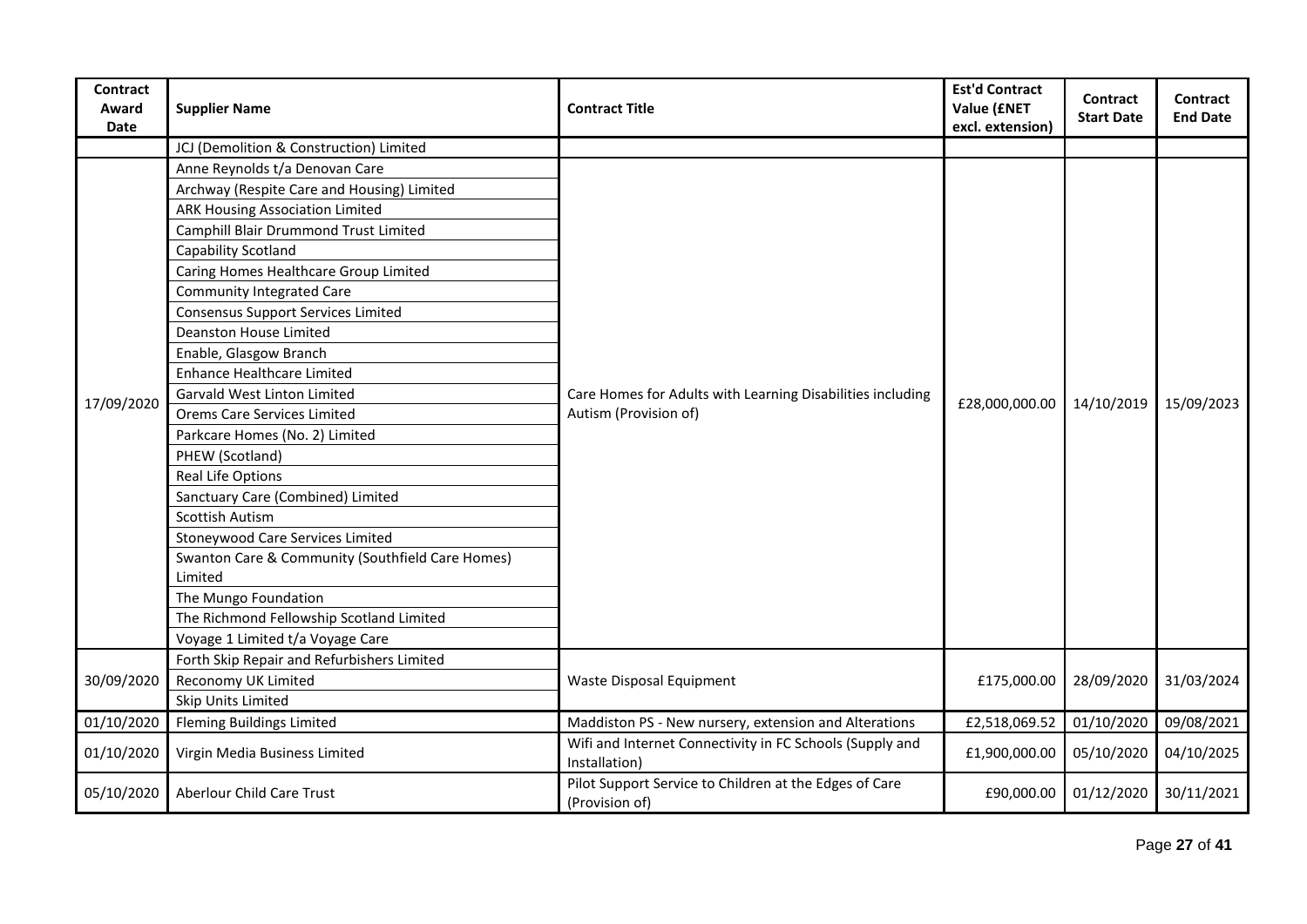| <b>Contract</b><br>Award<br>Date | <b>Supplier Name</b>                                                | <b>Contract Title</b>                                                                                          | <b>Est'd Contract</b><br>Value (£NET<br>excl. extension) | <b>Contract</b><br><b>Start Date</b> | <b>Contract</b><br><b>End Date</b> |
|----------------------------------|---------------------------------------------------------------------|----------------------------------------------------------------------------------------------------------------|----------------------------------------------------------|--------------------------------------|------------------------------------|
| 08/10/2020                       | Falkirk Council (BMD)                                               | Upgrading Works comprising Re-Roofing, External Render<br>and Site Works to 45 Residential Properties in Denny | £1,252,261.44                                            | 01/11/2020                           | 30/04/2021                         |
| 19/11/2020                       | Falkirk Council (BMD)                                               | Upgrading Works to 92 Residential Properties in<br>Grangemouth - Re-Roofing, External Render and Site<br>Works | £1,999,828.52                                            | 01/01/2021                           | 31/03/2022                         |
| 01/12/2020                       | <b>ADL Smartcare Limited</b>                                        | Provision of Web Based Software Enabling Onlne Access<br>to Social Care Support                                | £123,333.33                                              | 01/12/2020                           | 30/11/2022                         |
| 01/12/2020                       | SkyGuard Limited                                                    | Lone Worker Protection Services                                                                                | £120,000.00                                              | 01/12/2020                           | 30/11/2022                         |
| 19/11/2020                       | Sibcas Limited                                                      | Proposed Kitchen Extension at Kinnaird Primary School,<br>Bo'ness                                              | £282,292.50                                              | 19/11/2020                           | 31/07/2021                         |
| 16/12/2020                       | Kelvin Rail Services                                                | Civil Works to Electric Vehicle Hub at Falkirk Stadium                                                         | £75,108.39                                               | 16/12/2020                           | 31/07/2021                         |
| 17/12/2020                       | Procast Building Contractors Limited                                | Upgrading Works to 80 Residential Properties in<br>Grangemouth                                                 | £1,376,853.24                                            | 01/01/2021                           | 31/12/2021                         |
| 21/12/2020                       | Murdoch Mackenzie Contruction Limited T/A Mackenzie<br>Plant        | Falkirk Council Larbert & Camelon cemeteries works<br>package                                                  | £65,087.52                                               | 21/12/2020                           | 31/07/2021                         |
| 21/12/2020                       | John McGeady Limited                                                | Falkirk Council Oxgang Surfacing works package                                                                 | £53,028.70                                               | 21/12/2020                           | 31/07/2021                         |
| 22/12/2020                       | <b>ZM Architecture</b>                                              | Bo'ness South Street / East Partings Repair Scheme                                                             | £52,550.00                                               | 22/12/2020                           | 22/12/2023                         |
| 22/12/2020                       | ZM Architecture                                                     | Town Centre Vacant Repurposing Feasibility Grant<br>Scheme.                                                    | £54,050.00                                               | 22/12/2020                           | 22/12/2023                         |
| 23/12/2020                       | Enva Scotland Limited (formerly known as William Tracey<br>Limited) | Provision of Processing Material Arising From Recycling<br>Centres (Plasterboard)                              | £50,000.00                                               | 01/01/2021                           | 31/12/2023                         |
| 24/12/2020                       | Hawthorn Heights Limited                                            | Zetland Park Site, Hard and Soft Landscaping Works                                                             | £1,090,223.40                                            | 01/02/2021                           | 31/01/2022                         |
| 11/01/2021                       | Sennit Construction Limited                                         | Proposed Felt Roofing 2020 at Dundas Resource Centre                                                           | £114,187.81                                              | 11/01/2021                           | 31/07/2021                         |
| 21/01/2021                       | Ailsa Building Contractors Limited                                  | Internal Wall Insulation to 39 Properties in Bonnybridge                                                       | £1,327,329.75                                            | 01/02/2021                           | 31/01/2022                         |
| 26/01/2021                       | International Parking Systems UK Limited                            | Supply and Commission Automated Car Parking Payment<br>Machines                                                | £82,375.00                                               | 26/01/2021                           | 31/07/2021                         |
| 02/02/2021                       | DCL Joinery & Contractors                                           | Alu Clad Windows and Doors - One Off Work                                                                      | £249,999.00                                              | 02/02/2021                           | 02/02/2022                         |
|                                  | Atalian Servest Security Limited                                    |                                                                                                                |                                                          |                                      |                                    |
|                                  | Confida FM Limited                                                  |                                                                                                                |                                                          |                                      |                                    |
| 12/02/2021                       | Corporate Service Management Limited                                | Security Services and Cash Collection                                                                          | £102,916.66                                              | 17/02/2021                           | 15/09/2023                         |
|                                  | Kingdom Services Group Limited                                      |                                                                                                                |                                                          |                                      |                                    |
|                                  | Mitie Security Limited                                              |                                                                                                                |                                                          |                                      |                                    |
|                                  | Profile Security Services Limited                                   |                                                                                                                |                                                          |                                      |                                    |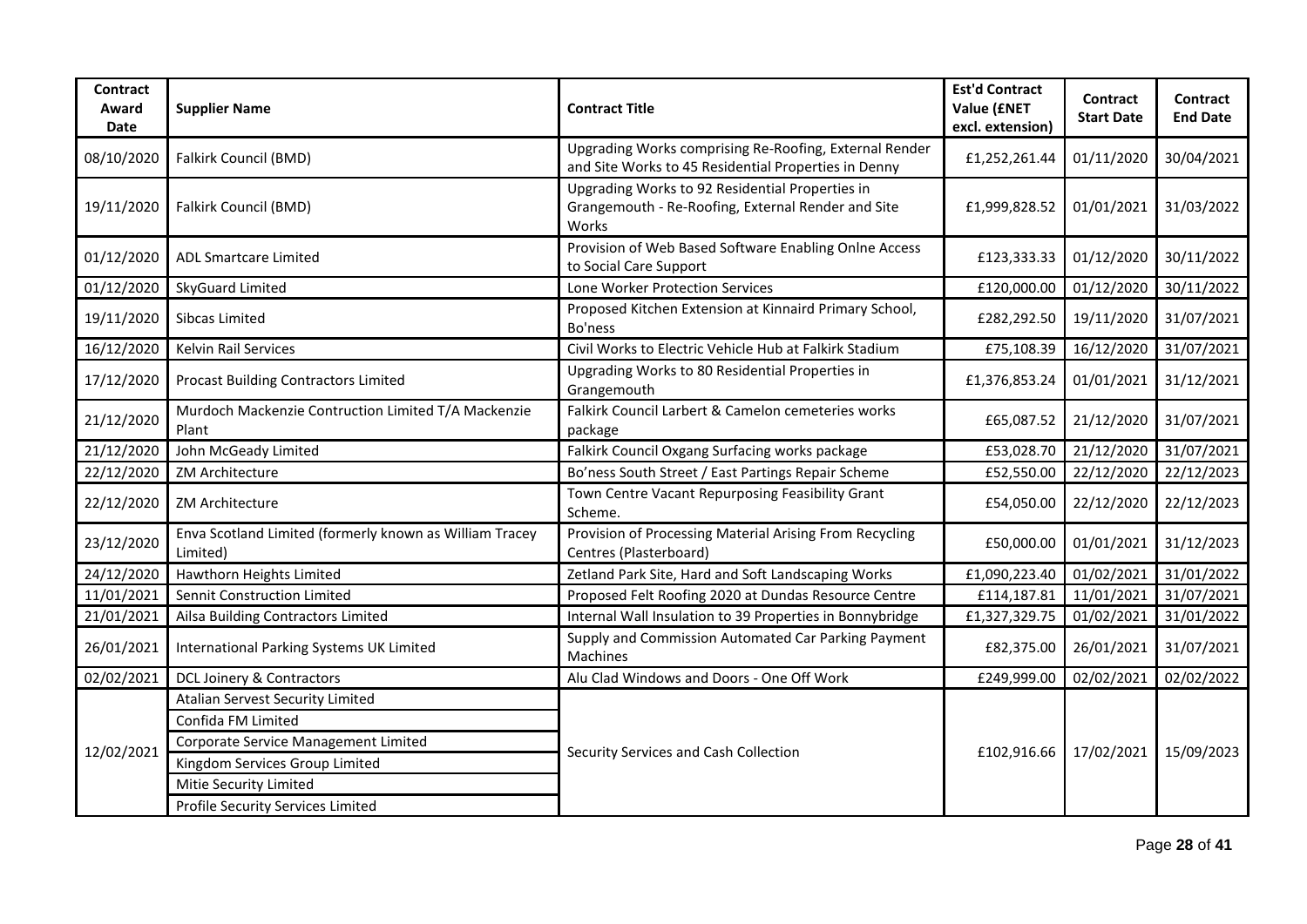| <b>Contract</b><br>Award<br><b>Date</b> | <b>Supplier Name</b>                            | <b>Contract Title</b>                                                                                                           | <b>Est'd Contract</b><br>Value (£NET<br>excl. extension) | Contract<br><b>Start Date</b> | Contract<br><b>End Date</b> |
|-----------------------------------------|-------------------------------------------------|---------------------------------------------------------------------------------------------------------------------------------|----------------------------------------------------------|-------------------------------|-----------------------------|
|                                         | Securigroup Services Limited                    |                                                                                                                                 |                                                          |                               |                             |
|                                         | <b>Allander Security Limited</b>                |                                                                                                                                 |                                                          |                               |                             |
| 12/02/2021                              | Land Use Consultants                            | Zetland Park Project - Principal Designers                                                                                      | £82,499.00                                               | 01/03/2021                    | 28/02/2022                  |
| 12/02/2021                              | Clark & Kent Contractors                        | Zetland Park Project - Consult, Design and Build a Bicycle<br>Pump Track                                                        | £79,950.00                                               | 01/03/2021                    | 28/02/2022                  |
| 12/02/2021                              | Kompan Scotland Limited                         | Zetland Park - Design, Supply and Installation of a<br>Replacement Play Area                                                    | £308,990.00                                              | 01/03/2021                    | 28/02/2022                  |
| 18/02/2021                              | <b>Balfour Beatty Civil Engineering Limited</b> | Early Contractor Involvement Services for the Pre-<br>Construction stage of the TIF A9/A904 Westfield<br>Infrastructure Project | £667,040.00                                              | 18/02/2021                    | 30/09/2022                  |
|                                         | <b>Magnus Electrical Services Limited</b>       |                                                                                                                                 |                                                          | 01/02/2021                    |                             |
| 19/02/2021                              | Saltire Facilities Management Limited           | Electrical Installation Condition Reports and Repairs to<br><b>Falkirk Council Properties</b>                                   | £14,350,000.00                                           |                               | 31/01/2026                  |
|                                         | <b>Consilium Contracting Services Limited</b>   |                                                                                                                                 |                                                          |                               |                             |
|                                         | George Anderson & Sons                          |                                                                                                                                 |                                                          |                               |                             |
| 23/02/2021                              | George Carruthers & Sons Limited                | Supply and Distribution of Fresh Fruit and Vegetables                                                                           | £260,000.00                                              | 01/03/2021                    | 28/02/2023                  |
|                                         | <b>McLays Limited</b>                           |                                                                                                                                 |                                                          |                               |                             |
|                                         | <b>Total Produce Limited</b>                    |                                                                                                                                 |                                                          |                               |                             |
| 28/02/2021                              | North SV                                        | CCTV Monitoring Platform (Software and Hardware)                                                                                | £185,000.00                                              | 01/03/2021                    | 28/02/2026                  |
| 03/03/2021                              | Loretto Care                                    | Supported Accommodation and Tenancy Support Service                                                                             | £550,000.00                                              | 01/04/2021                    | 30/09/2021                  |
| 04/03/2021                              | Maxi Construction Limited                       | Refurbishment of Callendar Park Nursery                                                                                         | £557,510.74                                              | 01/03/2021                    | 31/03/2022                  |
| 09/03/2021                              | John McGeady Limited                            | Kinneil Recycling Centre Surfacing Works                                                                                        | £72,982.16                                               | 09/03/2021                    | 31/03/2022                  |
|                                         | Colas Limited                                   |                                                                                                                                 |                                                          |                               |                             |
|                                         | Colas Limited                                   |                                                                                                                                 |                                                          |                               |                             |
|                                         | Diatech Scotland Limited                        |                                                                                                                                 |                                                          |                               |                             |
|                                         | Instarmac Group Plc                             |                                                                                                                                 |                                                          |                               |                             |
|                                         | James A Jobling & Co t/a Jobling Purser         |                                                                                                                                 |                                                          |                               |                             |
| 11/03/2021                              | Meon Limited                                    | Supply and Delivery of Bitumen and Associated Products                                                                          | £450,000.00                                              | 19/03/2021                    | 29/02/2024                  |
|                                         | <b>Red Stag Materials Limited</b>               |                                                                                                                                 |                                                          |                               |                             |
|                                         | <b>Tarmac Building Products Limited</b>         |                                                                                                                                 |                                                          |                               |                             |
|                                         | Viatec UK Limited                               |                                                                                                                                 |                                                          |                               |                             |
|                                         | Colas Limited                                   |                                                                                                                                 |                                                          |                               |                             |
|                                         | James A Jobling & Co t/a Jobling Purser         |                                                                                                                                 |                                                          |                               |                             |
|                                         | Meon Limited                                    |                                                                                                                                 |                                                          |                               |                             |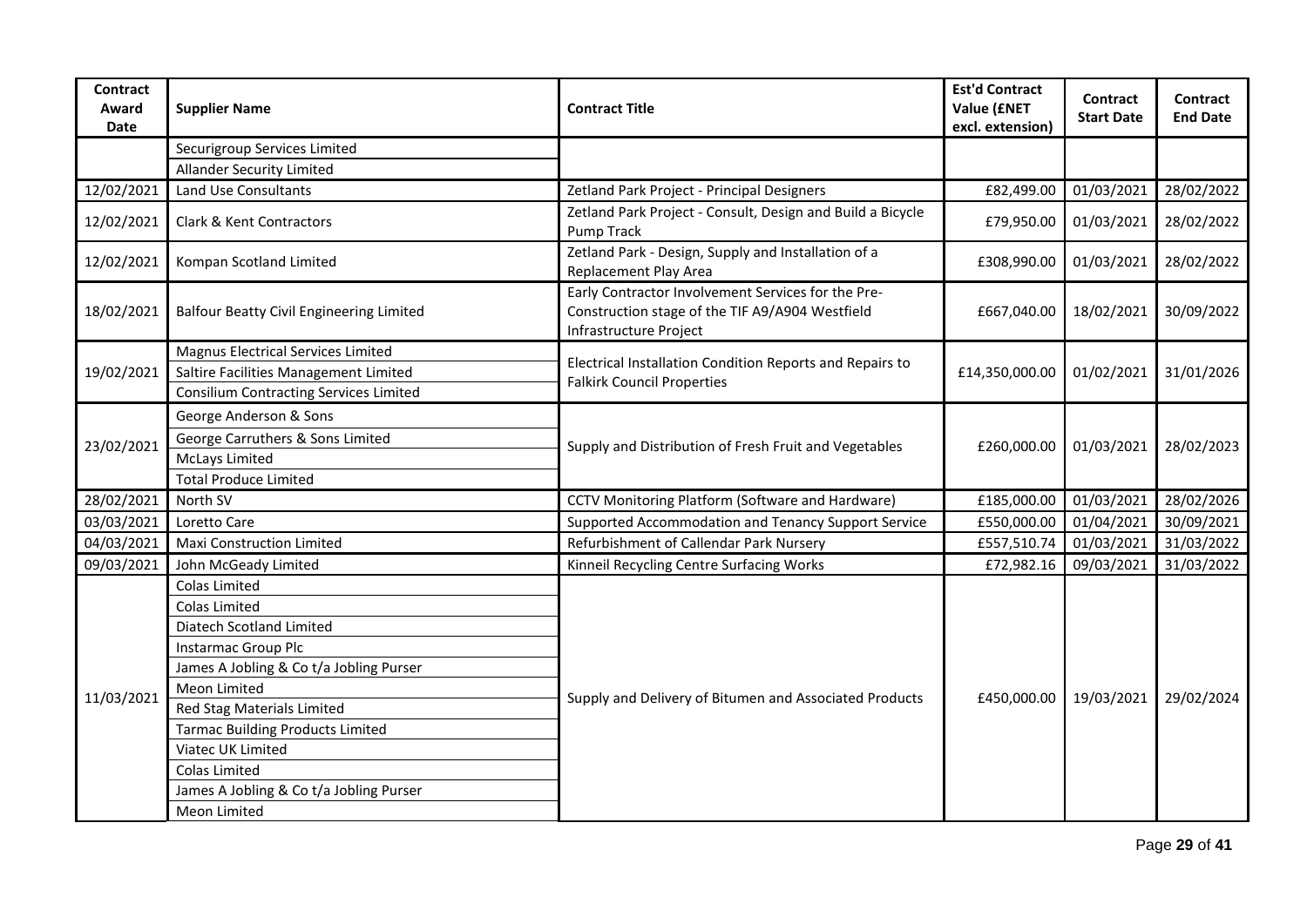| Contract<br>Award<br><b>Date</b> | <b>Supplier Name</b>                          | <b>Contract Title</b>                                                                                                                                         | <b>Est'd Contract</b><br><b>Value (£NET</b><br>excl. extension) | <b>Contract</b><br><b>Start Date</b> | Contract<br><b>End Date</b> |
|----------------------------------|-----------------------------------------------|---------------------------------------------------------------------------------------------------------------------------------------------------------------|-----------------------------------------------------------------|--------------------------------------|-----------------------------|
|                                  | <b>Tarmac Building Products Limited</b>       |                                                                                                                                                               |                                                                 |                                      |                             |
|                                  | Viatec UK Limited                             |                                                                                                                                                               |                                                                 |                                      |                             |
|                                  | James A Jobling & Co t/a Jobling Purser       |                                                                                                                                                               |                                                                 |                                      |                             |
|                                  | Meon Limited                                  |                                                                                                                                                               |                                                                 |                                      |                             |
|                                  | Red Stag Materials Limited                    |                                                                                                                                                               |                                                                 |                                      |                             |
|                                  | Jarvie Plant Limited                          |                                                                                                                                                               |                                                                 |                                      |                             |
|                                  | John Nixon Limited                            |                                                                                                                                                               |                                                                 |                                      |                             |
|                                  | <b>Garic Limited</b>                          |                                                                                                                                                               |                                                                 | 09/04/2021                           |                             |
| 18/03/2021                       | Jarvie Plant Limited                          | Hire of Portable Accommodation & Safe Storage                                                                                                                 | £1,000,000.00                                                   |                                      | 31/03/2025                  |
|                                  | <b>LOC Hire Limited</b>                       | <b>Container Units</b>                                                                                                                                        |                                                                 |                                      |                             |
|                                  | <b>GAP Group Limited</b>                      |                                                                                                                                                               |                                                                 |                                      |                             |
|                                  | <b>Garic Limited</b>                          |                                                                                                                                                               |                                                                 |                                      |                             |
|                                  | John Nixon Limited                            |                                                                                                                                                               |                                                                 |                                      |                             |
| 19/03/2021                       | <b>Hadden Construction Limited</b>            | Proposed Conversion of Kinglass Centre, Bo'ness to form<br><b>Nursery Wing</b>                                                                                | £1,168,284.78                                                   | 31/03/2021                           | 31/03/2022                  |
| 19/03/2021                       | Viridor Waste Management Limited              | Provision of Processing Material Arising from Recycling<br><b>Centres - Mixed Glass</b>                                                                       | £50,000.00                                                      | 01/04/2021                           | 30/09/2021                  |
|                                  | Kibble Education and Care Centre              |                                                                                                                                                               |                                                                 |                                      |                             |
|                                  | Rossie Young People's Trust t/a Rossie Secure |                                                                                                                                                               |                                                                 |                                      |                             |
| 25/03/2021                       | <b>Accommodation Services</b>                 | Provision of Secure Care                                                                                                                                      | £550,000.00                                                     | 01/04/2021                           | 31/03/2022                  |
|                                  | St Marys Kenmure                              |                                                                                                                                                               |                                                                 |                                      |                             |
|                                  | The Good Shepherd Centre Bishopton            |                                                                                                                                                               |                                                                 |                                      |                             |
|                                  |                                               | <b>Consultancy Services Commission for Project</b>                                                                                                            |                                                                 |                                      |                             |
| 28/03/2021                       | Turner & Townsend Project Management Limited  | Management support to the Grangemouth Flood<br><b>Protection Scheme</b>                                                                                       | £200,000.00                                                     | 01/04/2021                           | 31/03/2022                  |
| 31/03/2021                       | Includem                                      | Provision of an Intensive Support Service to Care<br>Experienced Young People making the Transition Home or<br>to an Alternative/Accommodation Closer to Home | £130,000.00                                                     | 22/03/2021                           | 21/03/2022                  |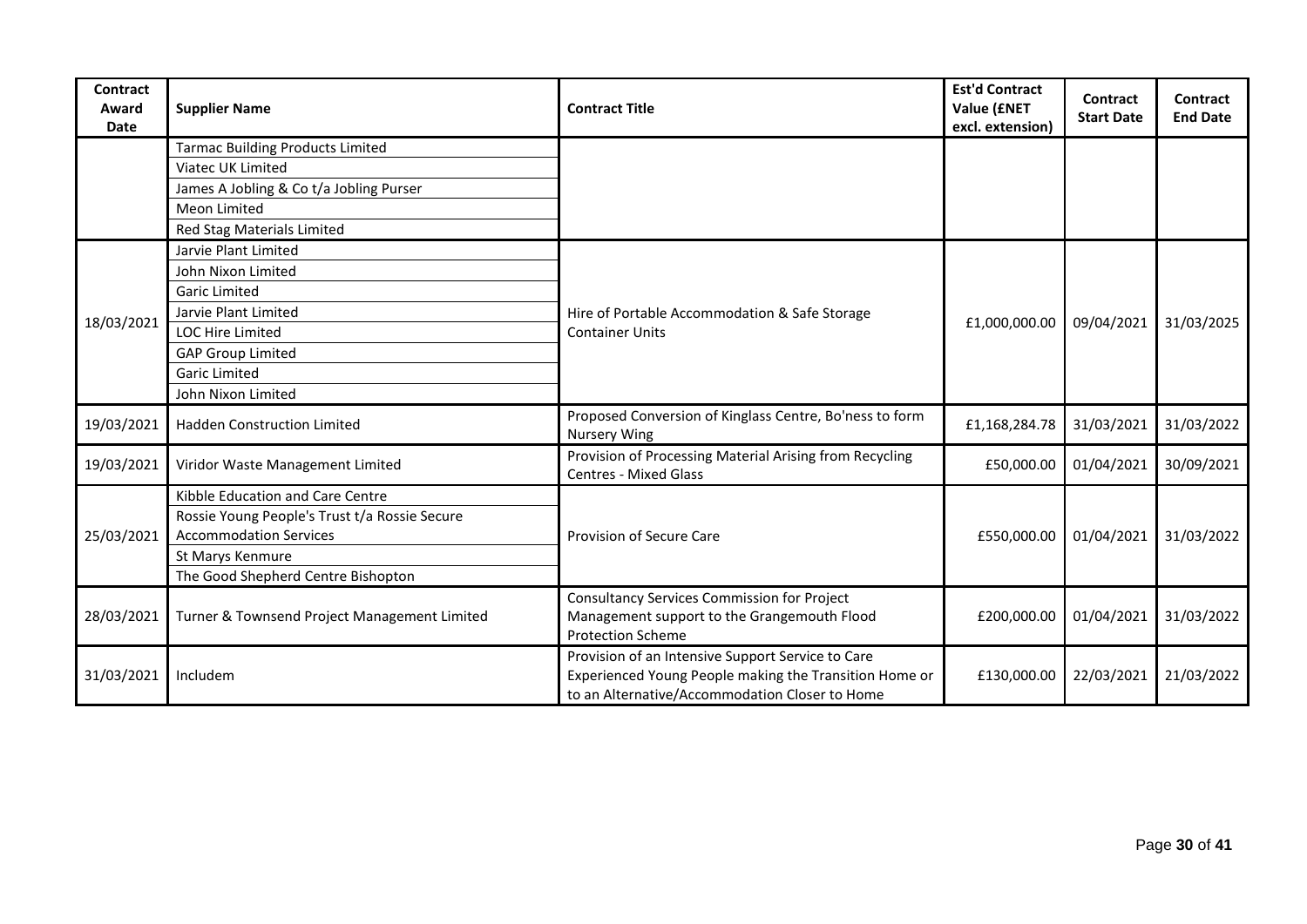## **APPENDIX C – PROCUREMENT STRATEGY PERFORMANCE INDICATORS**

# **Key area 1: Compliance and governance**

|        | <b>Performance</b>                                                                                 |                        |                   |                                                 |                   |                   |  |  |  |  |
|--------|----------------------------------------------------------------------------------------------------|------------------------|-------------------|-------------------------------------------------|-------------------|-------------------|--|--|--|--|
| PI No. | Performance Indicator Name                                                                         | 2019/20<br>Performance | 2020/21<br>Target | 2020/21<br>Performance                          | 2021/22<br>Target | 2022/23<br>Target |  |  |  |  |
| 1.1    | Spend on contract as a percentage of total influenceable<br>spend.                                 | 98.7%                  | 99%               | 98.4%                                           | 99.3%             | 99.6%             |  |  |  |  |
| 1.2    | Volume of invoices processed with orders as a percentage of<br>all invoices processed.             | 61.6%                  | 65%               | 58.3%                                           | 78%               | 81%               |  |  |  |  |
| 1.3    | Improved performance in the Procurement and Commercial<br>Improvement Programme (PCIP) assessment. | 74%                    | 76%               | Remains at 74%<br>(no assessment<br>in 2020/21) | 76%               | 78%               |  |  |  |  |
| 1.4    | Number of successful legal challenges                                                              |                        | $\overline{0}$    | $\Omega$                                        | 0                 |                   |  |  |  |  |

# <span id="page-30-0"></span>**Key area 2: Value for money and efficiency**

| <b>Performance</b> |                                                                                        |                        |                   |                        |                   |                   |  |  |  |
|--------------------|----------------------------------------------------------------------------------------|------------------------|-------------------|------------------------|-------------------|-------------------|--|--|--|
| PI No.             | Performance Indicator Name                                                             | 2019/20<br>Performance | 2020/21<br>Target | 2020/21<br>Performance | 2021/22<br>Target | 2022/23<br>Target |  |  |  |
| 2.1                | Number of invoices paid within 30 days as a percentage of all<br>invoices processed.   | 97%                    | 97.2%             | 95.64%                 | 97.4%             | 97.6%             |  |  |  |
| 2.2                | Spend through collaborative contracts as a percentage of<br>total influenceable spend. | 34.6%                  | 35%               | 39.2%                  | 35.5%             | 36%               |  |  |  |
| 2.3                | Value of procurement savings achieved                                                  | £580,000               | £100,000          | £94,800                | £100,000          | £0                |  |  |  |
| 2.4                | Value of procurement income achieved                                                   | £355,700               | £269,000          | £404,486               | £499,000          | £563,000          |  |  |  |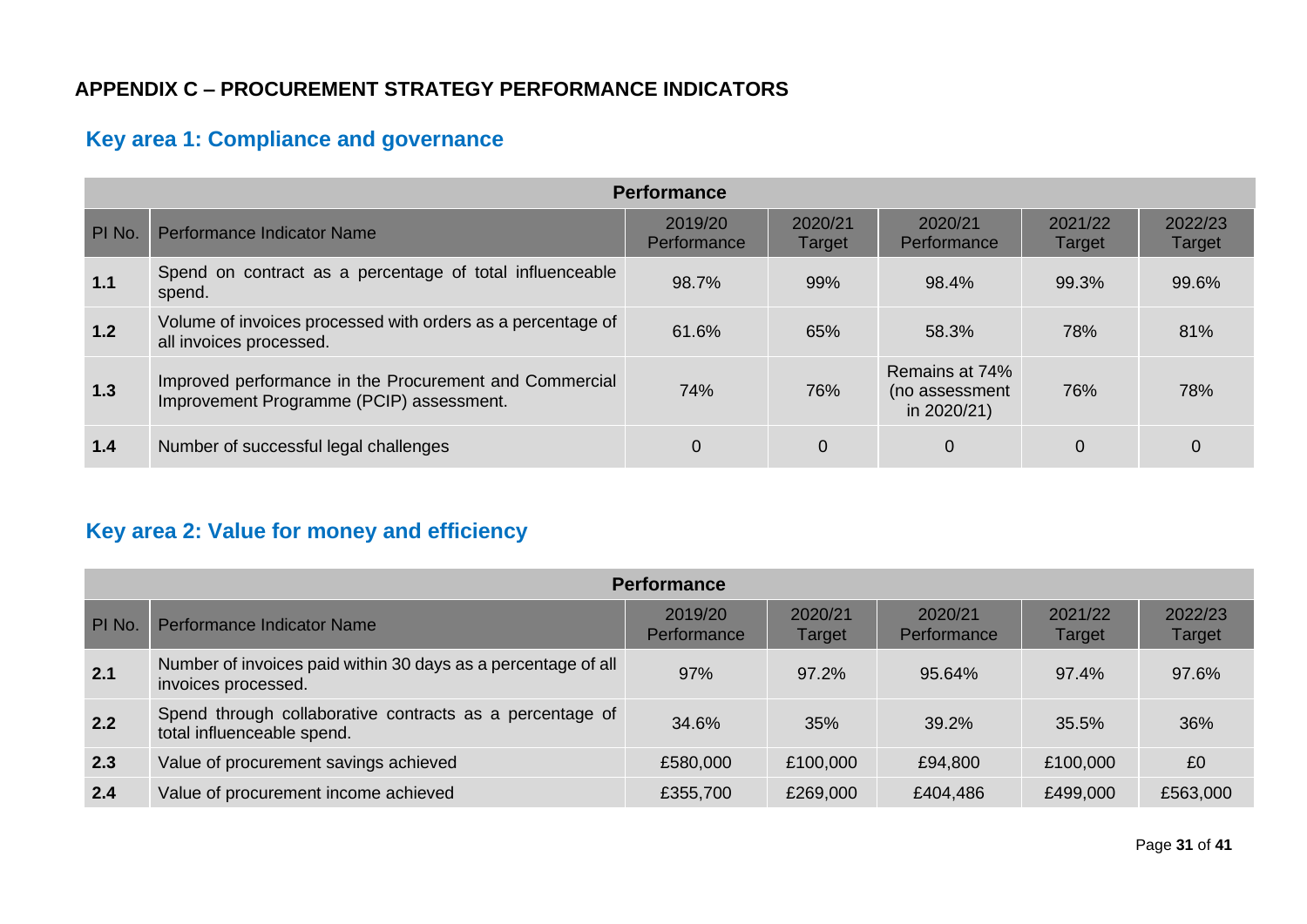# **Key area 3: Delivering sustainable procurement**

| <b>Performance</b> |                                                                                                                                                                                                           |                        |                   |                                                |                   |                   |  |  |
|--------------------|-----------------------------------------------------------------------------------------------------------------------------------------------------------------------------------------------------------|------------------------|-------------------|------------------------------------------------|-------------------|-------------------|--|--|
| PI<br>No.          | Performance Indicator Name                                                                                                                                                                                | 2019/20<br>Performance | 2020/21<br>Target | 2020/21<br>Performance                         | 2021/22<br>Target | 2022/23<br>Target |  |  |
| 3.1                | Spend with Local Suppliers as a percentage of total<br>influenceable spend.                                                                                                                               | 32.8%                  | 33.5%             | 34.0%                                          | 34%               | 34.5%             |  |  |
| 3.2                | Spend with SMEs as a percentage of total influenceable<br>spend.                                                                                                                                          | 67.1%                  | 68%               | 62.1%                                          | 68.5%             | 69%               |  |  |
| 3.3                | Spend with the Third Sector as a percentage of total<br>influenceable spend.                                                                                                                              | 12.1%                  | 12.3%             | 12.8%                                          | 12.4%             | 12.5%             |  |  |
| 3.4                | Spend with the Supported Businesses as a percentage of<br>total influenceable spend.                                                                                                                      | 0.5%                   | 0.6%              | 0.3%                                           | 0.7%              | 0.8%              |  |  |
| 3.5                | Number of contracts awarded (led by Falkirk Council) signed<br>up to the Falkirk Council Sustainability Charter - Key<br>Principles as a percentage of all contracts awarded (led by<br>Falkirk Council). | Not measured           | 40%               | Not measured<br>(Charter not yet<br>published) | 75%               | 100%              |  |  |
| 3.6                | Number of Category C contracts awarded >=£4m with<br>Community Benefits agreed as a percentage of all Category<br>C contracts awarded $>=E4m$ .                                                           | 100%                   | 100%              | 100%                                           | 100%              | 100%              |  |  |
| 3.7                | Number of Category C contracts awarded >=£50k (Supplies<br>and Services) with Community Benefits agreed as a<br>percentage of all Category C contracts awarded >=£50k<br>(Supplies and Services).         | 64%                    | 70%               | 45%                                            | 75%               | 100%              |  |  |
| 3.8                | Number of Category C contracts awarded >=£250k (Works)<br>with Community Benefits agreed as a percentage of all<br>Category C contracts awarded >=£250k (Works).                                          | 63%                    | 70%               | 60%                                            | 75%               | 100%              |  |  |
| 3.9                | Maintenance of the Living Wage Accreditation by Falkirk<br>Council                                                                                                                                        | Yes                    | Yes               | <b>Yes</b>                                     | Yes               | Yes               |  |  |
| 3.10               | Flexible Framework Sustainable Procurement Assessment<br>Score                                                                                                                                            | Level <sub>2</sub>     | Level 3           | Level 2                                        | Level 4           | Level 5           |  |  |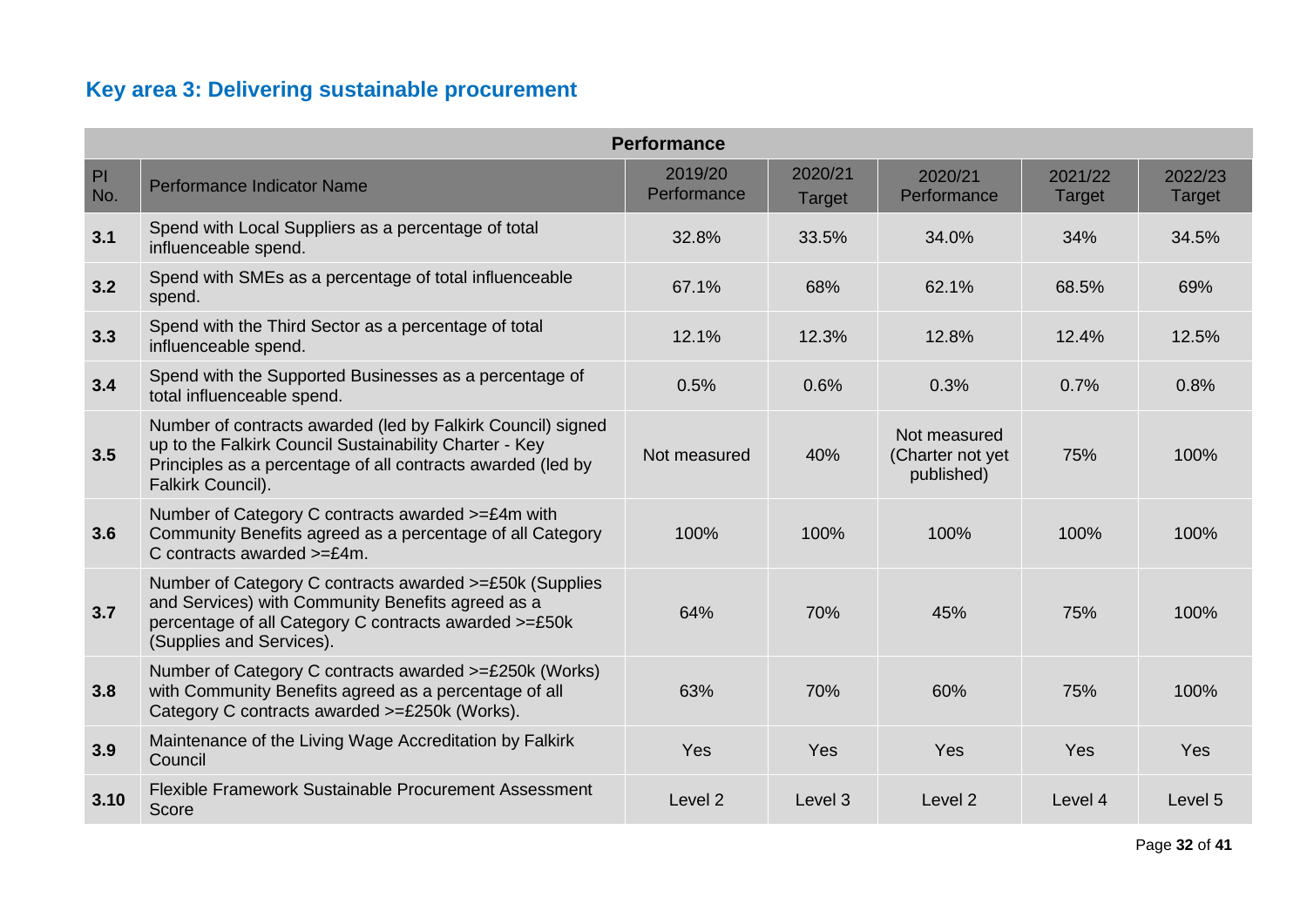# **Key area 4: Embracing innovation**

|        | <b>Performance</b>                                                                                                                                  |                        |                   |                        |                   |                   |  |  |  |  |
|--------|-----------------------------------------------------------------------------------------------------------------------------------------------------|------------------------|-------------------|------------------------|-------------------|-------------------|--|--|--|--|
| PI No. | Performance Indicator Name                                                                                                                          | 2019/20<br>Performance | 2020/21<br>Target | 2020/21<br>Performance | 2021/22<br>Target | 2022/23<br>Target |  |  |  |  |
| 4.1    | Number of Category C regulated procurement exercises<br>conducted using PCS-T as a percentage of all Category C<br>regulated procurement exercises. | <b>29%</b>             | 50%               | 48.1%                  | 100%              | 100%              |  |  |  |  |
| 4.2    | Volume of electronic invoices processed as a percentage of<br>all invoices processed.                                                               | 26.4%                  | 28%               | 23.3%                  | 30%               | 33%               |  |  |  |  |

# **Key area 5: Supplier engagement and contract management**

|        | <b>Performance</b>                                                                                                                   |                        |                   |                        |                   |                   |  |  |  |  |
|--------|--------------------------------------------------------------------------------------------------------------------------------------|------------------------|-------------------|------------------------|-------------------|-------------------|--|--|--|--|
| PI No. | Performance Indicator Name                                                                                                           | 2019/20<br>Performance | 2020/21<br>Target | 2020/21<br>Performance | 2021/22<br>Target | 2022/23<br>Target |  |  |  |  |
| 5.1    | Number of Prior Information Notices published as a<br>percentage of all Category C regulated contract opportunities<br>published.    | 6%                     | 40%               | 18.5%                  | 50%               | 75%               |  |  |  |  |
| 5.2    | Number of supplier financial status checks performed as a<br>percentage of all suppliers awarded medium and high-level<br>contracts. | 29%                    | 75%               | 94.8%                  | 85%               | 100%              |  |  |  |  |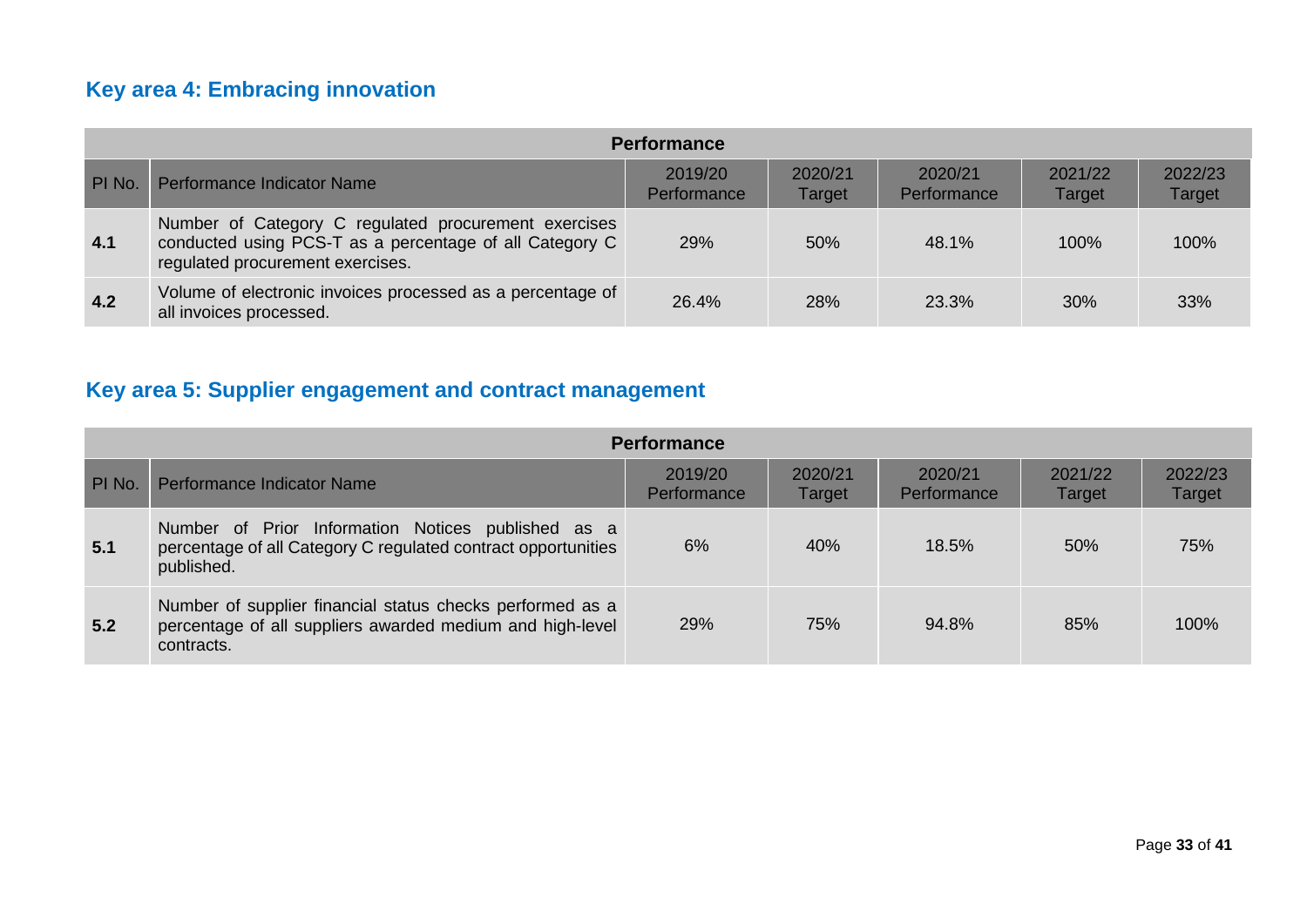# **APPENDIX D – SUMMARY OF FUTURE REGULATED PROCUREMENT ACTIVITY (April 2021 to March 2023)**

<span id="page-33-0"></span>

| <b>Procurement Subject Matter</b>                                                                                     | <b>New Procurement Exercise</b><br><b>Procurement Extension</b><br><b>Re-let Procurement</b> | <b>Expected Contract</b><br><b>Notice Publication Date</b> | <b>Expected</b><br><b>Award Date</b> | <b>Expected Start</b><br>Date | <b>Estimated Contract</b><br>Value (£NET<br>excluding<br>extensions) |
|-----------------------------------------------------------------------------------------------------------------------|----------------------------------------------------------------------------------------------|------------------------------------------------------------|--------------------------------------|-------------------------------|----------------------------------------------------------------------|
| Cash Collection & Cash in Transit                                                                                     | <b>New Procurement Exercise</b>                                                              | <b>SXL Framework</b>                                       | 01/04/2022                           | 01/05/2022                    | £400,000                                                             |
| Term Maintenance Contract for Floor Coverings, Repairs<br>and renewals to Non-Housing Properties                      | <b>New Procurement Exercise</b>                                                              | 08/03/2021                                                 | 17/05/2021                           | 17/05/2021                    | £53,739                                                              |
| Track Hoists & Slings (Supply, Install, Maintenance &<br>Repair)                                                      | <b>New Procurement Exercise</b>                                                              | 31/03/2021                                                 | 04/06/2021                           | 01/07/2021                    | £240,000                                                             |
| Window and Door Replacement (VAR-8097)                                                                                | <b>New Procurement Exercise</b>                                                              | 31/08/2020                                                 | 05/08/2021                           | 05/08/2021                    | £55,972,191                                                          |
| Office Furniture - The Foundry                                                                                        | <b>New Procurement Exercise</b>                                                              | <b>SXL Framework</b>                                       | 30/08/2021                           | 01/09/2021                    | £400,000                                                             |
| Demolition Works, Comely Place, Falkirk (DEM-8181)                                                                    | <b>New Procurement Exercise</b>                                                              | <b>SXL Framework</b>                                       | 01/10/2021                           | 01/11/2021                    | £200,000                                                             |
| Upgrading Residential Properties, Allandale (BON-8235)                                                                | <b>New Procurement Exercise</b>                                                              | Tenders issued                                             | 01/10/2021                           | 01/01/2022                    | £1,300,000                                                           |
| Term Maintenance Contract for Servicing, Maintenance and<br>Repair of Lift Installation to Falkirk Council Properties | <b>New Procurement Exercise</b>                                                              | 01/06/2021                                                 | 01/11/2021                           | 01/10/2021                    | £400,000                                                             |
| New Build Housing - Woodend Farm, Hallglen                                                                            | <b>New Procurement Exercise</b>                                                              | 2021                                                       | 01/11/2021                           | 10/01/2022                    | £22,000,000                                                          |
| New Admin Building, Falkirk Crematorium (FAL-8110)                                                                    | <b>New Procurement Exercise</b>                                                              | 01/04/2021                                                 | 01/12/2021                           | 01/02/2022                    | £300,000                                                             |
| Term Maintenance Contract for Electrical Fixed Wire<br><b>Testing and Repairs</b>                                     | <b>New Procurement Exercise</b>                                                              | 01/09/2021                                                 | 01/12/2021                           | 01/01/2022                    | £750,000                                                             |
| Upgrading Residential Properties, Denny (DEN-8290)                                                                    | <b>New Procurement Exercise</b>                                                              | 01/09/2021                                                 | 01/12/2021                           | 01/02/2022                    | £745,000                                                             |
| Disabled Adaptiations and Associated Works, Bo'ness<br>Library                                                        | <b>New Procurement Exercise</b>                                                              | 01/06/2021                                                 | 01/01/2022                           | 01/03/2022                    | £150,000                                                             |
| Upgrading Residential Properties, Bo'ness (BNS-8286)                                                                  | <b>New Procurement Exercise</b>                                                              | 01/10/2021                                                 | 01/01/2022                           | 01/03/2022                    | £945,000                                                             |
| Demolition Works, Grangemouth Town Centre                                                                             | <b>New Procurement Exercise</b>                                                              | <b>SXL Framework</b>                                       | 01/01/2022                           | 01/03/2022                    | £120,000                                                             |
| Children's Complex Care at Home (included in Support at<br>Home tender)                                               | <b>New Procurement Exercise</b>                                                              | 30/09/2021                                                 | 31/01/2022                           | 01/04/2022                    | £800,000                                                             |
| Children's Supported Accommodation                                                                                    | <b>New Procurement Exercise</b>                                                              | 31/10/2021                                                 | 01/02/2022                           | 01/04/2022                    | £2,600,000                                                           |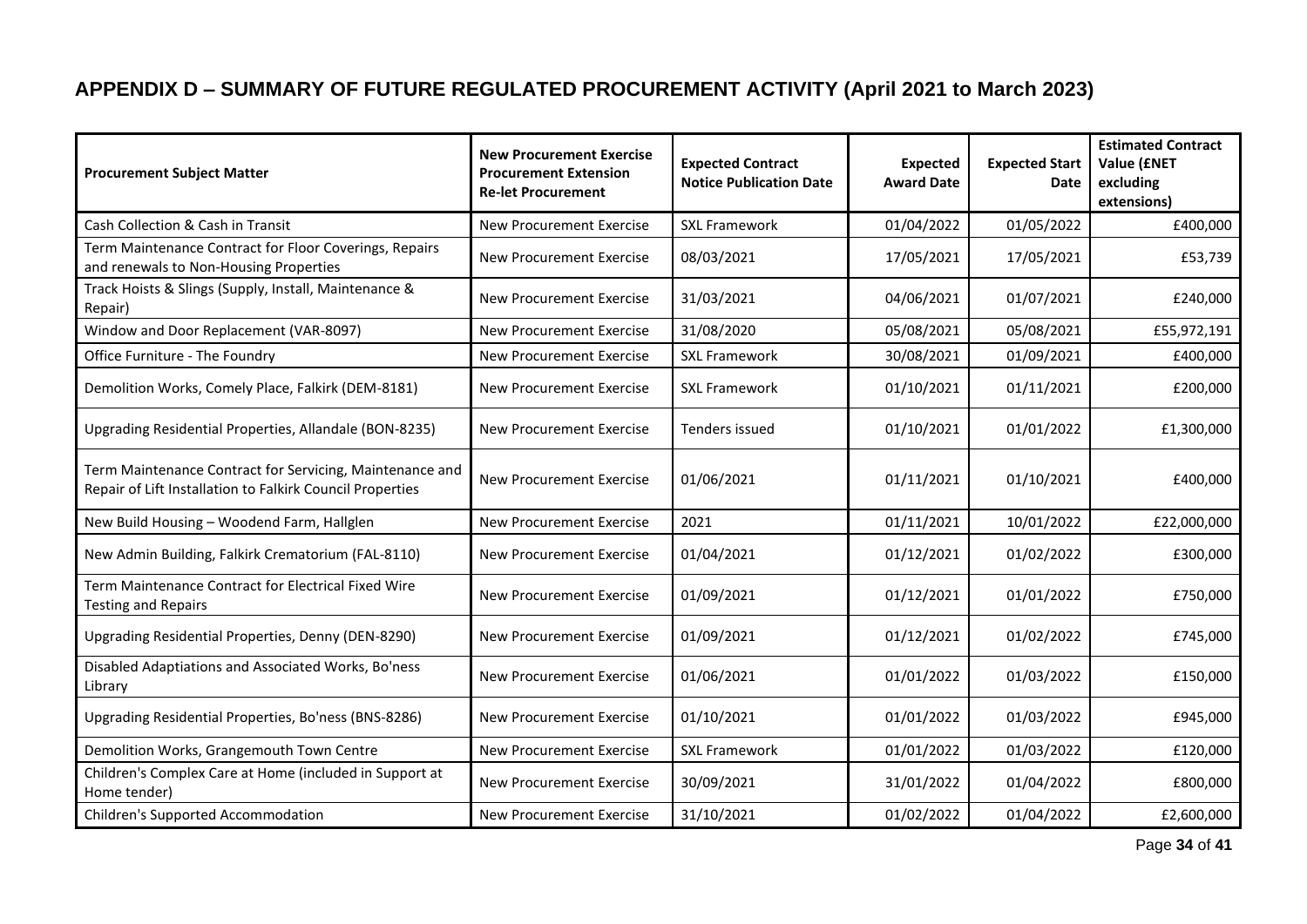| <b>Procurement Subject Matter</b>                                                                    | <b>New Procurement Exercise</b><br><b>Procurement Extension</b><br><b>Re-let Procurement</b> | <b>Expected Contract</b><br><b>Notice Publication Date</b> | <b>Expected</b><br><b>Award Date</b> | <b>Expected Start</b><br>Date | <b>Estimated Contract</b><br><b>Value (£NET</b><br>excluding<br>extensions) |
|------------------------------------------------------------------------------------------------------|----------------------------------------------------------------------------------------------|------------------------------------------------------------|--------------------------------------|-------------------------------|-----------------------------------------------------------------------------|
| Public Realm Landscaping Works, Lint Riggs, Falkirk                                                  | <b>New Procurement Exercise</b>                                                              | 01/08/2021                                                 | 01/02/2022                           | 01/03/2022                    | £400,000                                                                    |
| Upgrading Residential Properties, Denny (DEN-8291)                                                   | <b>New Procurement Exercise</b>                                                              | 01/12/2021                                                 | 01/02/2022                           | 01/04/2022                    | £945,000                                                                    |
| Childrens Rights & Advocacy Provision                                                                | <b>New Procurement Exercise</b>                                                              | 31/10/2021                                                 | 28/02/2022                           | 01/04/2022                    | £640,000                                                                    |
| Term Maintenance Contract for Servicing and Repair of Fire<br>and Intruder Alarm Systems             | <b>New Procurement Exercise</b>                                                              | <b>SXL Framework</b>                                       | 01/03/2022                           | 01/04/2022                    | £500,000                                                                    |
| Term Maintenance Contract for Servicing and Repair of Gas<br>and Mechanical Plant                    | <b>New Procurement Exercise</b>                                                              | 01/10/2021                                                 | 01/03/2022                           | 01/04/2022                    | £1,500,000                                                                  |
| Term Maintenance Contract for Maintenance and Repair of<br><b>Emergency Lighting Installations</b>   | New Procurement Exercise                                                                     | 01/10/2021                                                 | 01/03/2022                           | 01/04/2022                    | £350,000                                                                    |
| Fit Out of Shop Units, Denny Town Centre                                                             | <b>New Procurement Exercise</b>                                                              | 01/10/2021                                                 | 01/03/2022                           | 01/04/2022                    | £75,000                                                                     |
| Upgrading Residential Properties, Denny (DEN-8292)                                                   | <b>New Procurement Exercise</b>                                                              | 01/01/2022                                                 | 01/03/2022                           | 01/05/2022                    | £1,100,000                                                                  |
| Term Maintenance Contract for Legionella Regime<br><b>Maintenance and Repairs</b>                    | <b>New Procurement Exercise</b>                                                              | <b>SPA Framework</b>                                       | 01/03/2022                           | 01/04/2022                    | £300,000                                                                    |
| Term Maintenance Contract for Servicing and Maintenance<br>of Catering Equipment                     | <b>New Procurement Exercise</b>                                                              | <b>SXL Framework</b>                                       | 01/03/2022                           | 01/04/2022                    | £200,000                                                                    |
| <b>Election Print Materials</b>                                                                      | New Procurement Exercise                                                                     | 01/11/2021                                                 | 14/03/2022                           | 01/04/2022                    | £80,000                                                                     |
| Term Maintenance Contract for Servicing and Repair of Fire<br>Extinguishers and associated equipment | <b>New Procurement Exercise</b>                                                              | <b>SXL Framework</b>                                       | 01/04/2022                           | 01/06/2022                    | £100,000                                                                    |
| Children's Family Support Service                                                                    | <b>New Procurement Exercise</b>                                                              | 28/02/2022                                                 | 30/06/2022                           | 01/08/2022                    | £4,000,000                                                                  |
| Term Maintenance Contract for Repair of Flat and<br><b>Membrane Roofing</b>                          | New Procurement Exercise                                                                     | 01/04/2022                                                 | 01/07/2022                           | 01/08/2022                    | £250,000                                                                    |
| Energy from Waste                                                                                    | <b>New Procurement Exercise</b>                                                              | <b>National Framework</b>                                  | 01/08/2022                           | 01/11/2022                    | £40,000,000                                                                 |
| Day Care Services                                                                                    | New Procurement Exercise                                                                     | 31/03/2022                                                 | 01/09/2022                           | 01/10/2022                    | £4,000,000                                                                  |
| Term Maintenance Contract for Electrical Testing of<br>Portable Appliances                           | <b>New Procurement Exercise</b>                                                              | 01/10/2022                                                 | 01/03/2023                           | 01/04/2023                    | £300,000                                                                    |
| New Build Housing - Oakbank, Polmont                                                                 | <b>New Procurement Exercise</b>                                                              | <b>SXL Framework</b>                                       | 2021/22                              | 2021/22                       | £3,600,000                                                                  |
| Westfield Roundabout                                                                                 | New Procurement Exercise                                                                     | <b>National Framework</b>                                  | 2021/22                              | 2022/23                       | £30,000,000                                                                 |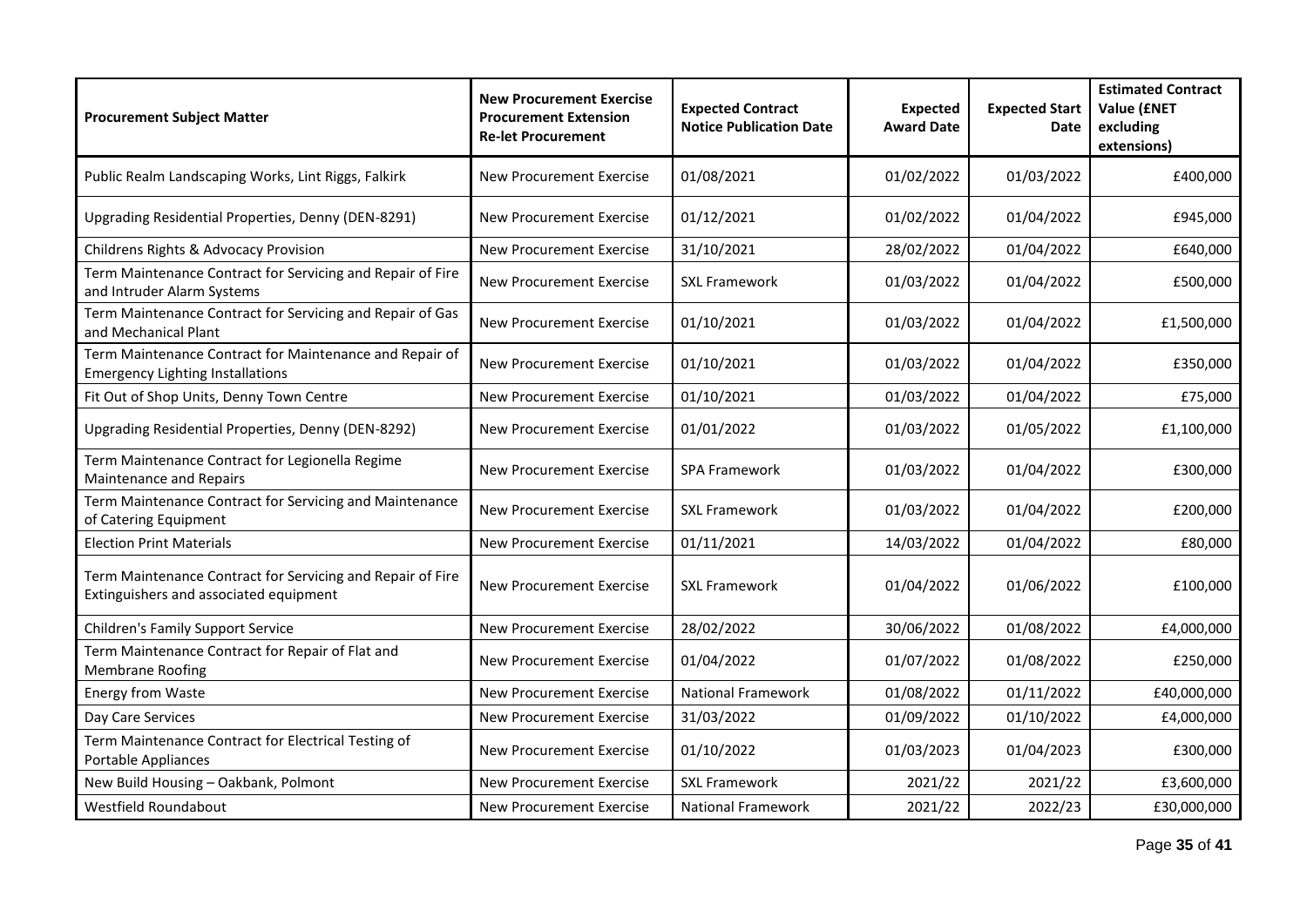| <b>Procurement Subject Matter</b>                              | <b>New Procurement Exercise</b><br><b>Procurement Extension</b><br><b>Re-let Procurement</b> | <b>Expected Contract</b><br><b>Notice Publication Date</b> | <b>Expected</b><br><b>Award Date</b> | <b>Expected Start</b><br>Date | <b>Estimated Contract</b><br><b>Value (£NET</b><br>excluding<br>extensions) |
|----------------------------------------------------------------|----------------------------------------------------------------------------------------------|------------------------------------------------------------|--------------------------------------|-------------------------------|-----------------------------------------------------------------------------|
| Denny Eastern Access Road                                      | <b>New Procurement Exercise</b>                                                              | 2021/22                                                    | 2021/22                              | 2022/23                       | £5,300,000                                                                  |
| Avon Gorge Works                                               | <b>New Procurement Exercise</b>                                                              | <b>National Framework</b>                                  | 2021/22                              | 2022/23                       | £30,000,000                                                                 |
| Council HQ / Back Office                                       | <b>New Procurement Exercise</b>                                                              | 2021/22                                                    | 2021/22                              | 2022/23                       | £30,000,000                                                                 |
| New Build Housing - Old Denny High School (Phase 1)            | <b>New Procurement Exercise</b>                                                              | <b>SXL Framework</b>                                       | 2022/23                              | 2022/23                       | £24,000,000                                                                 |
| New Build Housing - Banknock South                             | <b>New Procurement Exercise</b>                                                              | <b>SXL Framework</b>                                       | 2022/23                              | 2022/23                       | £19,000,000                                                                 |
| New Build Housing - Haugh Gardens, Langlees                    | <b>New Procurement Exercise</b>                                                              | <b>SXL Framework</b>                                       | 2022/23                              | 2022/23                       | £6,400,000                                                                  |
| New Build Housing - Seabegs Road, Bonnybridge                  | <b>New Procurement Exercise</b>                                                              | <b>SXL Framework</b>                                       | 2022/23                              | 2022/23                       | £5,500,000                                                                  |
| Recladding Works - Glenfuir Court                              | <b>New Procurement Exercise</b>                                                              | 2022                                                       | 2022/23                              | 2022/23                       | £2,800,000                                                                  |
| Intermediate Care Home                                         | <b>New Procurement Exercise</b>                                                              | 2022                                                       | 2023/24                              | 2023/24                       | £3,500,000                                                                  |
| Occupational Health Services - Lot 4: Employee Assistance      | <b>Procurement Extension</b>                                                                 | n/a                                                        | 01/04/2021                           | 01/05/2021                    | £40,000                                                                     |
| Asbestos related Works and Services                            | <b>Procurement Extension</b>                                                                 | n/a                                                        | 01/04/2021                           | 01/07/2021                    | £700,000                                                                    |
| Supported Accommodation and Tenancy Support Service            | <b>Procurement Extension</b>                                                                 | n/a                                                        | 01/04/2021                           | 01/10/2021                    | £370,000                                                                    |
| Street Lighting Materials (Supply & Delivery)                  | <b>Procurement Extension</b>                                                                 | n/a                                                        | 01/07/2021                           | 01/08/2021                    | £800,000                                                                    |
| Server and Infrastructure Maintenance                          | <b>Procurement Extension</b>                                                                 | n/a                                                        | 15/07/2021                           | 02/08/2021                    | £86,000                                                                     |
| <b>Enterprise Telephony</b>                                    | <b>Procurement Extension</b>                                                                 | n/a                                                        | 01/08/2021                           | 01/10/2021                    | £3,500,000                                                                  |
| Fresh Meat, Cooked Meats & Fresh Fish (Supply & Delivery)      | <b>Procurement Extension</b>                                                                 | n/a                                                        | 01/09/2021                           | 01/10/2021                    | £420,000                                                                    |
| <b>Energy Performance Certificates</b>                         | <b>Procurement Extension</b>                                                                 | n/a                                                        | 01/09/2021                           | 01/10/2021                    | £70,000                                                                     |
| Cleaning Services for Properties, Communal Areas &<br>Kitchens | <b>Procurement Extension</b>                                                                 | n/a                                                        | 01/10/2021                           | 01/12/2021                    | £565,000                                                                    |
| Web Based and Proprietary Devices                              | <b>Procurement Extension</b>                                                                 | n/a                                                        | 15/11/2021                           | 30/11/2021                    | £220,000                                                                    |
| Grounds Maintenance Equipment (Purchase of)                    | <b>Procurement Extension</b>                                                                 | n/a                                                        | 01/02/2022                           | 01/03/2022                    | £165,333                                                                    |
| Provision of Document Scanning Solutions                       | <b>Procurement Extension</b>                                                                 | n/a                                                        | 01/02/2022                           | 15/03/2022                    | £15,000.00                                                                  |
| Building and Timber Materials (Supply and Delivery)            | <b>Procurement Extension</b>                                                                 | n/a                                                        | 01/03/2022                           | 01/04/2022                    | £2,500,000                                                                  |
| Electrical Materials (Supply and Delivery of)                  | <b>Procurement Extension</b>                                                                 | n/a                                                        | 01/03/2022                           | 01/04/2022                    | £1,520,000                                                                  |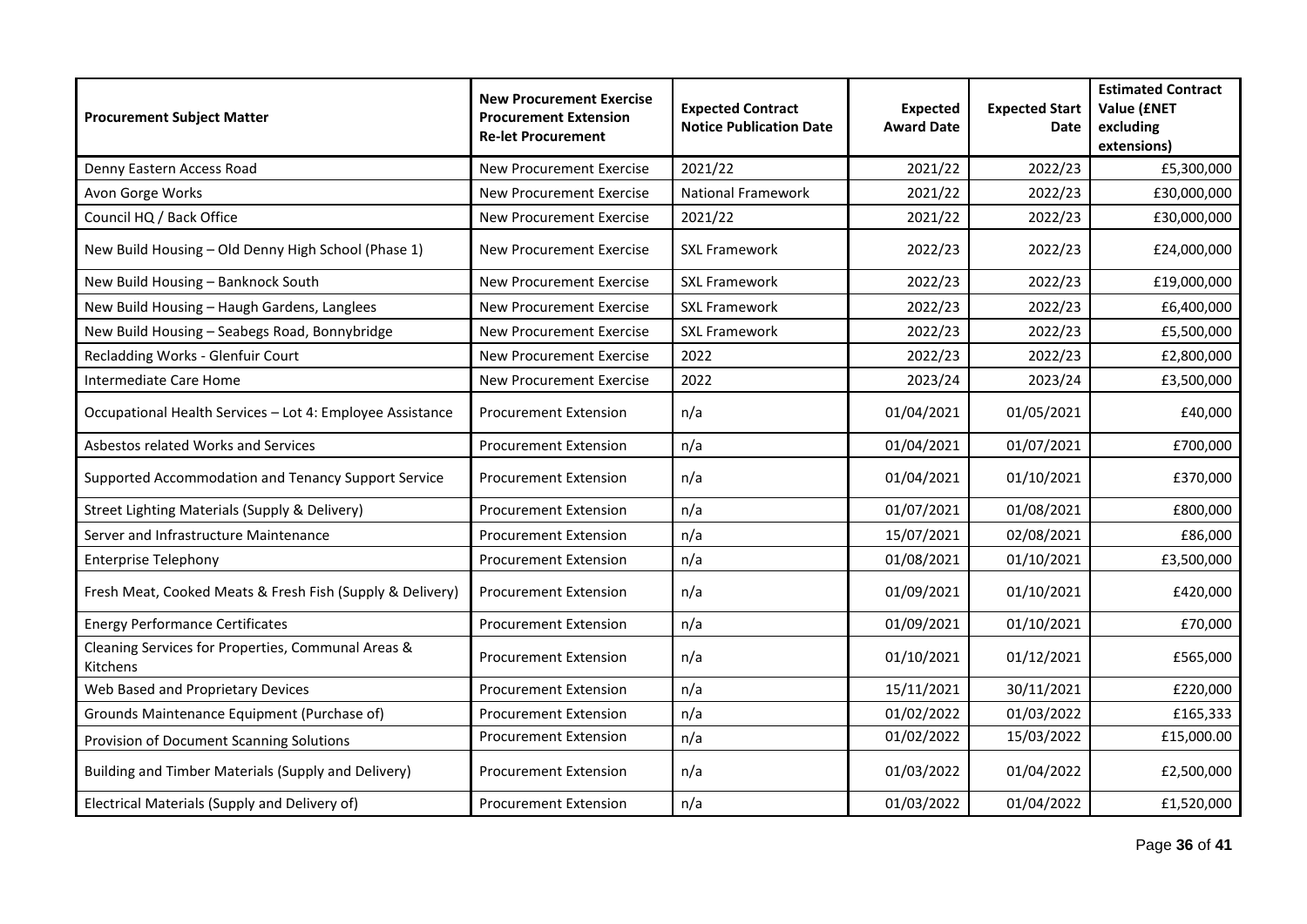| <b>Procurement Subject Matter</b>                                                             | <b>New Procurement Exercise</b><br><b>Procurement Extension</b><br><b>Re-let Procurement</b> | <b>Expected Contract</b><br><b>Notice Publication Date</b> | <b>Expected</b><br><b>Award Date</b> | <b>Expected Start</b><br><b>Date</b> | <b>Estimated Contract</b><br><b>Value (ENET</b><br>excluding<br>extensions) |
|-----------------------------------------------------------------------------------------------|----------------------------------------------------------------------------------------------|------------------------------------------------------------|--------------------------------------|--------------------------------------|-----------------------------------------------------------------------------|
| Liquid Fuels (Supply of) - Bulk Gas Oil                                                       | <b>Procurement Extension</b>                                                                 | n/a                                                        | 01/03/2022                           | 01/04/2022                           | £1,450,000                                                                  |
| Roads Maintenance and Improvement                                                             | <b>Procurement Extension</b>                                                                 | n/a                                                        | 01/03/2022                           | 01/04/2022                           | £750,000                                                                    |
| Groceries & Provisions (Supply & Delivery of)                                                 | <b>Procurement Extension</b>                                                                 | n/a                                                        | 01/04/2022                           | 01/05/2022                           | £1,182,500                                                                  |
| Lone Worker Solution                                                                          | <b>Procurement Extension</b>                                                                 | n/a                                                        | 01/11/2022                           | 01/12/2022                           | £60,000                                                                     |
| Web Based Software Enabling Online Access to Social Care<br>Support (Provision of)            | <b>Procurement Extension</b>                                                                 | n/a                                                        | 01/11/2022                           | 01/12/2022                           | £62,000                                                                     |
| Specialist Business Support (Provision of)                                                    | <b>Procurement Extension</b>                                                                 | n/a                                                        | 09/01/2023                           | 01/02/2023                           | £123,000                                                                    |
| Fresh Fruit & Vegetables & Prepared Vegetables (Supply of)                                    | <b>Procurement Extension</b>                                                                 | n/a                                                        | 01/02/2023                           | 01/03/2023                           | £130,000                                                                    |
| HR & Payroll Solution (Provision of)                                                          | <b>Procurement Extension</b>                                                                 | n/a                                                        | 01/03/2023                           | 24/04/2023                           | £285,000                                                                    |
| Rock Salt (Supply of Low Moisture & Associated Services)                                      | <b>Procurement Extension</b>                                                                 | n/a                                                        | 01/03/2023                           | 01/04/2023                           | £600,000                                                                    |
| HR & Payroll Solution (Provision of)                                                          | <b>Re-let Procurement</b>                                                                    | National framework                                         | 22/04/2021                           | 24/04/2021                           | £285,000                                                                    |
| Domestic Furniture & Furnishings Incl. White Goods<br>(Supply, Delivery & Install)            | <b>Re-let Procurement</b>                                                                    | <b>SXL Framework</b>                                       | 29/04/2021                           | 03/05/2021                           | £2,610,000                                                                  |
| Recyclable and Residual Waste (Treatment of)                                                  | <b>Re-let Procurement</b>                                                                    | <b>SXL Framework</b>                                       | 07/05/2021                           | 01/05/2021                           | £210,000                                                                    |
| Provision of Improvement Service Associates                                                   | <b>Re-let Procurement</b>                                                                    | National framework                                         | 18/05/2021                           | 22/04/2021                           | £50,000                                                                     |
| <b>Estates Professional Services</b>                                                          | <b>Re-let Procurement</b>                                                                    | <b>CCS Framework</b>                                       | 22/05/2021                           | 22/08/2021                           | £240,000                                                                    |
| Postal Services (Provision of)                                                                | <b>Re-let Procurement</b>                                                                    | <b>Scottish Procurement</b><br>Framework                   | 01/06/2021                           | 01/07/2021                           | £1,300,000                                                                  |
| Supply and Installation of Data Access Services                                               | <b>Re-let Procurement</b>                                                                    | National framework                                         | 03/06/2021                           | 02/06/2021                           | £550,000.00                                                                 |
| <b>Staff Benefits</b>                                                                         | <b>Re-let Procurement</b>                                                                    | <b>ESPO Framework</b>                                      | 03/06/2021                           | 01/07/2021                           | £900,000                                                                    |
| Stair Lifts, Through Floor Lifts, External Step Lifts, Vertical &<br>Incline Platform Lifts   | <b>Re-let Procurement</b>                                                                    | 31/03/2021                                                 | 04/06/2021                           | 01/07/2021                           | £600,000                                                                    |
| Water & Wastewater Billing Service                                                            | <b>Re-let Procurement</b>                                                                    | <b>Scottish Procurement</b><br>Framework                   | 08/06/2021                           | 01/04/2020                           | £2,950,000                                                                  |
| Provision of Timber Preservation and Dampness Remedial<br>Works                               | <b>Re-let Procurement</b>                                                                    | 11/12/2020                                                 | 15/06/2021                           | 01/06/2021                           | £3,300,000                                                                  |
| Energy Efficiency Standards and Home Energy Efficiency<br>Programmes for Private Householders | <b>Re-let Procurement</b>                                                                    | <b>SXL Framework</b>                                       | 24/06/2021                           | 01/06/2021                           | £1,000,000                                                                  |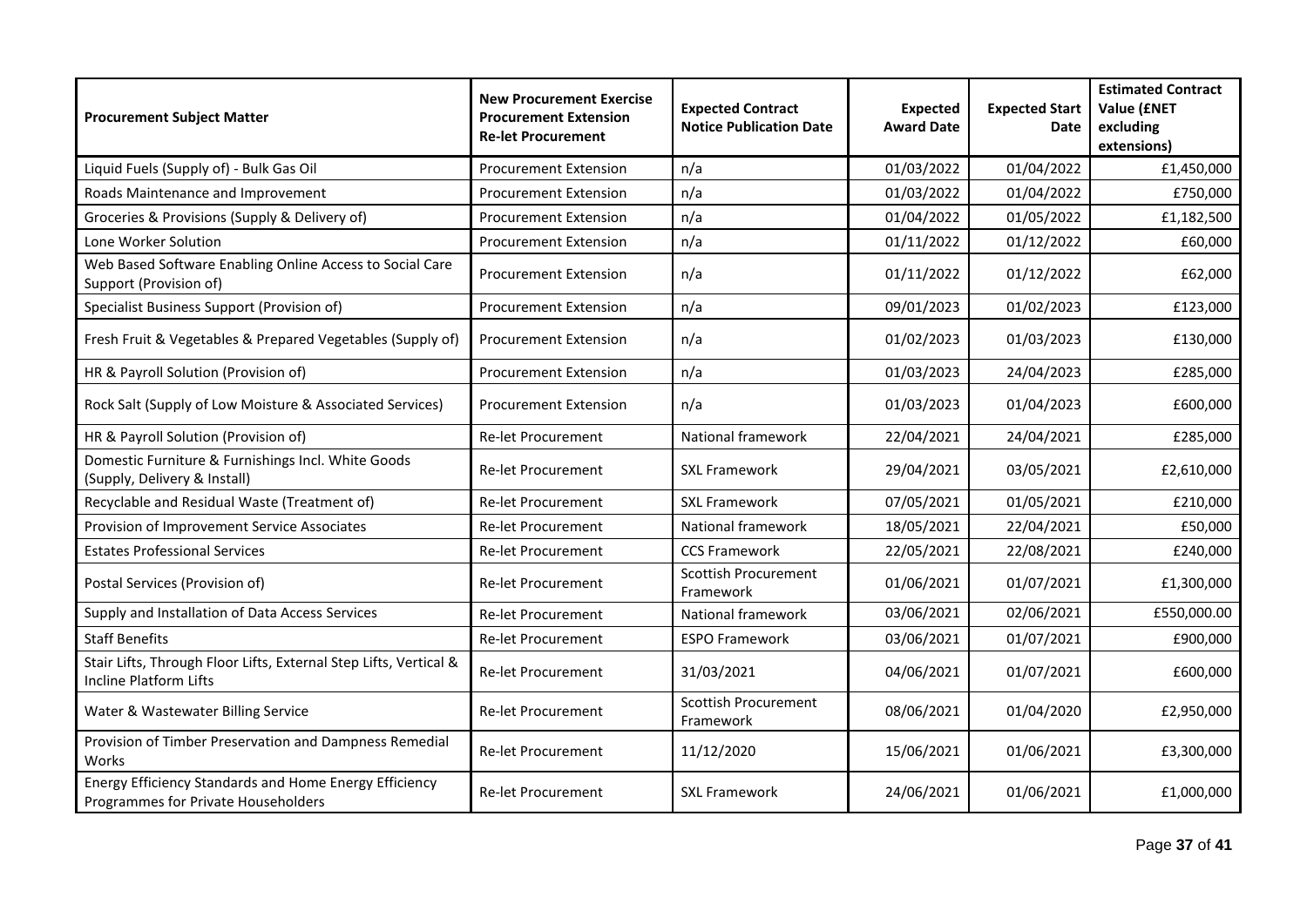| <b>Procurement Subject Matter</b>                                                           | <b>New Procurement Exercise</b><br><b>Procurement Extension</b><br><b>Re-let Procurement</b> | <b>Expected Contract</b><br><b>Notice Publication Date</b> | <b>Expected</b><br><b>Award Date</b> | <b>Expected Start</b><br>Date | <b>Estimated Contract</b><br><b>Value (ENET</b><br>excluding<br>extensions) |
|---------------------------------------------------------------------------------------------|----------------------------------------------------------------------------------------------|------------------------------------------------------------|--------------------------------------|-------------------------------|-----------------------------------------------------------------------------|
| Uplift and Treatment of Recyclable and Residual Waste<br>(Street Sweepings and Gully Waste) | <b>Re-let Procurement</b>                                                                    | <b>SXL Framework</b>                                       | 24/06/2021                           | 01/08/2021                    | £720,000                                                                    |
| Organic waste - Garden Waste                                                                | <b>Re-let Procurement</b>                                                                    | 28/05/2021                                                 | 29/06/2021                           | 01/07/2021                    | £350,000                                                                    |
| Occupational Health & Associated Services (Provision of)                                    | <b>Re-let Procurement</b>                                                                    | 16/03/2021                                                 | 06/07/2021                           | 01/08/2021                    | £660,000                                                                    |
| Recycle & Refuse Containers                                                                 | <b>Re-let Procurement</b>                                                                    | <b>SXL Framework</b>                                       | 01/08/2021                           | 01/11/2021                    | £1,120,000                                                                  |
| <b>Mobile Client Devices</b>                                                                | <b>Re-let Procurement</b>                                                                    | <b>Scottish Procurement</b><br>Framework                   | 01/08/2021                           | 16/08/2021                    | £675,000                                                                    |
| <b>Payment Processing</b>                                                                   | <b>Re-let Procurement</b>                                                                    | National framework                                         | 01/08/2021                           | 20/10/2021                    | £60,000                                                                     |
| Safety Alarms - Supply and Installation                                                     | <b>Re-let Procurement</b>                                                                    | 01/04/2021                                                 | 01/08/2021                           | 01/09/2021                    | £1,562,500                                                                  |
| Schools Meals (Delivery of)                                                                 | <b>Re-let Procurement</b>                                                                    | 01/06/2021                                                 | 02/08/2021                           | 18/08/2021                    | £220,000                                                                    |
| Specialist Business Support (Provision of)                                                  | <b>Re-let Procurement</b>                                                                    | 25/01/2021                                                 | 03/08/2021                           | 30/07/2021                    | £123,000                                                                    |
| <b>Housing Supported Accommodation</b>                                                      | <b>Re-let Procurement</b>                                                                    | 30/06/2021                                                 | 30/08/2021                           | 01/10/2021                    | £4,600,000                                                                  |
| <b>Educational Materials (Delivery of)</b>                                                  | <b>Re-let Procurement</b>                                                                    | <b>SXL Framework</b>                                       | 01/09/2021                           | 01/09/2021                    | £1,000,000                                                                  |
| Road Signage Materials (Supply and Delivery of) -                                           | <b>Re-let Procurement</b>                                                                    | <b>SXL Framework</b>                                       | 01/09/2021                           | 01/12/2021                    | £170,000                                                                    |
| Low Income Family Tracker (LIFT) Dashboard (G Cloud 11<br>framework)                        | <b>Re-let Procurement</b>                                                                    | <b>National Framework</b>                                  | 01/09/2021                           | 08/09/2021                    | £24,000                                                                     |
| Roofing, Roughcasting and Related Works to Falkirk Council<br><b>Housing Properties</b>     | <b>Re-let Procurement</b>                                                                    | 23/04/2021                                                 | 15/09/2021                           | 01/10/2021                    | £3,450,000                                                                  |
| Bakery Products (Supply & Delivery)                                                         | <b>Re-let Procurement</b>                                                                    | <b>SXL Framework</b>                                       | 15/09/2021                           | 01/10/2021                    | £248,000                                                                    |
| Vehicle parts (Supply & Delivery)                                                           | <b>Re-let Procurement</b>                                                                    | <b>SXL Framework</b>                                       | 17/09/2021                           | 23/09/2021                    | £1,400,000                                                                  |
| Organic Waste (Treatment of)                                                                | <b>Re-let Procurement</b>                                                                    | <b>SXL Framework</b>                                       | 17/09/2021                           | 01/10/2021                    | £2,600,000                                                                  |
| Operated Plant (Short Term Hire)                                                            | <b>Re-let Procurement</b>                                                                    | 12/05/2021                                                 | 28/09/2021                           | 01/10/2021                    | £6,500,000                                                                  |
| <b>Education &amp; Office Furniture</b>                                                     | <b>Re-let Procurement</b>                                                                    | <b>SXL Framework</b>                                       | 30/09/2021                           | 01/10/2021                    | £300,000                                                                    |
| Stationery & General Office Products (Supply of)                                            | <b>Re-let Procurement</b>                                                                    | Scottish Procurement<br>Framework                          | 01/10/2021                           | 01/10/2021                    | £750,000                                                                    |
| Heavy & Municipal Vehicles (Supply of)                                                      | <b>Re-let Procurement</b>                                                                    | <b>SXL Framework</b>                                       | 01/10/2021                           | 01/01/2022                    | £2,000,000                                                                  |
| Tyres (Supply & Fitting)                                                                    | <b>Re-let Procurement</b>                                                                    | <b>SXL Framework</b>                                       | 01/10/2021                           | 01/11/2021                    | £680,000                                                                    |
| IT Consumables (Supply of)                                                                  | <b>Re-let Procurement</b>                                                                    | <b>Scottish Procurement</b><br>Framework                   | 01/10/2021                           | 01/10/2021                    | £60,000                                                                     |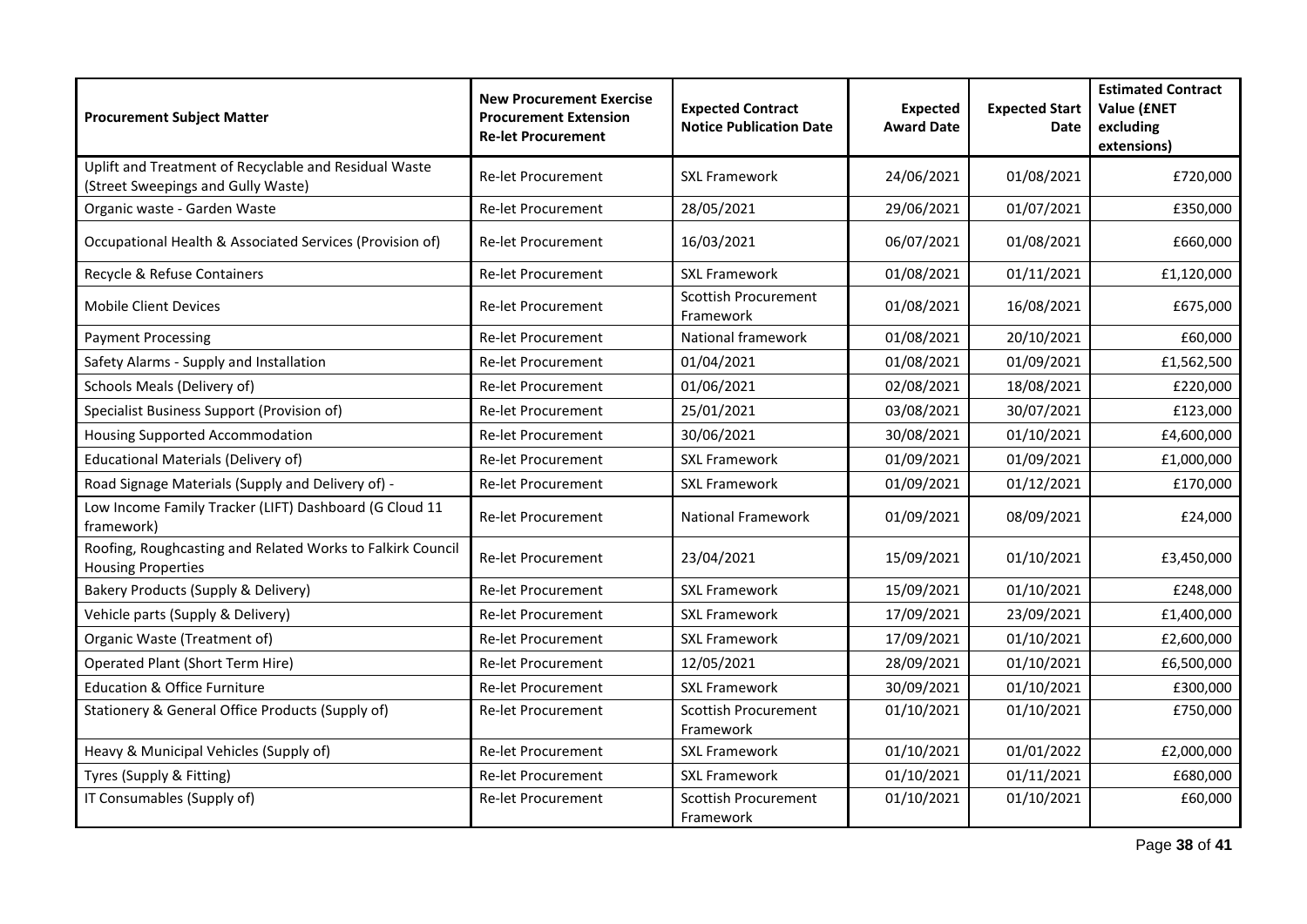| <b>Procurement Subject Matter</b>                                                            | <b>New Procurement Exercise</b><br><b>Procurement Extension</b><br><b>Re-let Procurement</b> | <b>Expected Contract</b><br><b>Notice Publication Date</b> | <b>Expected</b><br><b>Award Date</b> | <b>Expected Start</b><br>Date | <b>Estimated Contract</b><br><b>Value (£NET</b><br>excluding<br>extensions) |
|----------------------------------------------------------------------------------------------|----------------------------------------------------------------------------------------------|------------------------------------------------------------|--------------------------------------|-------------------------------|-----------------------------------------------------------------------------|
| Plant & Vehicles (Hire of)                                                                   | <b>Re-let Procurement</b>                                                                    | <b>SXL Framework</b>                                       | 01/10/2021                           | 01/11/2021                    | £2,540,000                                                                  |
| Bottled Gas - Supply & Delivery of                                                           | <b>Re-let Procurement</b>                                                                    | <b>SXL Framework</b>                                       | 01/10/2021                           | 06/11/2021                    | £15,000                                                                     |
| Falkirk Gateway Project Development Framework<br>Agreement                                   | <b>Re-let Procurement</b>                                                                    | 31/01/2021                                                 | 01/10/2021                           | 01/01/2022                    | £150,000,000                                                                |
| Traffic Management Technology - Traffic Monitoring and<br><b>Traffic Enforcement Cameras</b> | <b>Re-let Procurement</b>                                                                    | <b>National Framework</b>                                  | 01/10/2021                           | 01/11/2021                    | £40,000                                                                     |
| Supported Businesses Framework (National Reserved<br>Commodities for)                        | <b>Re-Let Procurement</b>                                                                    | 01/06/2021                                                 | 31/10/2021                           | 10/12/2021                    | £160,000                                                                    |
| Community Equipment to JLES (Supply & Delivery)                                              | <b>Re-let Procurement</b>                                                                    | 30/06/2021                                                 | 01/11/2021                           | 01/12/2021                    | £2,300,000                                                                  |
| Pest Control Services and Associated Products                                                | <b>Re-let Procurement</b>                                                                    | <b>SXL Framework</b>                                       | 01/11/2021                           | 01/12/2021                    | £60,000                                                                     |
| Language Services - Translation, Transcription, and<br>Interpretation                        | <b>Re-let Procurement</b>                                                                    | <b>Scottish Procurement</b><br>Framework                   | 15/11/2021                           | 01/12/2021                    | £180,000                                                                    |
| Trade Materials (Supply & Delivery)                                                          | <b>Re-let Procurement</b>                                                                    | <b>SXL Framework</b>                                       | 17/11/2021                           | 17/02/2022                    | £1,560,000                                                                  |
| Power Tools (Supply and Delivery of)                                                         | Re-let Procurement                                                                           | <b>SXL Framework</b>                                       | 17/11/2021                           | 17/02/2022                    | £260,000                                                                    |
| Superimposed Road Marking & Associated Works                                                 | <b>Re-let Procurement</b>                                                                    | 01/06/2021                                                 | 01/12/2021                           | 18/12/2021                    | £570,000                                                                    |
| <b>Outdoor Play Equipment</b>                                                                | <b>Re-let Procurement</b>                                                                    | <b>SXL Framework</b>                                       | 01/12/2021                           | 01/01/2022                    | £240,000                                                                    |
| Water Coolers & Associated Consumables (Supply, Delivery<br>& Installation)                  | Re-let Procurement                                                                           | <b>SXL Framework</b>                                       | 01/12/2021                           | 08/01/2022                    | £37,000                                                                     |
| Digital Publications & Services Framework (Supply of)                                        | <b>Re-let Procurement</b>                                                                    | <b>SXL Framework</b>                                       | 01/12/2021                           | 01/02/2022                    | £30,000                                                                     |
| Domestic Gas Boiler Maintenance & Annual Servicing (East)                                    | <b>Re-let Procurement</b>                                                                    | 01/10/2021                                                 | 01/01/2022                           | 01/04/2022                    | £2,500,000                                                                  |
| Specialist Paper (Supply of)                                                                 | <b>Re-let Procurement</b>                                                                    | National framework                                         | 10/01/2022                           | 01/02/2022                    | £90,000                                                                     |
| Library Books, Educational Textbooks and Multimedia<br>Supplies (Supply & Delivery)          | <b>Re-let Procurement</b>                                                                    | <b>SXL Framework</b>                                       | 10/01/2022                           | 01/02/2022                    | £160,000                                                                    |
| Support at Home                                                                              | <b>Re-let Procurement</b>                                                                    | 30/09/2021                                                 | 31/01/2022                           | 01/04/2022                    | £100,000,000                                                                |
| Janitorial Products (Supply and Delivery)                                                    | <b>Re-let Procurement</b>                                                                    | <b>SXL Framework</b>                                       | 01/02/2022                           | 01/03/2023                    | £800,000                                                                    |
| Collection Service for Kerbside Box, Textile Sacks and Food<br>Caddys                        | <b>Re-let Procurement</b>                                                                    | 01/10/2021                                                 | 01/02/2022                           | 04/05/2022                    | £4,000,000                                                                  |
| Milk (Supply and Distribution of Milk and Associated<br>Products)                            | <b>Re-let Procurement</b>                                                                    | <b>SXL Framework</b>                                       | 01/02/2022                           | 01/03/2022                    | £630,000                                                                    |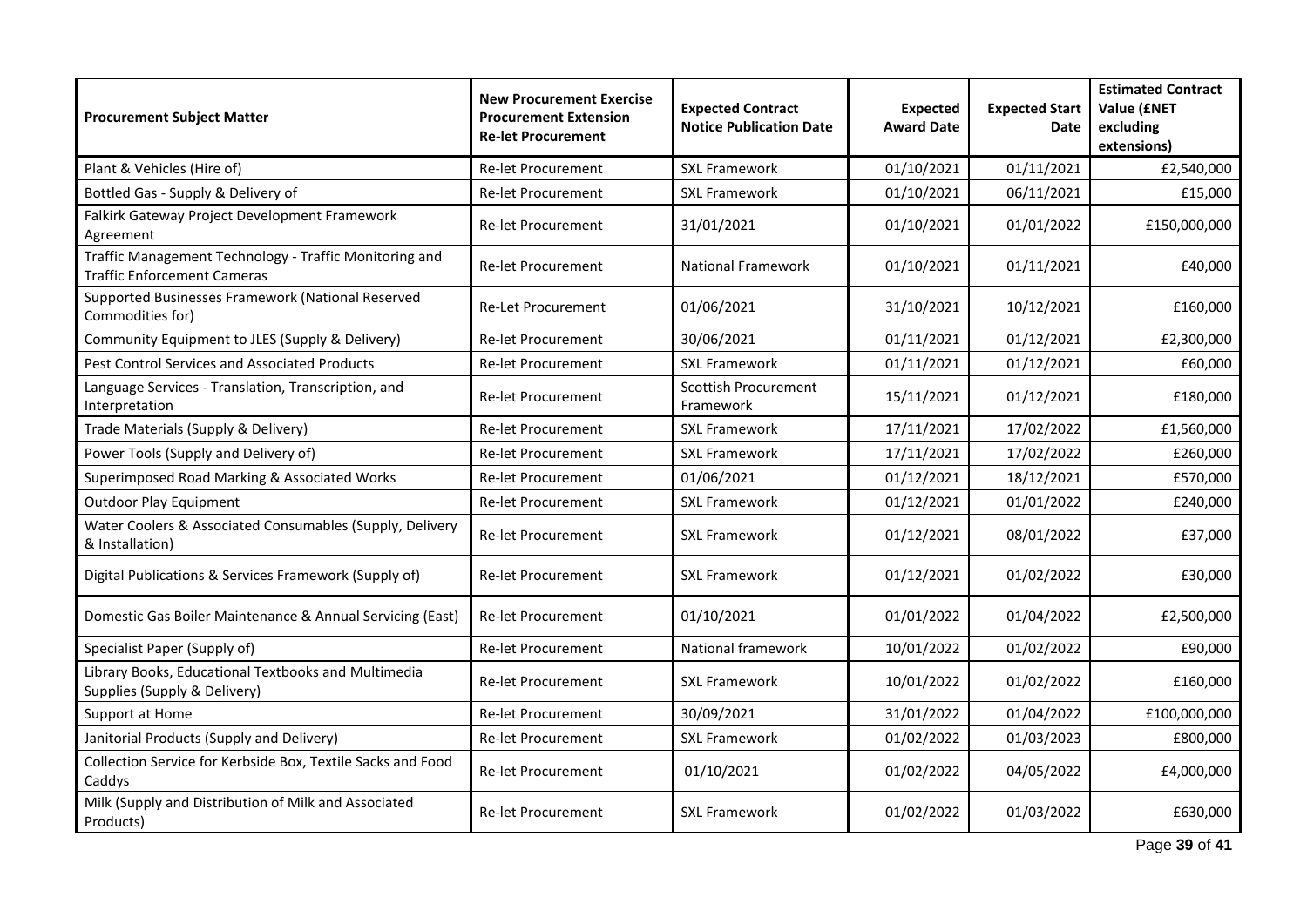| <b>Procurement Subject Matter</b>                                            | <b>New Procurement Exercise</b><br><b>Procurement Extension</b><br><b>Re-let Procurement</b> | <b>Expected Contract</b><br><b>Notice Publication Date</b> | <b>Expected</b><br><b>Award Date</b> | <b>Expected Start</b><br>Date | <b>Estimated Contract</b><br><b>Value (ENET</b><br>excluding<br>extensions) |
|------------------------------------------------------------------------------|----------------------------------------------------------------------------------------------|------------------------------------------------------------|--------------------------------------|-------------------------------|-----------------------------------------------------------------------------|
| Insurance Risk, Claims Handling & Loss Adjustment Services<br>(Provision of) | Re-let Procurement                                                                           | 01/10/2021                                                 | 01/03/2022                           | 01/04/2022                    | £4,000,000                                                                  |
| <b>Nutanix Licences</b>                                                      | <b>Re-let Procurement</b>                                                                    | National framework                                         | 01/03/2022                           | 01/04/2022                    | £50,000                                                                     |
| Frozen Food (Supply & Delivery of)                                           | <b>Re-let Procurement</b>                                                                    | <b>SXL Framework</b>                                       | 01/03/2022                           | 01/04/2022                    | £1,000,000                                                                  |
| IT Peripherals                                                               | <b>Re-let Procurement</b>                                                                    | <b>Scottish Procurement</b><br>Framework                   | 01/03/2022                           | 14/03/2022                    | £600,000                                                                    |
| Location Centre (Cloud GIS) and associated GI Services                       | <b>Re-let Procurement</b>                                                                    | National framework                                         | 01/03/2022                           | 01/04/2022                    | £70,000                                                                     |
| <b>National Care Home Contract</b>                                           | <b>Re-let Procurement</b>                                                                    | <b>National Framework</b>                                  | 17/03/2022                           | 01/04/2022                    | £25,000,000                                                                 |
| <b>Online School Payments</b>                                                | <b>Re-let Procurement</b>                                                                    | <b>SXL Framework</b>                                       | 01/04/2022                           | 01/05/2022                    | £17,000                                                                     |
| Flood Risk Asset Management Software                                         | Re-let Procurement                                                                           | <b>CCS Framework</b>                                       | 01/05/2022                           | 09/06/2022                    | £25,000                                                                     |
| Personal Protective Equipment, PPE (Supply & Delivery)                       | <b>Re-let Procurement</b>                                                                    | <b>SXL Framework</b>                                       | 01/05/2022                           | 01/06/2022                    | £460,000                                                                    |
| UK Food Deal (Meal Concepts)                                                 | <b>Re-let Procurement</b>                                                                    | National framework                                         | 29/05/2022                           | 01/07/2022                    | £50,000                                                                     |
| Metal & Timber Fencing (Provision of)                                        | <b>Re-let Procurement</b>                                                                    | 01/01/2022                                                 | 01/06/2022                           | 01/07/2022                    | £9,600,000                                                                  |
| Catering Sundries (Supply and Delivery of)                                   | <b>Re-let Procurement</b>                                                                    | <b>SXL Framework</b>                                       | 01/07/2022                           | 01/08/2022                    | £240,000                                                                    |
| <b>Demolition Services</b>                                                   | <b>Re-let Procurement</b>                                                                    | <b>SXL Framework</b>                                       | 01/07/2022                           | 01/08/2022                    | £876,944                                                                    |
| Street Lighting Materials (Supply & Delivery)                                | <b>Re-let Procurement</b>                                                                    | <b>SXL Framework</b>                                       | 01/07/2022                           | 01/08/2022                    | £3,000,000                                                                  |
| <b>Management Consultancy</b>                                                | <b>Re-let Procurement</b>                                                                    | <b>CCS Framework</b>                                       | 01/08/2022                           | 04/09/2022                    | £240,000                                                                    |
| Business Gateway & European Regional Development Fund<br>(ERDF)              | <b>Re-let Procurement</b>                                                                    | 01/02/2022                                                 | 01/08/2022                           | 01/10/2022                    | £1,400,000                                                                  |
| First Aid Materials (Supply & Delivery)                                      | <b>Re-let Procurement</b>                                                                    | <b>SXL Framework</b>                                       | 01/09/2022                           | 01/10/2022                    | £120,000                                                                    |
| Fresh Meat, Cooked Meats & Fresh Fish (Supply & Delivery)                    | Re-let Procurement                                                                           | <b>SXL Framework</b>                                       | 01/09/2022                           | 01/10/2022                    | £1,400,000                                                                  |
| <b>Energy Performance Certificates</b>                                       | Re-let Procurement                                                                           | 01/04/2022                                                 | 01/09/2022                           | 01/10/2022                    | £280,000                                                                    |
| Cleaning Services for Properties, Communal Areas &<br>Kitchens               | <b>Re-let Procurement</b>                                                                    | 01/05/2022                                                 | 01/10/2022                           | 01/12/2022                    | £1,700,000                                                                  |
| Grounds Maintenance Equipment (Purchase of)                                  | Re-let Procurement                                                                           | <b>SXL Framework</b>                                       | 01/02/2023                           | 01/03/2023                    | £500,000                                                                    |
| Liquid Fuels (Supply of) - Bulk Gas Oil                                      | <b>Re-let Procurement</b>                                                                    | National framework                                         | 01/03/2023                           | 01/04/2023                    | £4,900,000                                                                  |
| Garden Aid Services (Provision of)                                           | Re-let Procurement                                                                           | 01/08/2022                                                 | 01/03/2023                           | 01/04/2023                    | £2,200,000                                                                  |

Page **40** of **41**